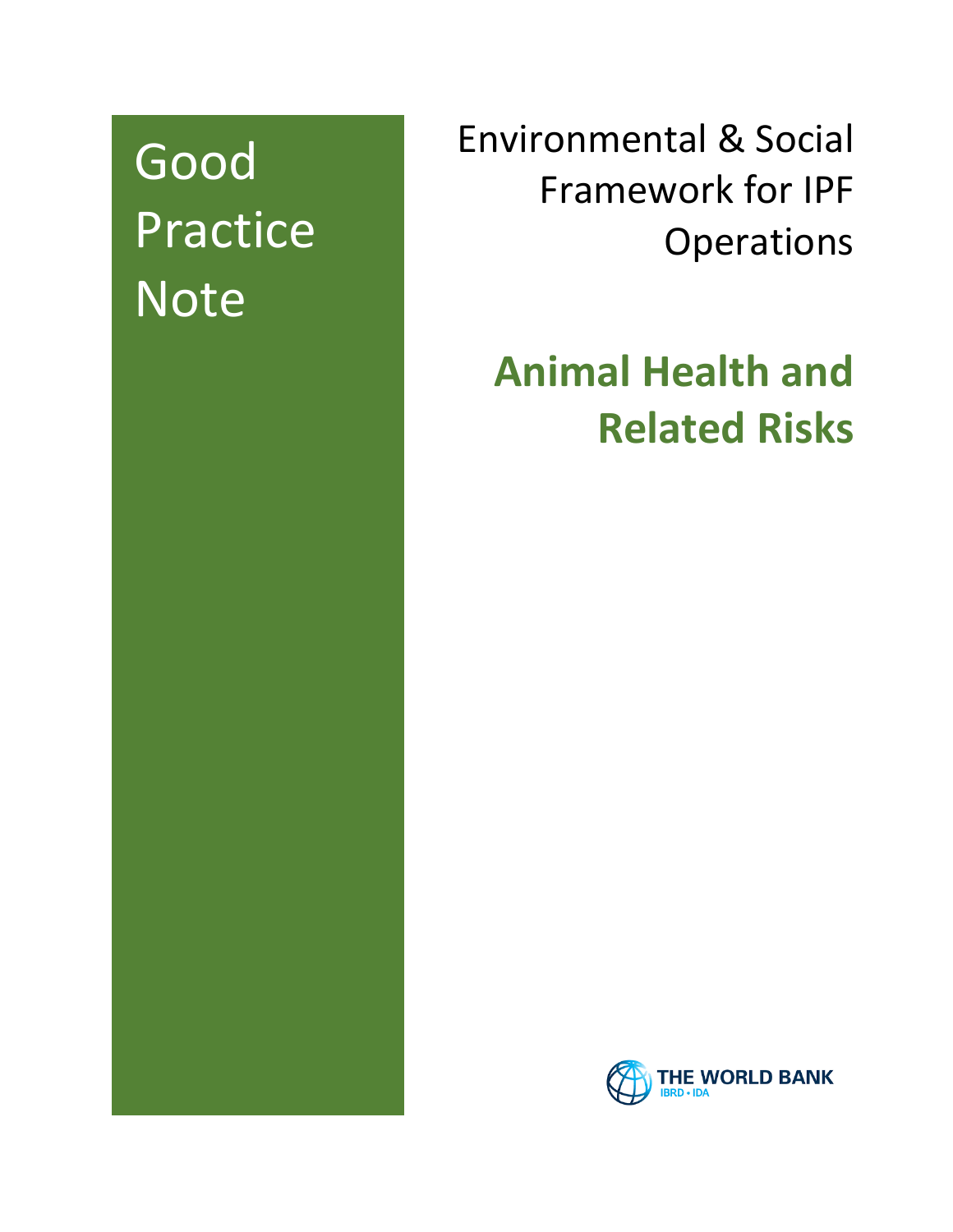Good Practice Notes (GPNs) are produced to help World Bank staff in providing implementation *support to Borrowers in meeting the requirements of the Environmental and Social Framework (ESF). They are written in a style and format that is intended for all staff and development partners to use. GPNs are advisory in nature and are not World Bank policy nor are they mandatory. They will be updated according to emerging good practice.*

First Edition Published December 2020

This note was prepared by Franck Berthe (Senior Livestock Specialist, SAGGL), Ingrid Mollard (Consultant, SAGGL), Ian White (Partnership Officer, OPSSP) and Colin Scott (Consultant, OPSSP). The team gratefully acknowledges support and guidance from Caroline Plante (Senior Agricultural Specialist, SAFA4), Abdelaziz Lagnaoui (Lead Environmental Specialist, SAFE1), Agi Kiss (Lead Environmental and Social Standards Specialist, OPSSP), Brandon Enrique Carter (Senior Environmental Specialist, SAEE3), Kamau Ndirangu (Environmental Analyst, SESF2), Dania Mosa (Consultant, SAWE1), Chaogang Wang (Lead Social Development Specialist, SMNSO), Lia Sieghart (Practice Manager, SMNEN) and Julia Bucknall (Global Director, SESD2). This Note was peer-reviewed by Wolfhart Pohl (Lead Environmental Specialist, SEAE1), Sitaramachandra Machiraju (Senior Agribusiness Specialist, SEAAG), Hikuepi Epi Katjiuongua (Senior Agriculture Economist, SAFA3), David Evan (Senior Industry Specialist, IFC), Mohammed Shamsuddin (FAO), and Catherine Machalaba (EcoHealth Alliance).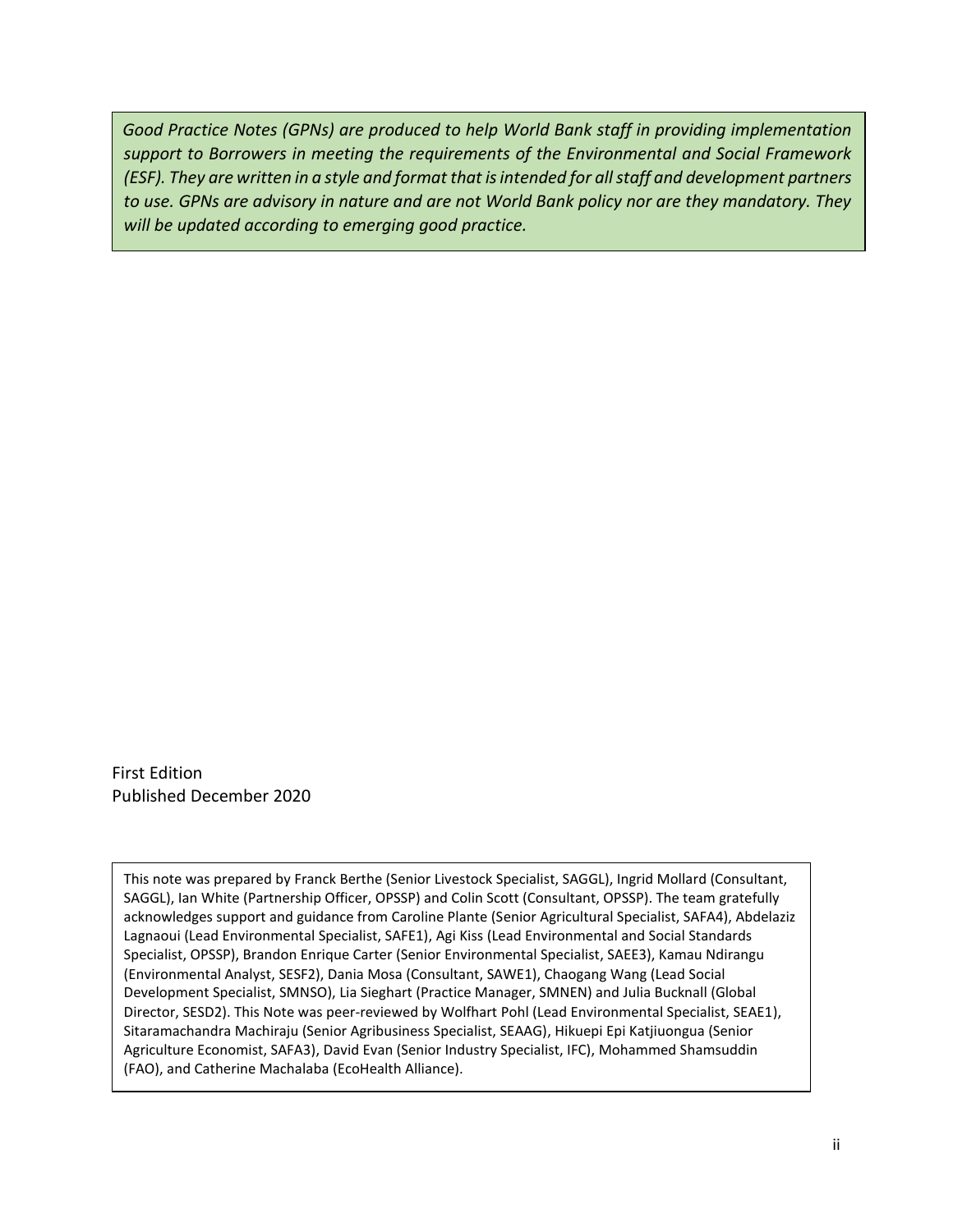# Abbreviations

| <b>ALOP</b>    | appropriate level of protection                          |
|----------------|----------------------------------------------------------|
| <b>ALOR</b>    | acceptable level of risk                                 |
| <b>AMR</b>     | antimicrobial resistance                                 |
| <b>AMU</b>     | antimicrobial use                                        |
| <b>AMS</b>     | antimicrobial stewardship                                |
| <b>ASF</b>     | African swine fever                                      |
| <b>CAT DDO</b> | catastrophe deferred drawdown option                     |
| <b>CERC</b>    | contingency emergency response component                 |
| <b>CITES</b>   | Convention on International Trade in Endangered Species  |
| <b>FAO</b>     | Food and Agriculture Organization of the United Nations  |
| <b>EFSA</b>    | <b>European Food Safety Authority</b>                    |
| <b>ESF</b>     | <b>Environmental and Social Framework</b>                |
| <b>ESS</b>     | <b>Environmental and Social Standards</b>                |
| <b>GAP</b>     | good aquaculture practices                               |
| <b>GAHP</b>    | good animal husbandry practices                          |
| <b>GIIP</b>    | Good International Industry Practice                     |
| <b>HACCP</b>   | Hazard Analysis Critical Control Points                  |
| <b>HPAI</b>    | highly pathogenic avian influenza                        |
| ΙA             | <b>Implementing Agency</b>                               |
| IPF.           | <b>Investment Project Financing</b>                      |
| <b>IPPC</b>    | <b>International Plant Protection Convention</b>         |
| <b>ISPM</b>    | <b>International Standard for Phytosanitary Measures</b> |
| <b>LMIC</b>    | low- and middle-income countries                         |
| <b>LSD</b>     | lumpy skin disease                                       |
| <b>NAS</b>     | National Academy of Sciences (USA)                       |
| <b>NRC</b>     | National Research Council (USA)                          |
| <b>NGO</b>     | nongovernmental organization                             |
| <b>OECD</b>    | Organisation for Economic Co-operation and Development   |
| <b>OIE</b>     | World Organisation for Animal Health                     |
| <b>PPR</b>     | peste des petits ruminants                               |
| <b>PVS</b>     | performance of veterinary services                       |
| <b>TORs</b>    | <b>Terms of Reference</b>                                |
| ΤT             | task team                                                |
| <b>WHO</b>     | World Health Organization                                |
| <b>WTO</b>     | <b>World Trade Organization</b>                          |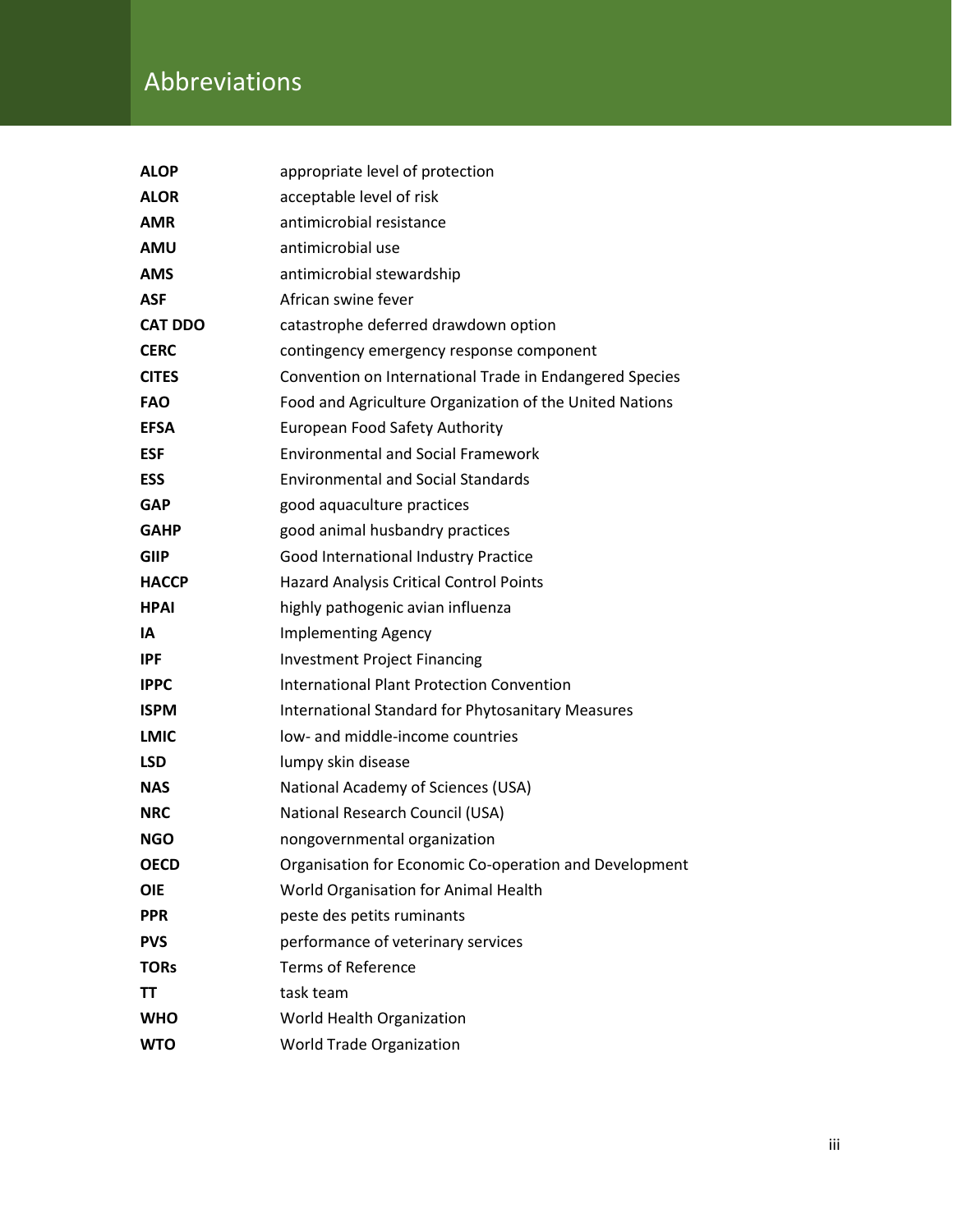# **Glossary**

| Animal                          | Terrestrial - mammal, reptile, bird or bee-and aquatic - fish,<br>mollusk, crustacean or amphibian.                                                                                                                                                                                                                                                                                                                                             |
|---------------------------------|-------------------------------------------------------------------------------------------------------------------------------------------------------------------------------------------------------------------------------------------------------------------------------------------------------------------------------------------------------------------------------------------------------------------------------------------------|
| Animal health management        | A system designed to optimize the physical and behavioral health<br>and welfare of animals. It includes the prevention, treatment and<br>control of diseases and conditions affecting the individual animal<br>and herd or flock, including the recording of illness, injuries,<br>mortalities and medical treatments where appropriate.                                                                                                        |
| <b>Antimicrobial resistance</b> | The ability of microbes to grow in the presence of substances<br>specifically designed to kill them. It is the result of microbes<br>changing in ways that reduce or eliminate the effectiveness of<br>drugs, chemicals, or other agents to cure or prevent infections they<br>cause.                                                                                                                                                           |
| <b>Biodiversity</b>             | The variability among living organisms from all sources, including,<br>inter alia, terrestrial, marine and other aquatic ecosystems and the<br>ecological complexes of which they are a part; this includes diversity<br>within species, between species, and of ecosystems.                                                                                                                                                                    |
| <b>Biosecurity</b>              | A set of management and physical measures designed to reduce the<br>risk of introduction, establishment and spread of animal diseases,<br>infections or infestations to, from and within an animal population.                                                                                                                                                                                                                                  |
| <b>Consequence assessment</b>   | The process of describing the relationship between specified<br>exposures to a biological agent and the consequences of those<br>exposures. A causal process must exist by which exposures produce<br>adverse health or environmental consequences, which may in turn<br>lead to socio-economic consequences. The consequence<br>assessment describes the consequences of a given exposure and<br>estimates the probability of their occurring. |
| <b>Emerging disease</b>         | A new occurrence in an animal of a disease, infection or infestation,<br>causing a significant impact on animal or public health resulting<br>from either a change of a known pathogenic agent or its spread to a<br>new geographic area or species; or a previously unrecognised<br>pathogenic agent or disease diagnosed for the first time.                                                                                                  |
| <b>Hazard identification</b>    | Part of the process used to evaluate if any particular situation,<br>intervention may have the potential to cause harm; for example,<br>identifying pathogenic agents that could potentially be introduced<br>with importation of live animals.                                                                                                                                                                                                 |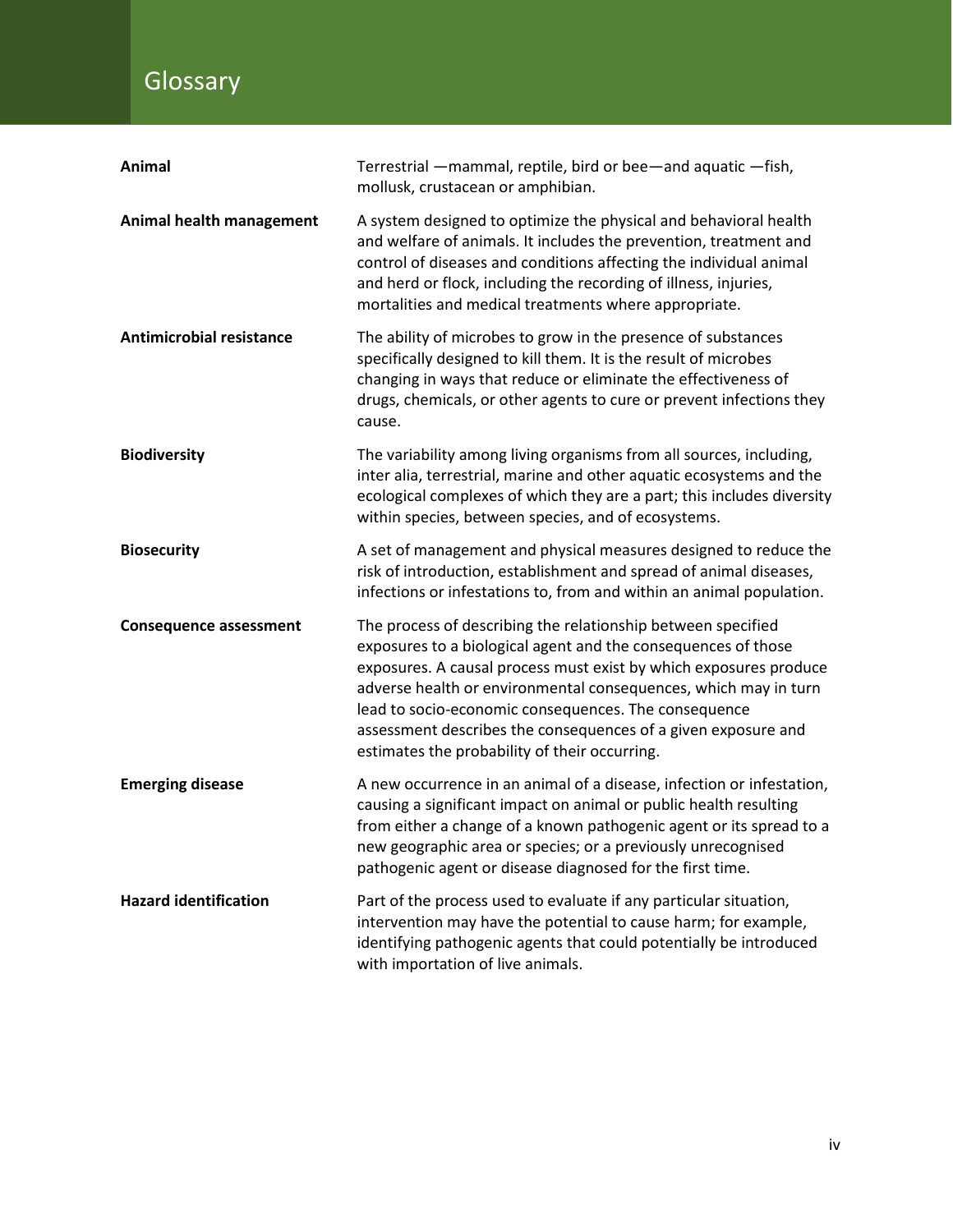| <b>One Health</b>                   | A collaborative approach for strengthening systems to prevent,<br>detect, respond to, and recover from primarily infectious diseases<br>and related issues, such as antimicrobial resistance, which threaten<br>human health, animal health, and environmental health collectively.<br>This approach uses tools such as surveillance and reporting,<br>ultimately seeking to improve global health security and achieve<br>gains in development.                                                                                                       |
|-------------------------------------|--------------------------------------------------------------------------------------------------------------------------------------------------------------------------------------------------------------------------------------------------------------------------------------------------------------------------------------------------------------------------------------------------------------------------------------------------------------------------------------------------------------------------------------------------------|
| <b>Pathogens</b>                    | Microbes that induce infectious disease patterns in their human,<br>animal, or plant hosts, usually as a way to spread and advance their<br>own reproduction.                                                                                                                                                                                                                                                                                                                                                                                          |
| <b>Risk</b>                         | The combination of the likelihood of the occurrence of a defined<br>hazard and the likely magnitude of the consequences of the<br>occurrence.                                                                                                                                                                                                                                                                                                                                                                                                          |
| <b>Risk analysis</b>                | The process composed of hazard identification, risk assessment, risk<br>management and risk communication.                                                                                                                                                                                                                                                                                                                                                                                                                                             |
| <b>Qualitative risk assessment</b>  | An assessment of the likelihood of the outcome or the magnitude of<br>the consequences, the outputs of which are expressed in qualitative<br>terms, such as high, medium, low or negligible.                                                                                                                                                                                                                                                                                                                                                           |
| <b>Quantitative risk assessment</b> | An assessment of the likelihood of the outcome or the magnitude of<br>the consequences, the outputs of which are expressed numerically.                                                                                                                                                                                                                                                                                                                                                                                                                |
| <b>Surveillance</b>                 | The ongoing systematic collection, collation, and analysis of<br>information related to public health (animal and human), and the<br>timely dissemination of information so that action can be taken.<br>The information is used, for example, in actions that prevent and<br>control an infectious disease.                                                                                                                                                                                                                                           |
| <b>Uncertainty</b>                  | The lack of precise knowledge of the input values which is due to<br>measurement error or to lack of knowledge of the steps required,<br>or the pathways from hazard to risk, when building the scenario<br>being assessed.                                                                                                                                                                                                                                                                                                                            |
| Variability                         | A real-world complexity in which the value of an input is not the<br>same for each case due to natural diversity in a given population.                                                                                                                                                                                                                                                                                                                                                                                                                |
| <b>Veterinary Services</b>          | The organizations that implement animal health and welfare<br>measures and other standards and recommendations in the Aquatic<br>and Terrestrial Codes in the territory, whether governmental or<br>nongovernmental. The veterinary services are under the overall<br>control and direction of the veterinary authority. Private-sector<br>organizations, veterinarians, veterinary paraprofessionals or aquatic<br>animal health professionals are normally accredited or approved by<br>the veterinary authority to deliver the delegated functions. |
| Wildlife                            | Wild animals, captive wild animals and feral animals.                                                                                                                                                                                                                                                                                                                                                                                                                                                                                                  |
| <b>Zoonosis</b>                     | A disease which can be transmitted to humans from animals.                                                                                                                                                                                                                                                                                                                                                                                                                                                                                             |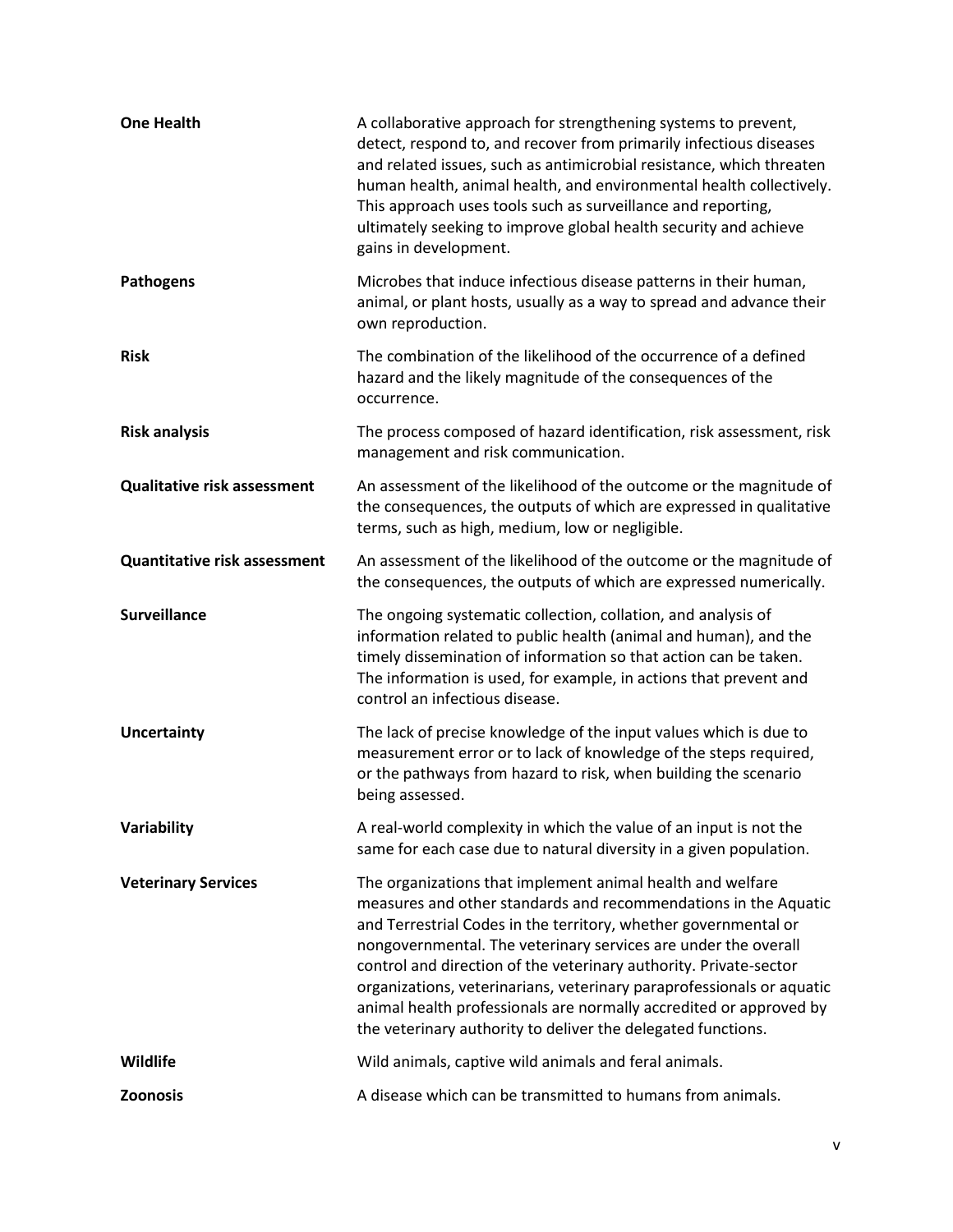## Contents

| ESS6: Biodiversity Conservation and Sustainable Management of Living Natural Resources 7 |
|------------------------------------------------------------------------------------------|
|                                                                                          |
|                                                                                          |
|                                                                                          |
|                                                                                          |
|                                                                                          |
|                                                                                          |
|                                                                                          |
|                                                                                          |
|                                                                                          |
|                                                                                          |
|                                                                                          |
|                                                                                          |
|                                                                                          |
|                                                                                          |
|                                                                                          |
|                                                                                          |
|                                                                                          |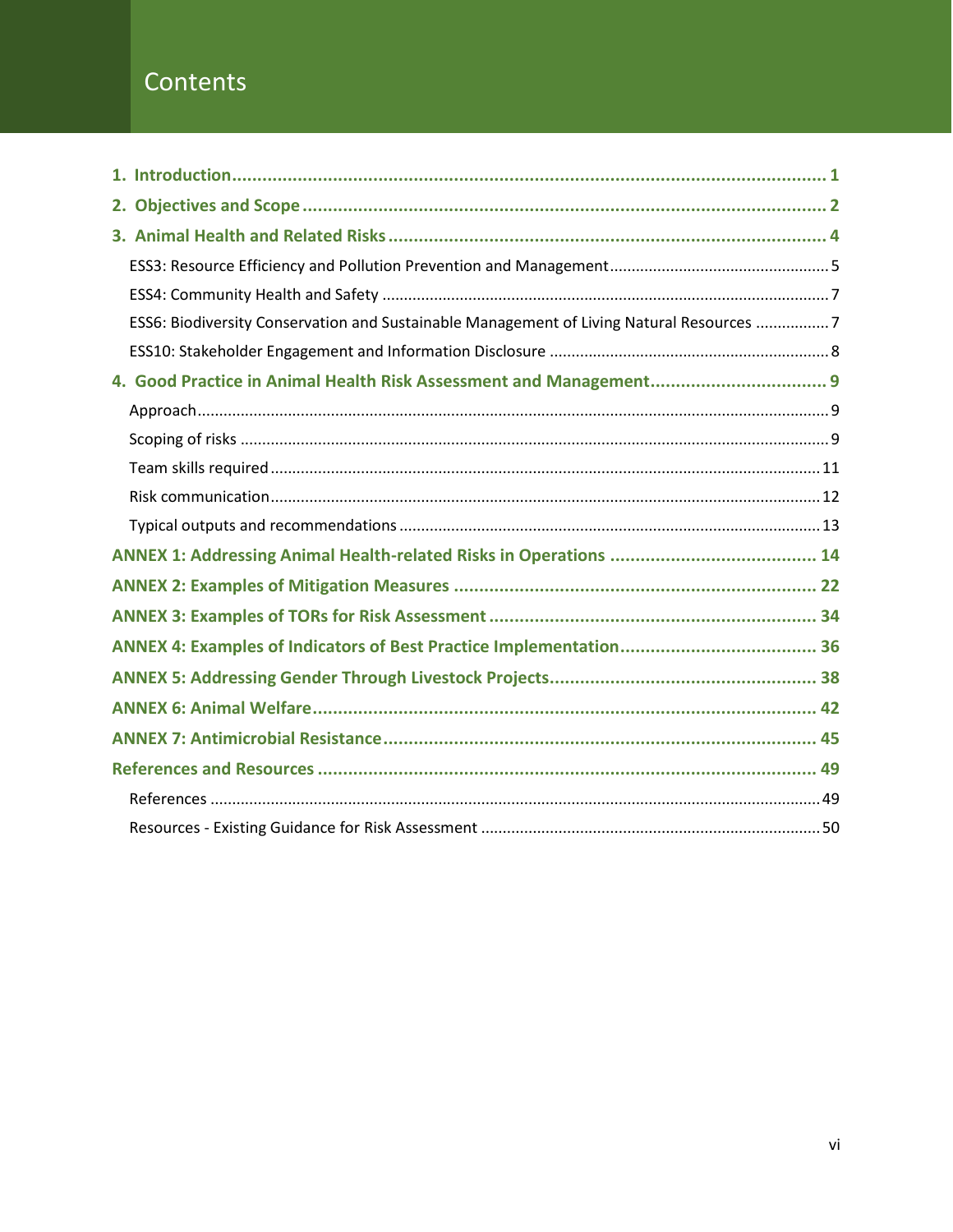#### **The ESF and Animal Health**

This note explains how the Environmental and Social Framework (ESF) can help identify, assess and manage health related risks in projects involving live animals. There are inherent environmental and social risks in operations involving animals, whether they are agriculture or livestock projects, or projects involving animals as assets, such as community development or landscape management. Through hazard identification, assessment and mitigation of related risks, the ESF provides a systematic approach with clearly defined roles for both Borrower and Bank staff.

#### **Animal Health and Risks**

Livestock are a critical part of food, health, economic and environmental systems. Along with providing food (e.g., fish, meat, eggs and milk), farm animals can also support livelihoods through provision of nonfood goods and services (e.g., wool and leather, transport and draft power) that can be exchanged for

#### **World Bank Good Practice Notes**

The World Bank is providing a series of Good Practice Notes (GPN) to support the implementation of the ESF in World Bankfinanced operations. GPNs are developed in partnership with specialists from inside and outside the Bank and are designed to be reviewed and updated periodically, when appropriate. This note focuses on managing risks and impacts associated with animal health. It supplements the provisions in the ESF – the Environmental and Social Policy and Environmental and Social Standards (ESSs) – with good practice and operational examples. It should be read in conjunction with the ESF, including the Policy, ESSs1-10, the accompanying Guidance Notes for Borrowers, and Bank Directives.

other goods or cash. In addition, animal assets can be liquidated in case of necessity. Smallholders rely on livestock for their livelihoods, food, income and insurance against crop losses and other calamities.

Animals can also generate significant negative impacts. Infectious diseases may affect the quality or quantity of livestock production; they may pose a threat to public health, especially to the most vulnerable communities because of their limited resilience. The Bank's operations involving live animals, while promoting the public goods that animals can provide or contribute to, should address the potential adverse impacts and, in particular, the health-related risks for humans, for the animals themselves and for ecosystems.

Depending on circumstances, similar hazards may lead to very different consequences and hence different levels of risk, requiring different management options. Identifying hazards and characterizing and assessing potential risks during project preparation and implementation can reduce or avoid the impacts of diseases, protecting both people and animals. Unmanaged risks, on the other hand, can have significant social, environmental and economic consequences on food security, animal health and welfare, public health, biodiversity and ecosystem services.

#### **How to use this note**

This note explains how, throughout the project cycle, the ESF can contribute to sound project design and implementation in order to manage risks associated with live animals. As throughout the ESF, the Borrower meets the requirements of the relevant ESSs, while the Bank exercises its due diligence under the ESF as set out in the Environmental and Social Policy. Following section 2 below, which provides an overview of the potential risks, section 3 discusses each of the relevant ESSs as points of entry for risk assessment and management, and section 4 lays out good practice, step-by-step. The annexes contain more detail on identification, assessment and mitigation measures at project level, plus useful additional resources on good practices.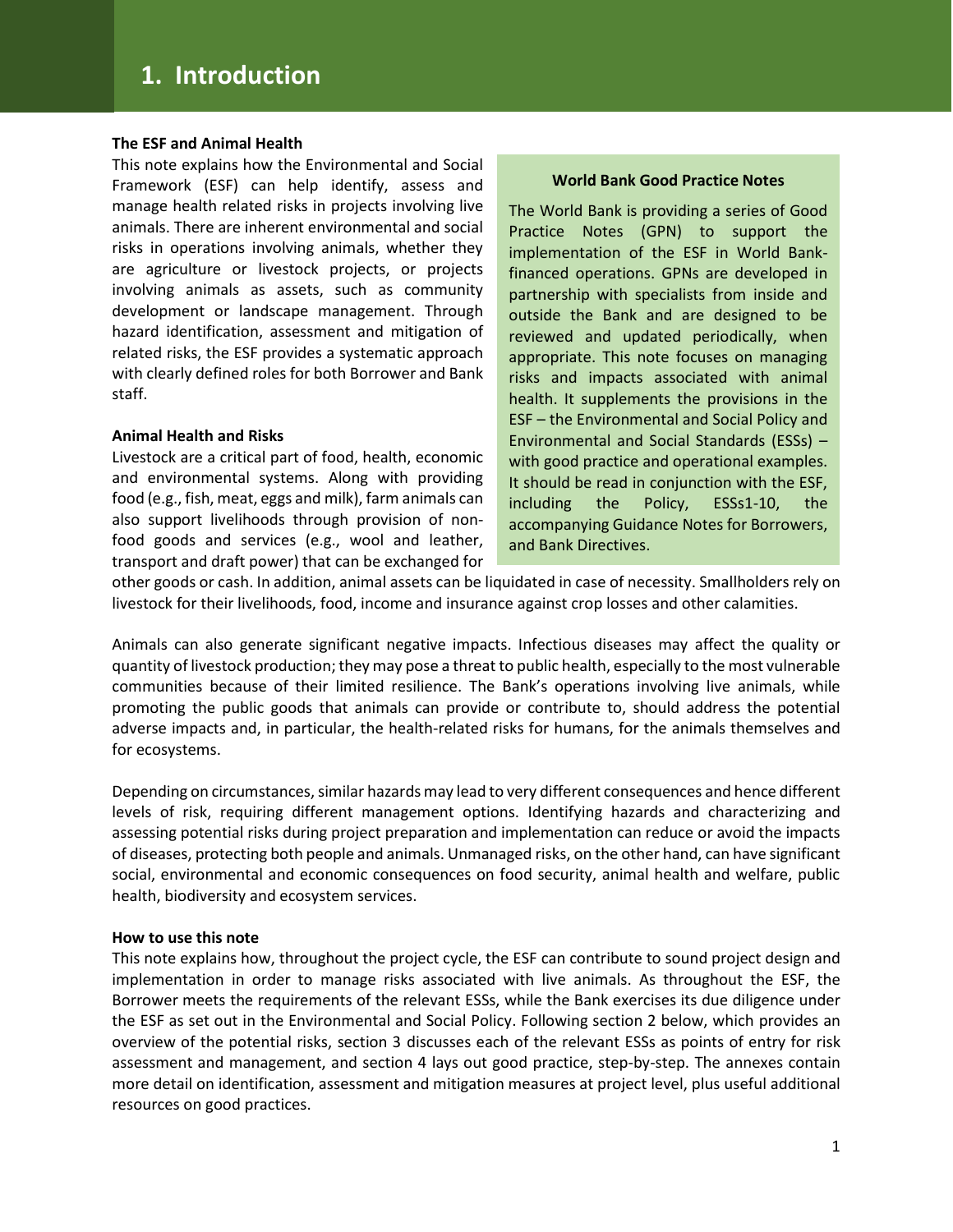This Good Practice Note (GPN) applies to Investment Project Financing (IPF) under the ESF involving live domestic animals (including livestock, food-producing and working animals, terrestrial and aquatic animals). It includes reference to scenarios and activities involving agriculture, landscape and environment, water, forests, education, etc., wherever risks may be identified and managed. Food safety aspects have been excluded from the scope of this GPN, which will be addressed elsewhere. The GPN does not address impact on animals caused by other types of projects such as, for example, destruction of habitat in a road or dam construction.

Livestock and aquaculture are two of the fastest growing sub-sectors in agriculture. Both play a key role in achieving the World Bank's twin goals of poverty reduction and shared prosperity for the billions of people who depend on these sectors for their livelihoods and for the countries in which agriculture is a substantial part of GDP. Requests for World Bank support to livestock operations have increased since 2010, with most of this growth happening in Africa and Asia.

The primary audience of this GPN is World Bank staff, particularly environmental and social specialists, and task team leaders and members. The GPN will help Bank staff work with Borrowers to understand the key issues, challenges and limitations of good risk assessment practice in preventing and limiting healthrelated risks for animals, people and ecosystems. The GPN will strengthen the process of identifying hazards related to animal health, and assessing risks and mitigation options in IPF operations, by sharing relevant methodologies, providing access to technical information and international experience, and supporting Bank staff during initial environmental and social (ES) risk screening to ensure that related risks are handled in a proportionate and sustainable manner for the benefit of people, animals and their environment.

More specifically, this GPN will (i) assist Bank staff in understanding the requirements of the ESF regarding screening and scoping risks associated with projects involving animals; (ii) enable staff to support the Borrower in assessing and managing identified risks; (iii) provide guidance and offer examples as to when and how staff should apply the ESF's requirements for risk analysis; (iv) review existing guidance on risk analysis; and (v) share lessons learned from available case studies.

This GPN addresses animal diseases, zoonoses, veterinary public health, and animal health and welfare, with focus on:

- (i) diseases and conditions having an impact on animals; and
- (ii) diseases of animals transmissible to humans and having an impact on communities.

Box 1 provides an overview of the many dimensions of health risks at the human-animal ecosystem interfaces.

#### *Box 1. Multiple dimensions of animal health… what should we look for?*

There is a strong functional nexus between animal diseases, nutrition and health, and food security. The rapid growth of animal production for food, over the past decades, has come with profound transformations of the sector. While more traditional and diversified systems continue to exist, much of this growth has consisted of rapid expansion of modern, intensive production systems. Meeting the everrising demand, as the global population has expanded to nearly 7.6 billion in 2020 and may reach 8.5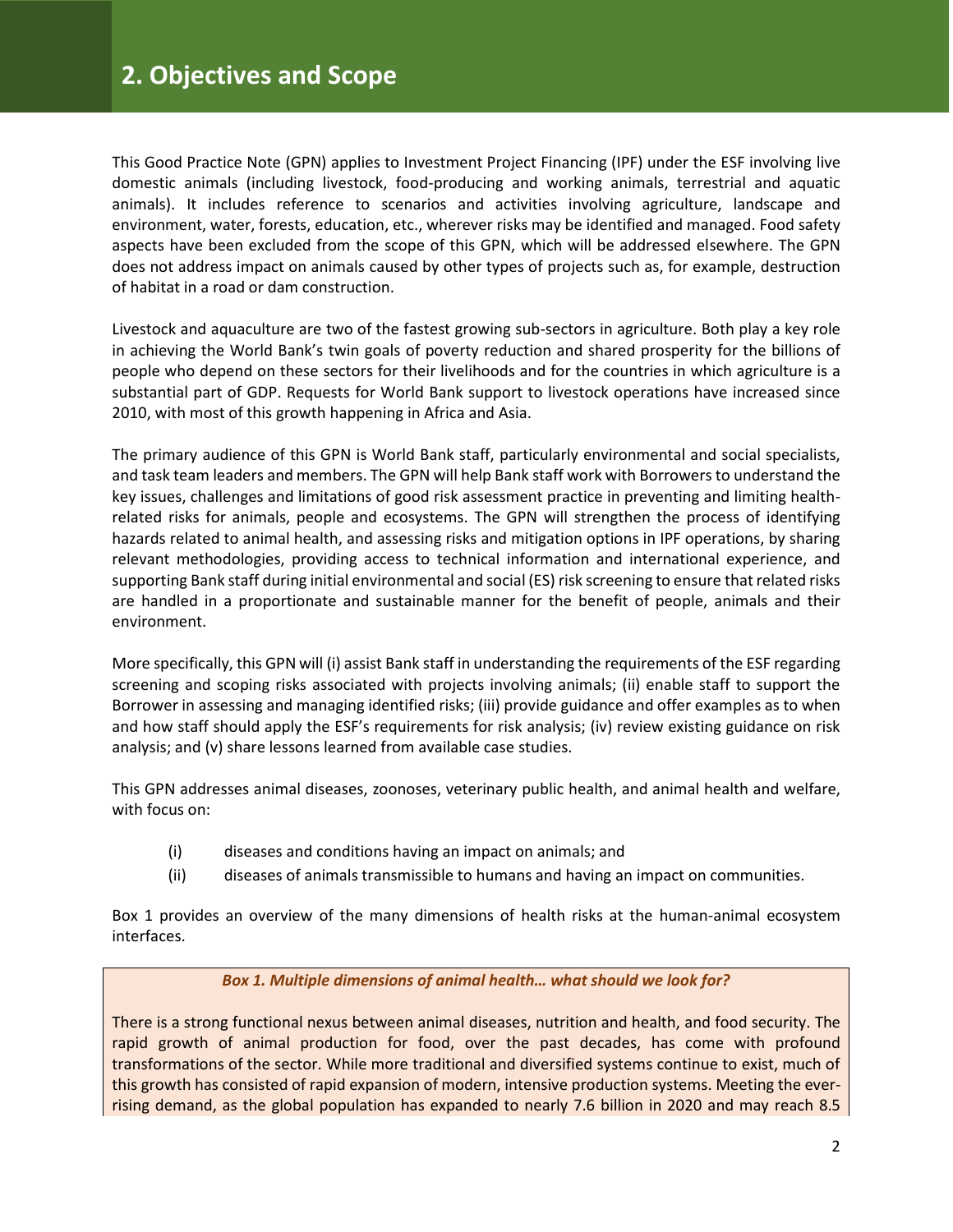billion by 2030, increasingly comes with problems related to animal health and welfare. This makes sustainable production a daunting task. A better understanding of the economics of animal health and welfare can help.

*Infectious diseases:* Infectious diseases often result in a decrease in production, reduced value of the animals, and sometimes their death, all of which have an economic impact on households and other producers. The burden of endemic infectious animal diseases, often neglected, persists in many countries, representing ranges up to 50 percent losses in animal production in low- and middle-income countries and 20 percent globally. A study conducted in Africa reported that only a small number of diseases were responsible for nearly US\$9 billion in losses per year due primarily to animal death (87% of all costs), dwarfing the costs of vaccination and treatment (8% and 5% respectively).

*Zoonoses:* Zoonoses, i.e., diseases that animals can transmit to humans, present a major obstacle to human and sustainable development efforts. Brucellosis, rabies, anthrax and tuberculosis, for example, are among the zoonotic diseases that together are responsible for the deaths of 2.2 million people and 2.4 billion illnesses each year, the vast majority of which occur in low- and middle-income countries.

*Antimicrobial resistance.* Antimicrobial resistance (AMR) is a global threat. Globally, about 73 percent of all antimicrobials sold are used in animals raised for food. Beyond potentially serious consequences for public health, the reliance on antimicrobials to meet demand for animal-sourced food is a threat to the sustainability of the livestock sector itself, and thus to the livelihood of farmers around the world. There is an absolute need to curb the use of antimicrobials in livestock and aquaculture. Failure to do so will undermine sustainable food production and jeopardize global capacity to deliver on the UN 2030 Sustainable Development Goals. See Annex 7 for more details on AMR.

*Animal welfare:* Animal health and productivity are linked to animal welfare. Well-cared for animals are productive animals; similarly, improving animal welfare enhances health, sustainability and production, opening up new trade opportunities for farmers and other actors along the value chain. Poor welfare in livestock, in working animals and food producing animals, can cause suffering, and affect their ability to provide expected services or production. The World Organisation for Animal Health (OIE), the intergovernmental organization that is responsible for improving animal health worldwide, has developed international standards to support animal health and welfare. Good animal welfare requires disease prevention; appropriate veterinary care, shelter, management and nutrition; a stimulating and safe environment; humane handling; and humane slaughter or killing. See Annex 6 for more details on animal welfare.

*One Health:* Human health and animal health are interdependent and bound to the health of the ecosystems in which people and animals live. The COVID-19 pandemic exemplifies the risks inherent in our connections with animals; the disease is of zoonotic origin and, like many other emerging infectious diseases, may have crossed over to infect humans from interaction with animals in close proximity, live or slaughtered. Other major health events in the recent past (such as Nipah, H5N1 and H1N1 influenza, MERS-CoV, Ebola, Rift Valley fever) underscore the connectivity between human and animal health, as well as the role of ecosystem alteration, climate change, globalization or inadequate biosecurity, among other drivers of disease emergence and spread. The One Health approach consists in cross-sectoral, collaborative interventions for strengthening systems to prevent, prepare for, and respond to infectious diseases and related issues, such as antimicrobial resistance, with an endpoint of improving global food and health security and achieving gains in sustainable development.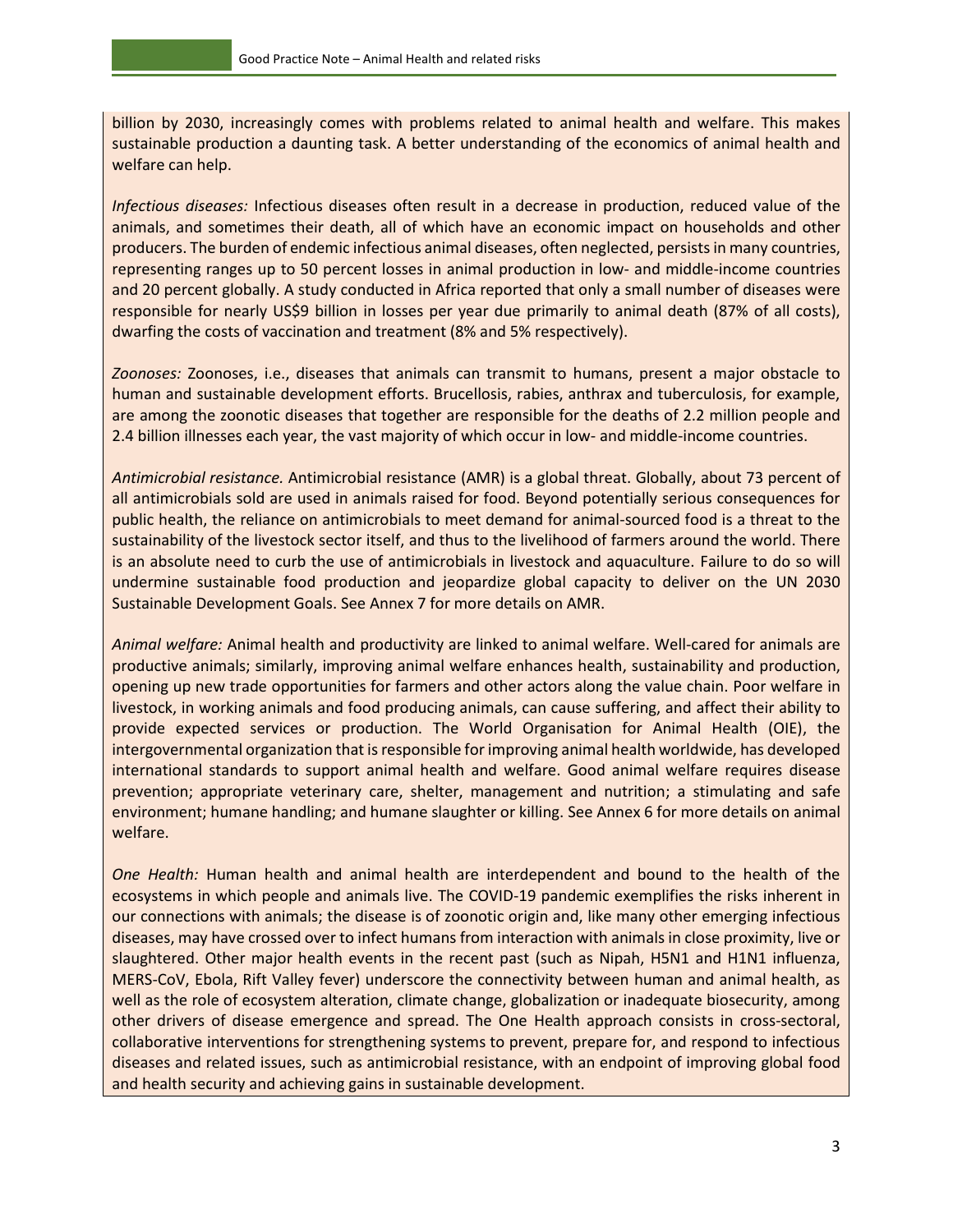There are five Environmental and Social Standards (ESS) that have particular relevance for animal health and related risks to humans, animals and the environment:

- ESS1 (Assessment and Management of Environmental and Social Risks and Impacts),
- ESS3 (Resource Efficiency and Pollution Prevention and Management),
- ESS4 (Community Health and Safety),
- ESS6 (Biodiversity Conservation and Sustainable Management of Living Natural Resources), and
- ESS10 (Stakeholder Engagement and Information Disclosure).

Each of these standards are "entry points" for assessment and management of animal health and related risks for humans, animals and the environment, although they are not necessarily sequential and should be addressed collectively. Annex 1 of this note provides a step-by-step guide to recommended actions throughout the project lifetime, from identification to implementation and monitoring.

#### **ESS1: Assessment and Management of Environmental and Social Risks and Impacts**

ESS1 sets out the requirements for assessment and mitigation of environmental and social risks and impacts, including a number of specific environmental and social risks in paragraphs 28 (a) and 28 (b), respectively. As a starting point, the assessment under ESS1 should reflect the diversity of operations involving animals to which ESS requirements apply. This includes, for example, projects aimed at improving: (i) livestock production and productivity (including, e.g., expansion of feed resources, improvement of animal genetics, upgrading to larger-scale commercial farming); (ii) market access, development of value chains and post-farm-gate facilities (including, e.g., transport of livestock, export of livestock); (iii) input services and service delivery (including, e.g., strengthening access to public and private animal health services); (iv) emergency support for livestock (including, e.g., management of disease outbreak, livestock destocking due to drought); or (v) livelihood of communities (including, e.g., distribution of livestock for income-generating activities or as a safety net; use of livestock in the context of access to education, building roads).

For the purpose of this GPN, three main types of projects are considered: (i) livestock projects, i.e., with a primary focus on increasing livestock productivity/production and commercialization; (ii) livelihood and other projects with livestock activities, i.e., livestock distribution for income generating activities or safety net, education projects, road projects, environment projects, community-driven development projects; and (iii) emergency projects.

The wide range of interventions and activities involving animals means that the associated risks will vary greatly (see an overview in **Box 1** above), for example, transmission of communicable diseases when restocking, diffusion of pathogens from domestic animals to wildlife with risk for biodiversity or ecosystem integrity, poor animal welfare (for example, inadequate housing, long distance transportation of live animals, limited access to veterinary services), and water pollution (by livestock manure or chemicals). Recommendations for mitigation options should be tailored to the type of risks identified for specific interventions (some examples are provided in **Annex 2**). These can include activities such as vaccination programs, awareness campaigns, quarantine for newly purchased animals, strengthening of veterinarian services, etc.

Animal diseases may pose particularly serious risks to specific groups—particularly vulnerable ones, such as women, and even more so pregnant women, and young children—or communities because of their exposure or limited resilience. These adverse impacts on "at risk" populations are likely to happen unless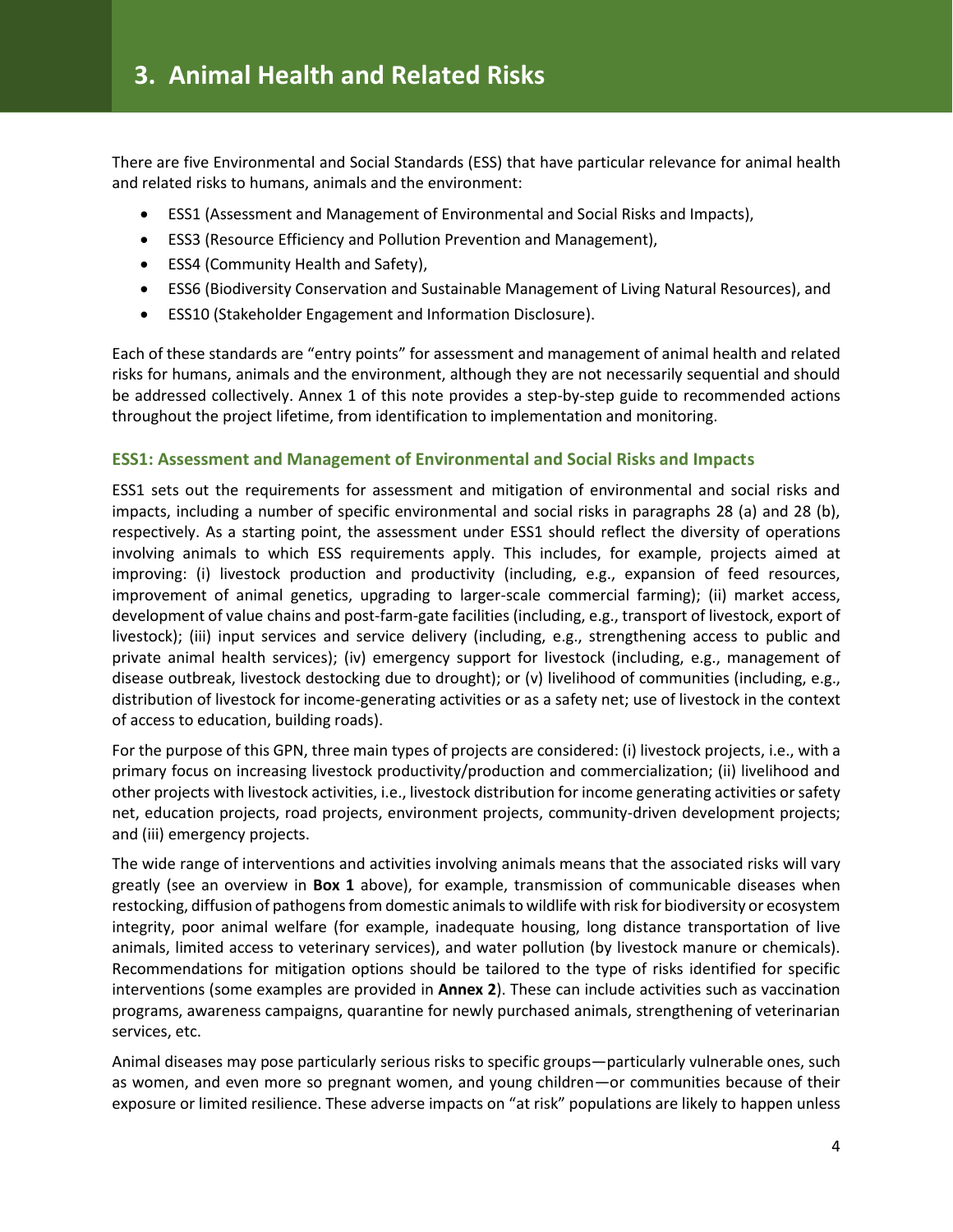hazards are identified, and related risks assessed and mitigated. Particular attention should be paid to identifying the varied populations who may engage with animals in livestock interventions: this includes women (see **Box 2**, below, for an illustration); children (who often attend to domestic animals or act as shepherds when not in school); mobile communities, such as pastoralists (for whom consultations may need to be tailored to the season); workers manipulating raw products (in slaughterhouses, dairies and meat and wet markets); as well as ethnic groups and other minorities.

The risk assessment should also pay particular attention to risks related to cross-border livestock activities (e.g., importation and exportation of livestock for distribution or commercialization, importation of genetic materials and medicines) as they can have a significant impact on a large segment of the population and even a country as a whole, for example, when imported livestock introduce an exotic disease.

#### *Box 2. Women's exposure to animal health and related risks*

Women play an important role in the livestock sector and may be differently affected—compared to men—by animal health risks. For example, they face greater exposure to zoonotic diseases, and in particular foodborne zoonoses, when managing animals, milking or handling raw animal products such as milk, meat or eggs. Frequent daily contact with poultry and small ruminants exposes women to higher specific health and safety risks, such as avian influenza, tuberculosis and brucellosis, among other zoonotic diseases. Other risk factors for women include limited access to animal health services (e.g., vaccines, deworming) due to economic, social and cultural reasons as well as lack of mobility and time; lack of animal health advice relevant to specific production needs; and lack of resources to pay for private veterinary services. Often the final decision on animal health is whether to invest resources—medicines or vaccines—into an animal, and often that decision is not within a woman's power to make. Women may have less knowledge about zoonotic diseases than men, but they usually play an important role in being first identifiers of diseases in children and animals.

The assessment of risks related to animal health should carefully consider issues specifically related to women and provide the project with options for mitigation measures and best practices to address their needs, for example:

- Training women's groups on how to identify, prevent, and report livestock diseases;
- Raising awareness and disseminating animal health knowledge through mainstream media and communication channels that are most popular among women (or that specifically target women), such as radio, TV soap operas, billboards, flyers, leaflets, mobile theater groups, hotlines or textmessaging among others;
- Designing and implementing gender-specific food hygiene training, addressing key health and food safety issues, from the farm to the fork.

## <span id="page-10-0"></span>**ESS3: Resource Efficiency and Pollution Prevention and Management**

Under ESS3, the risks associated with interventions in projects involving animals include water and soil pollution due to, inter alia, mishandling of carcass disposal during disease outbreaks; infrastructure wastes (farms, slaughterhouses, laboratory effluents), including manure, disinfectants, insecticides, antimicrobials and other chemical residues; and change in land use for livestock feed production. The inadequate and frequent use of antimicrobials by farmers in water and soil can also lead to antimicrobial resistance genes. Production levels and practices can be managed in ways that address adverse impacts on land, water, and the environment and the risks posed to animal and human health.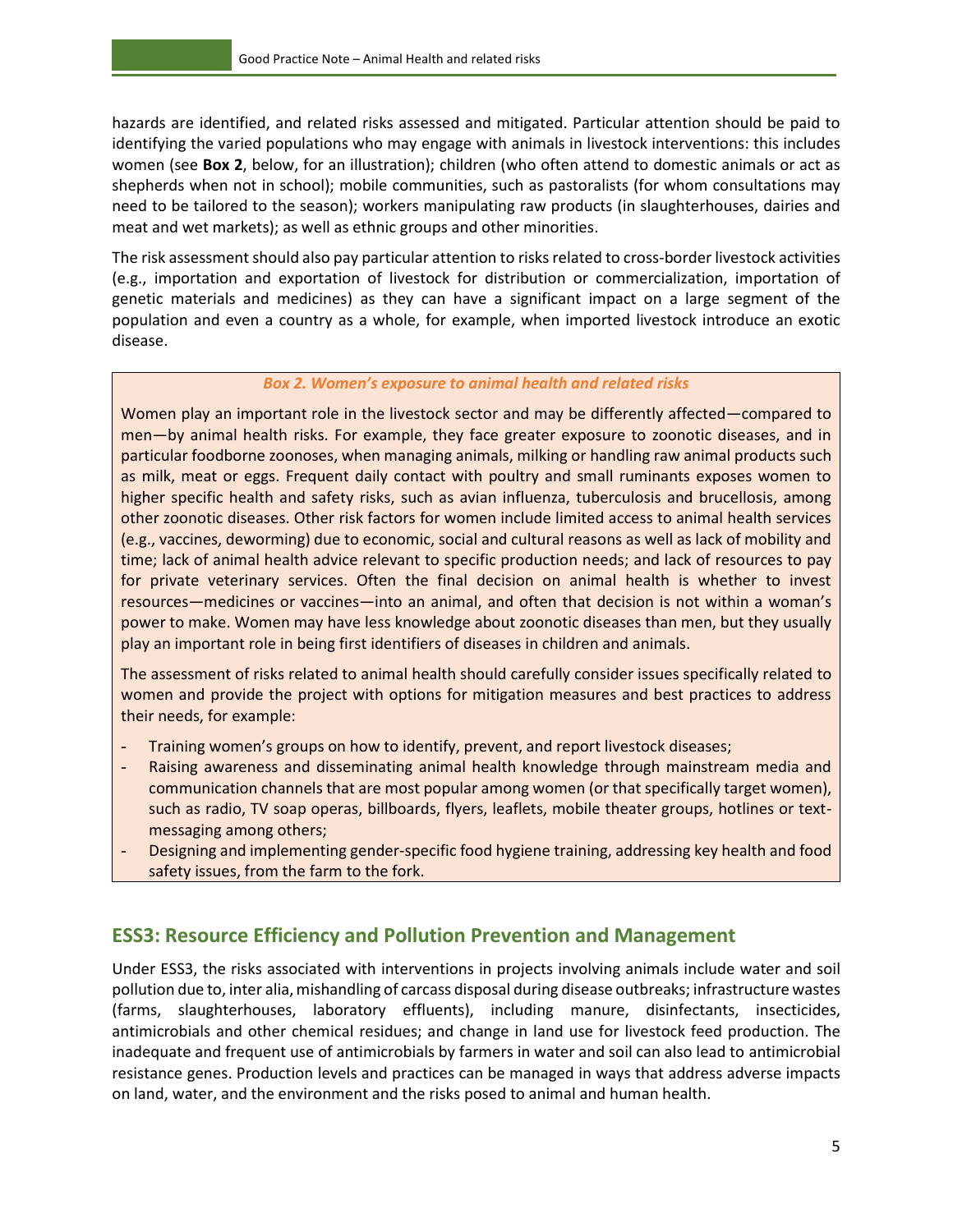**Box 3** provides examples of how managing animal health can reduce risks for the environment.

#### *Box 3. Managing animal health reduces risks for the environment*

African swine fever (ASF) is a viral disease affecting pigs, with a case fatality rate up to 100 percent. Pigs who died from ASF have sometimes been improperly disposed of (dumped in rivers or improperly buried) due to fear of the consequences of declaring an outbreak to the authorities, the high costs of proper disposal and inadequate financial compensation for farmers whose pigs are culled during a control program. The improper disposal of carcasses can pollute both ground and surface water sources, and contribute to further spread of the disease because of the high resistance of the virus in the environment. A single drop of blood from an acutely infected pig contains up to 50 million particles of the ASF virus; and a single viral particle in the water is potentially enough to spread the disease. In addition, large amounts of Escherichia coli and other enteric germs can enter water sources from the dead animals, leading to diarrhea, abdominal pain, severe dehydration, and even death of people who might drink the polluted water.

Affected farms that have had their herds culled require immediate destruction of all material such as feed, bedding and dung, and cleaning and disinfection of animal areas. Teams should wear protective clothing and disinfect themselves, particularly their hands and boots, after operations. Proper disposal of carcasses to avoid polluting soil or water includes: (i) use of a well trained and equipped team to carry out the cull; (ii) disposal of carcasses and material by deep burial or incineration; and (iii) decontamination of the premises.

Even in the absence of major outbreaks, unsustainable expansion of animal production can lead to environmental damage and water pollution, such as in Vietnam, for example, where there was no system in place to certify sources of healthy, quality shrimp seeds and ensure that adequate biosecurity measures would be taken at the farm level. Inappropriate and too frequent use of antimicrobials in aquaculture had a negative impact on animal and human health (emergence and spread of AMR) and food safety, and contributed to pollution of land and water in coastal estuaries, leading many farmers to abandon their farms, due to poor quality of the product.

The Vietnam Coastal Resources for Sustainable Development Project (CRSD) promoted the adoption of Good Aquaculture Practices (GAP) to manage shrimp health and environmental risks. The GAP include traceability, hygienic conditions, food safety requirements, animal health management, environmental protection and other social aspects. The project also identified and sought to address other weaknesses, including: (i) the frequent use of antibiotics and chemicals by farmers as noted above; (ii) capacity of public veterinary services to undertake aquaculture disease diagnostics, surveillance, containment, and response; and (iii) weak environmental monitoring, management, and enforcement, especially of pond-effluent treatment.

The project interventions to manage shrimp disease and environmental risks included: (i) adoption of GAP and establishment of GAP zones and GAP certification; (ii) use of high-quality seeds and broodstock; (iii) upgrading of wastewater treatment to improve pond water quality (bioflocs, biotreatment, etc.); (iv) early and timely disease control and outbreak; (v) upgrading of infrastructure for biosecurity; (vi) enhanced veterinary services and extension services; (vii) information and awareness campaigns; (viii) training of farmers; and (ix) formation of a participatory community-based disease monitoring system.

The project reduced shrimp lost to disease by 87 percent, and increased income from aquaculture by 76 percent. In addition, more than 9,000 shrimp farmers applied GAP to an area of over 12,500 ha; raising the proportion of production areas applying GAP and meeting national standards for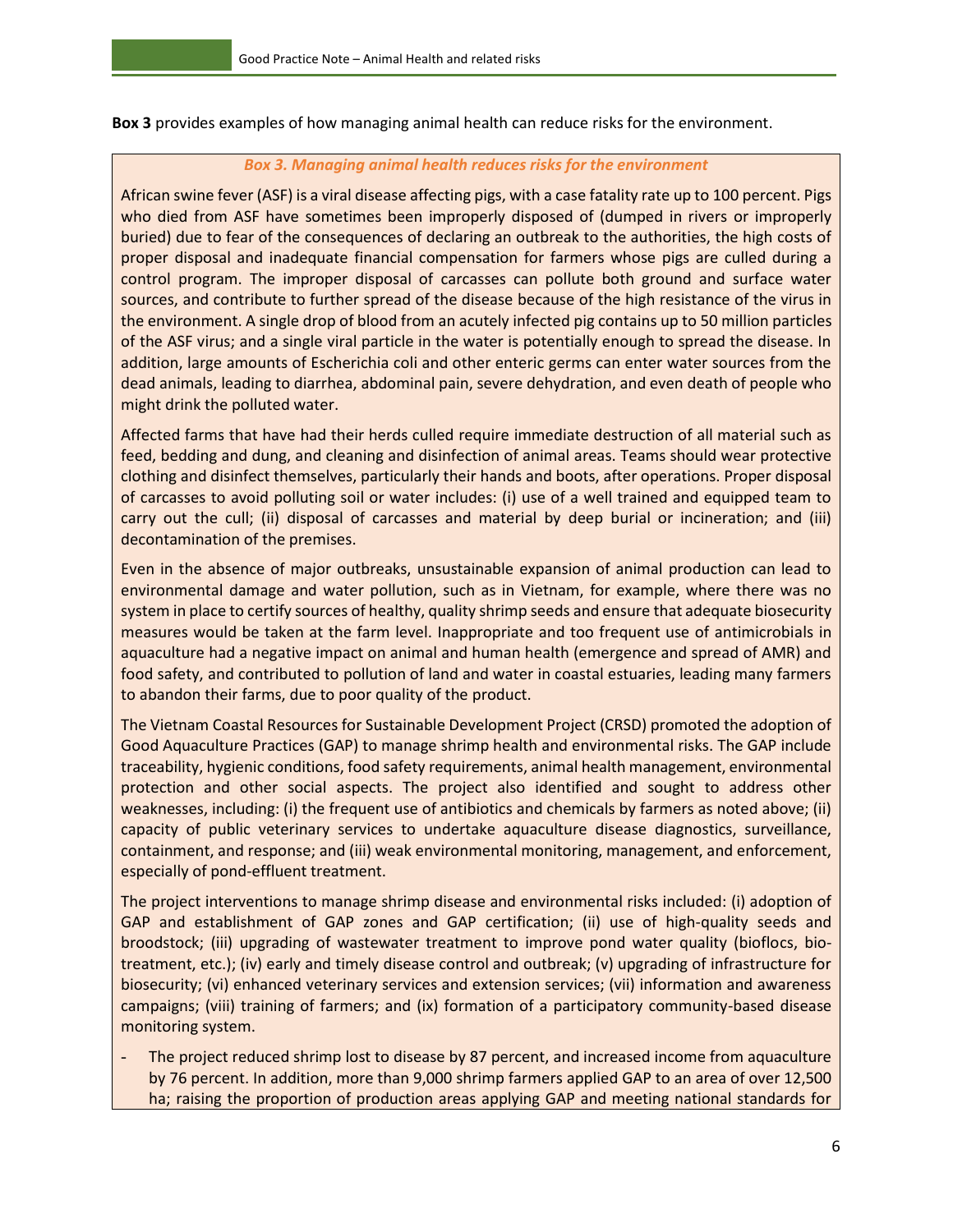water effluent by 86 percent. The technologies introduced were particularly relevant to small farm conditions and made it easy for farmers to understand the benefits of applying GAP.

## <span id="page-12-0"></span>**ESS4: Community Health and Safety**

Under ESS4, the risks to community health and safety associated with projects involving animals can include infectious diseases with zoonotic potential (e.g., rabies, anthrax, tuberculosis, brucellosis, Q Fever), some of which can particularly affect workers (e.g., Rift Valley fever or Crimea Congo hemorrhagic fever in slaughterhouses, meat and wet markets are examples of occupational zoonoses). When animals are raised in high density with poor overall farm management and husbandry, the risk increases for emergence and spread of infectious diseases, including for example, highly pathogenic avian influenza (HPAI).

**Box 4** underlines how good practices in animal husbandry can reduce risks for people and communities.

#### *Box 4. Good animal husbandry practices to minimize impacts on human health*

Good animal husbandry practices (GAHP) can significantly contribute to improving animal health and, consequently human health. It can reduce animal disease spread, improve animal survival rates, increase animal productivity, reduce risks of antimicrobial resistance and improve food safety. In Vietnam, the Livestock Competitiveness and Food Safety Project (LIFSAP)-Additional Financing has implemented GAHP with activities such as (i) training of farmers (poultry and pig), extension officers, animal production and veterinary staff in the application of GAHPs including feed conversion technology and proactive disease control measurements; (ii) provision of equipment and goods to strengthen provincial- and district-level livestock services delivery, including animal disease control and surveillance; (iii) support to waste management; and (iv) biosecurity investments at the farm level (e.g., matching grants for constructing biogas digesters and biosecurity measures).

The project has benefited over 151,000 livestock farmers. It has increased the production efficiency of household-based livestock producers; reduced the environmental impact of livestock production, processing and marketing; and improved food safety in livestock product supply chains (mainly meat) in selected provinces. One major outcome of the project is the reduction of the quantities of antimicrobials used by the recipients of the project, and hence lower quantities of residues in the food chain and in the environment. Overall, it has improved food safety and public health in the communities where the project was implemented.

## <span id="page-12-1"></span>**ESS6: Biodiversity Conservation and Sustainable Management of Living Natural Resources**

The risks associated with livestock interventions under ESS6 include animal welfare (in relation to housing, transport, and slaughter); diffusion of pathogens from domestic animals to wildlife, with risksfor endemic species and biodiversity (e.g., sheep and goat plague in Mongolia affecting the saiga, an endemic species of wild antelope); the introduction of new breeds with potential risk of introducing exotic or new diseases; and the release of new species that are not endemic with competitive advantage, potentially putting endemic species at risk of extinction.

Animal welfare relates to how an animal is coping with the conditions in which it lives. An animal is in a good state of welfare if it is healthy, comfortable, well nourished, safe, able to express innate behavior,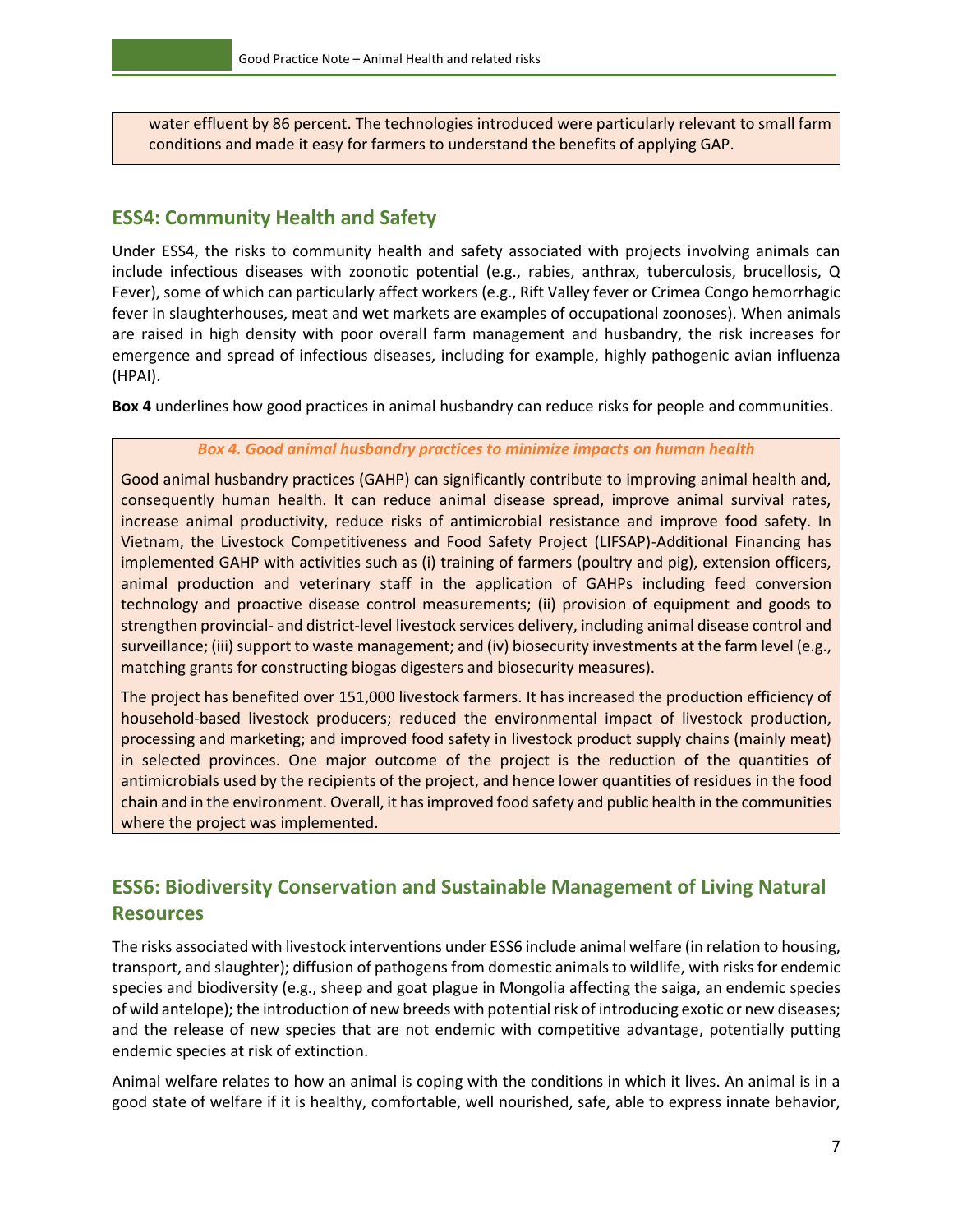and is not suffering from unpleasant states such as pain, fear or distress. Good animal welfare requires appropriate animal care, disease prevention and veterinary treatment; appropriate shelter, management and nutrition; humane handling, slaughter or culling. The OIE provides standards for animal welfare on farms, during transport and at the time of slaughter, for their welfare and for purposes of disease control, in its Terrestrial and Aquatic Codes. The 2014 IFC Good Practice Note: Improving Animal Welfare in Livestock Operations is another example of practical guidance provided to development practitioners for implementation in investments and operations.

Pastoralists rely heavily on livestock as a source of food, income and social status. Emergency projects to restock the herds of pastoralists affected by drought, disease or other natural disaster should pay particular attention to animal welfare (in terms of transport, access to water, feed, and animal health) to avoid potential disease transmission and ensure humane treatment of animals. Restocking also entails assessing the assets of pastoralists and their ability to maintain livestock in good conditions (access to pasture and water, social relationship, technical knowledge, etc.). Pastoralist communities also need to be engaged by the project to determine the type of animals and breed and the minimum herd size to be considered for restocking.

#### *Box 5. Safeguarding the welfare of animals and related risks in project activities*

In Haiti, the RESEPAG project (Relaunching Agriculture: Strengthening Agriculture Public Services) financed housing for goats and provided technical recommendations for improving their welfare, which is critical to avoid the respiratory infections, including pneumonia, that are serious diseases for goats. To prevent these diseases, requires optimal sanitation and air quality in herd housing. This involves ensuring that buildings have adequate ventilation and dust levels are reduced to minimize the opportunity for infection. Good nutrition, water and minerals are also needed to support the goats' immune function.

The project paid particular attention to: (i) housing design to ensure good ventilation; (ii) locating housing close to water sources and away from human habitation and noisy areas; (iii) providing mineral blocks for micronutrients; (iv) ensuring availability of drinking water and clean food troughs.

## <span id="page-13-0"></span>**ESS10: Stakeholder Engagement and Information Disclosure**

Readers should also refer to ESS10 and its guidance notes, plus the template available for a stakeholder engagement plan. More detail on stakeholder engagement in projects with risks related to animal health is contained in section 4 below.

The type of stakeholders (men and women) that can be engaged by the Borrower as part of the project's environmental and social assessment and project design and implementation are diverse and vary based on the type of intervention. The stakeholders can include:

- Pastoralists, farmers, herders, women's groups, women farmers, community members, fishermen, youths, etc.
- Cooperatives members, farmer groups, women's livestock associations, water user associations, community councils, slaughterhouse workers, traders, etc.
- Veterinarians, para-veterinary professionals, animal health workers, community animal health workers, faculties and students in veterinary colleges, etc.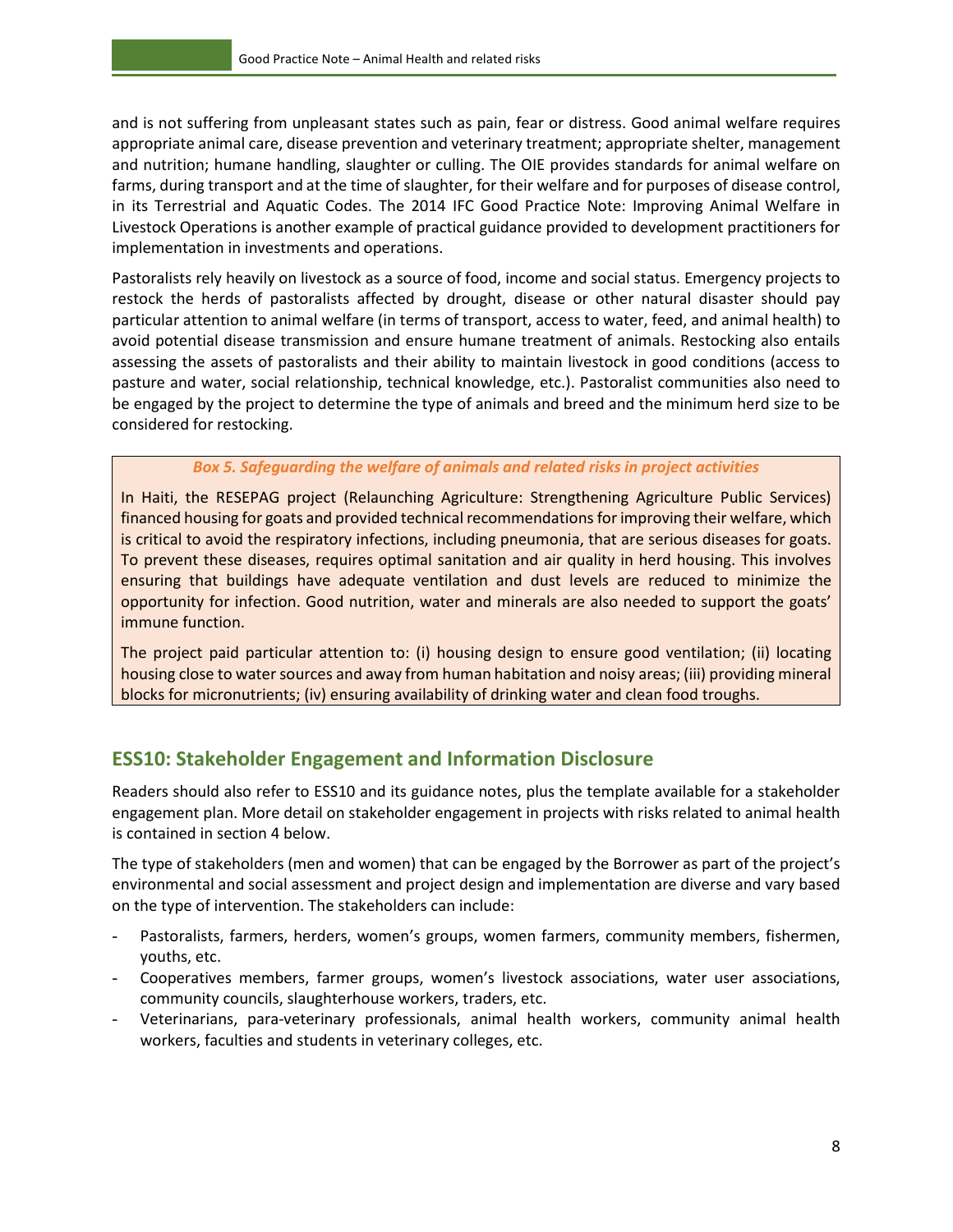## <span id="page-14-0"></span>**Approach**

Risk assessment provides the transparent, adequate and objective evaluation needed by interested parties to make decisions on health-related risks associated with project activities involving live animals. As the ESF requires, it is conducted throughout the project cycle, to provide or indicate likelihood and impact of a given hazard, identify factors that shape the risk, and find proportionate and appropriate management options.

The level of risk may be reduced by mitigation measures, such as infrastructure (e.g., diagnostic laboratories, border control posts, quarantine stations), codes of practice (e.g., good animal husbandry practices, on-farm biosecurity, quarantine, vaccination), policies and regulations (e.g., rules for importing live animals, ban on growth hormones and promotors, feed standards , distance required between farms, vaccination), institutional capacity (e.g., veterinary services, surveillance and monitoring), changes in individual behavior (e.g., hygiene, hand washing, care for animals). **Annex 2** provides examples of mitigation practices. This list is not an exhaustive one but a compendium of most practiced interventions and activities. The cited measures should take into account social, economic, as well as cultural, gender and occupational aspects, and other factors that may affect the acceptability of mitigation practices by project beneficiaries and other stakeholders.

Risk assessment is reviewed and updated through the project cycle (for example to take into account increased trade and travel connectivity between rural and urban settings and how this may affect risks of disease occurrence and/or outbreak). Projects monitor changes in risks (likelihood and impact) by using data, triggers or indicators.

## <span id="page-14-1"></span>**Scoping of risks**

Early scoping of risks related to animal health informs decisions to initiate more comprehensive risk assessment according to the type of livestock interventions and activities. It can be based on the following considerations:

- Type of livestock interventions supported by the project (such as expansion of feed resources, improvement of animal genetics, construction/upgrading and management of post-farm-gate facilities, etc. – see also Annex 2);
- Geographic scope and scale of the livestock interventions;
- Human and animal populations that are likely to be affected (farmers, women, children, domestic animals, wildlife, etc.); and
- Changes in the project or project context (such as emerging disease outbreak, extreme weather or climatic conditions) that would require a re-assessment of risk levels, mitigation measures and their likely effect on risk reduction.

Scenario planning can also help to identify project-specific vulnerabilities, country-wide or locally, and help shape pragmatic analyses that address single or multiple hazards.

In this process, some populations may be identified as having disproportionate exposure or vulnerability to certain risks because of occupation, gender, age, cultural or religious affiliation, socio-economic or health status. For example, women and children may be the main caretakers of livestock in the case of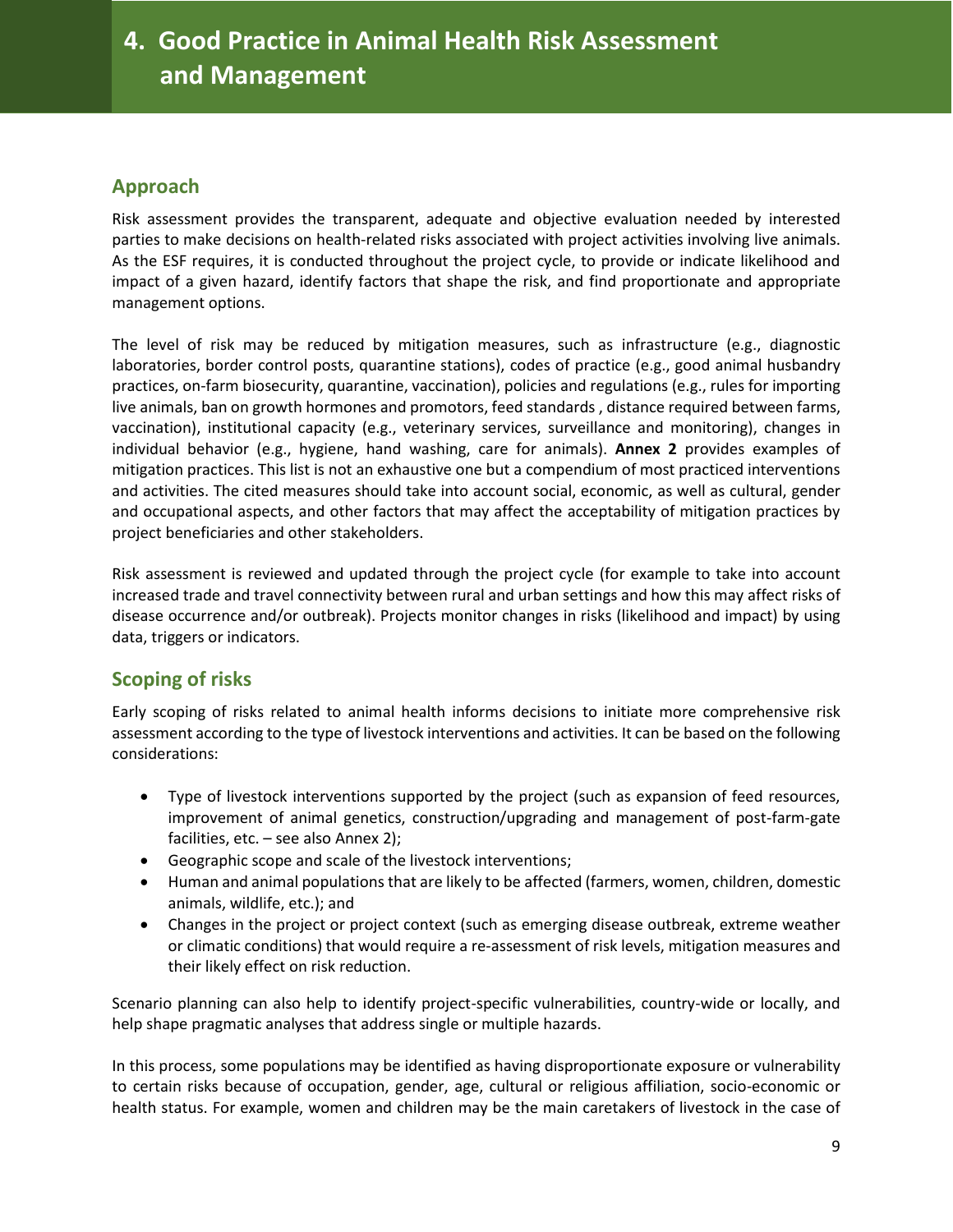household farming, which puts them into close contact with animals and animal products. In farms and slaughterhouses, workers and veterinarians are particularly exposed, as they may be in direct contact with sick animals (see **Box 2** for an illustration).

Fragility, conflict, and violence (FCV) can exacerbate risk, in terms of likelihood and impact. Migrants new to a geographic area may be immunologically naïve to endemic zoonotic diseases or they may inadvertently introduce exotic diseases; and refugees or internally displaced populations may have high population density with limited infrastructure, leaving them vulnerable to disease exposure. Factors such as lack of access to sanitation, hygiene, housing, and health and veterinary services may also affect disease prevalence, contributing to perpetuation of poverty in some populations. Risk assessment should identify populations at risk and prioritize vulnerable populations and circumstances where risks may be increased.

It should be noted that activities that seem minor can still have major consequences. See **Box 6** for an example illustrating how such small interventions in a project may have large-scale consequences. It highlights the need for risk assessment, even for simple livestock interventions and activities, and how this can help during the project cycle (from concept to implementation).

#### *Box 6. Small interventions with large consequences: imports of livestock and introduction of exotic diseases*

The Lake Victoria Environment Management Project included a program for distribution of goats to farmers across the country. A total of 5,438 male and female goats were distributed by government to farmers in various locations, of which 494 male goats were imported from Uganda. No ex-ante risk assessment was conducted to consider whether the imported goats were infected (due to a possible breach in vaccination in the country of origin). As it happened, they had "sheep and goat plague" (peste des petits ruminants, PPR), a highly contagious and fatal disease. More than 8,500 goats died of PPR in Burundi, affecting the livelihood of farmers and herders who rely on goat and sheep for everything from meat to fertilizer and as a source of cash.

The Government and the World Bank, with FAO and OIE, rapidly reacted to contain the outbreak and avoid further spread. The government response included a ban on the movement and sale of small ruminants in affected provinces, effectively freezing some of the mobile assets of a large part of the country. Those same people affected by the loss of their assets faced difficulties in buying seed and fertilizer, and paying for household costs such as school fees and medical expenses. Goat meat stalls stood empty by the side of the road. The response also included mass vaccination: over 3 million goats and sheep—the country's entire stock of small ruminants—were vaccinated in a first campaign. The cost of managing this crisis has been estimated at US\$3 million and required significant interventions, including:

#### **Short-term response in the affected areas (3 months)**

- Training of trainers: logistics, purchase of animals for demonstration and trainers.
- Information and Communication: radio campaign on vaccination, local meetings to inform, meetings of Provincial Crisis Groups.
- Vaccination Campaign: vaccines, syringes/needles, cold chain, biosecurity equipment, cell phone/GPS, training of vaccinators, implementation of vaccination and contingency funding in case PPR spread to another province.
- Analyses: laboratory kits and tubes and sampling in case of suspicion of PPR.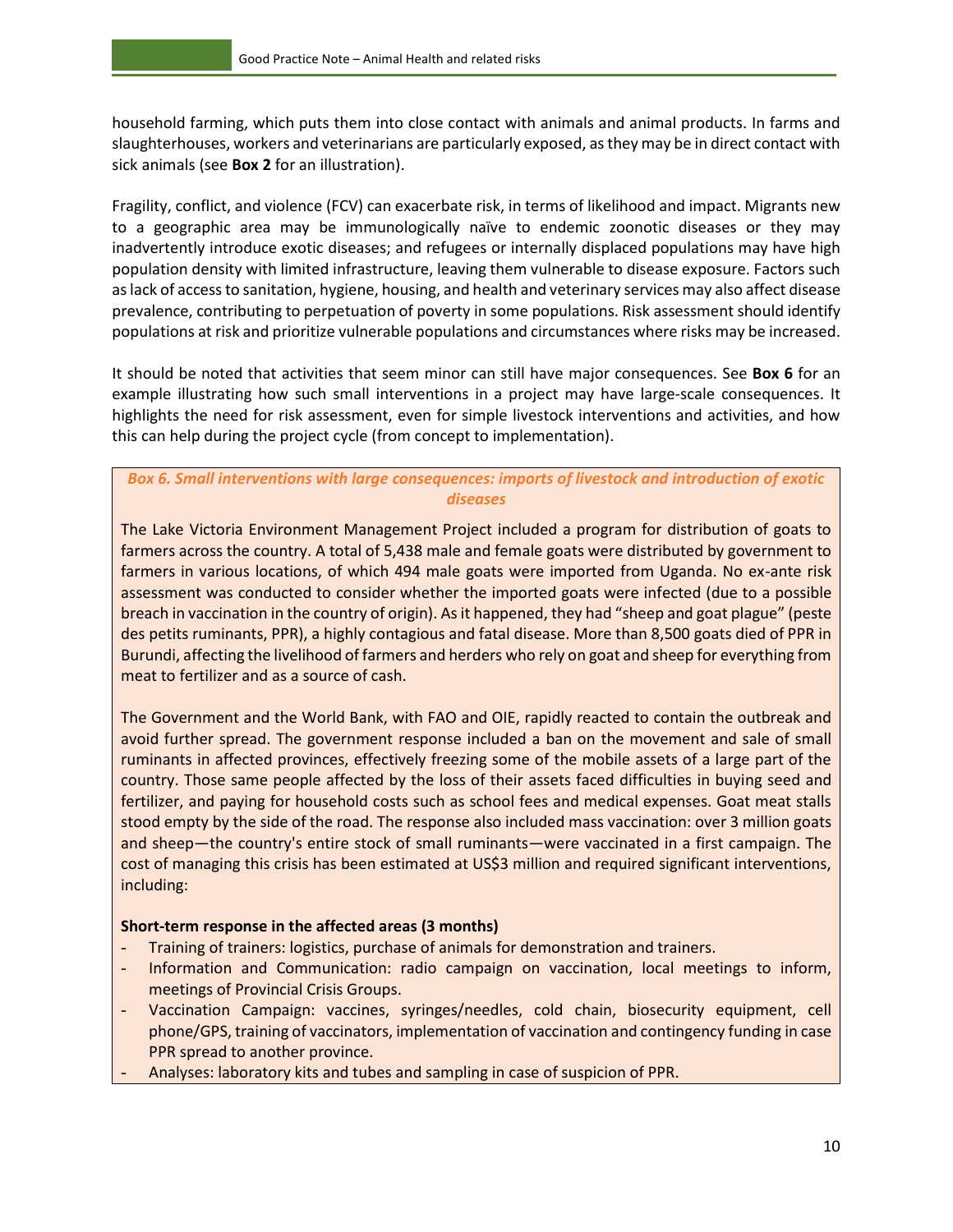- Sero-monitoring and post-vaccination surveillance: sampling, laboratory kits and transport and laboratory testing.
- Coordination: transport and staff cost, epidemiologist/ crisis management expert.

#### **Medium-term actions (21 months)**

- Training: training on biosecurity/protection of staff, training of trainers, training of field staff, training on PPR diagnostic and other small ruminant diseases, etc.
- Information and Communication: communication on PPR (radio campaign, print and community meetings) and on PPR vaccination (radio campaign, print and community meetings).
- Vaccination Campaign: vaccines, syringes/needles, cold chain, biosecurity equipment and cell phone/GPS.
- Analyses: laboratory kits and tubes, laboratory equipment, and sampling in case of suspicion of PPR.
- Coordination: vehicles, including operation and maintenance, forums, consultants (experts in small ruminants, communication, project management, epidemiology), technical support, etc.
- Surveillance and Sero-monitoring: sampling, laboratory kits, transport and strengthening of surveillance at borders and livestock markets.
- Study and Monitoring and Evaluation: socio-economic impact of PPR, support to implementation of PPR strategy, etc.
- Rehabilitation of households affected by the PPR: restocking (to be undertaken once the vaccination campaign and epidemic have been declared completed).

Small ruminant markets were reopened shortly after the short-term response, although the import of small ruminants into Burundi remained prohibited. Results from the sero-monitoring campaign confirmed the high quality of the vaccine used, and the quality of the vaccination campaign carried out by the veterinary services. A socio-economic study was conducted to identify the specific circumstances faced by the populations affected by PPR and help with the design of further interventions to assist them in a sustainable manner.

An ex-ante assessment could have identified and characterized the risk and proposed prevention measures, such as quarantine, for example.

## <span id="page-16-0"></span>**Team skills required**

At a minimum, the basic skills required for undertaking a risk analysis consist in methodological capacity, subject matter expertise (i.e., animal health and welfare, veterinary public health), and a good understanding of the local context, together with well-developed communication skills. Depending on the project and type of interventions being considered, additional skills may be required, including those of microbiologists, economists, environmental scientists, gender specialists, etc.

Considering the range and type of skills required to undertake a risk analysis, it is unlikely that one person alone would have the requisite expertise; effective risk analysis requires a team. ESS1, paragraph 25, covers the use of independent specialists by the Borrower.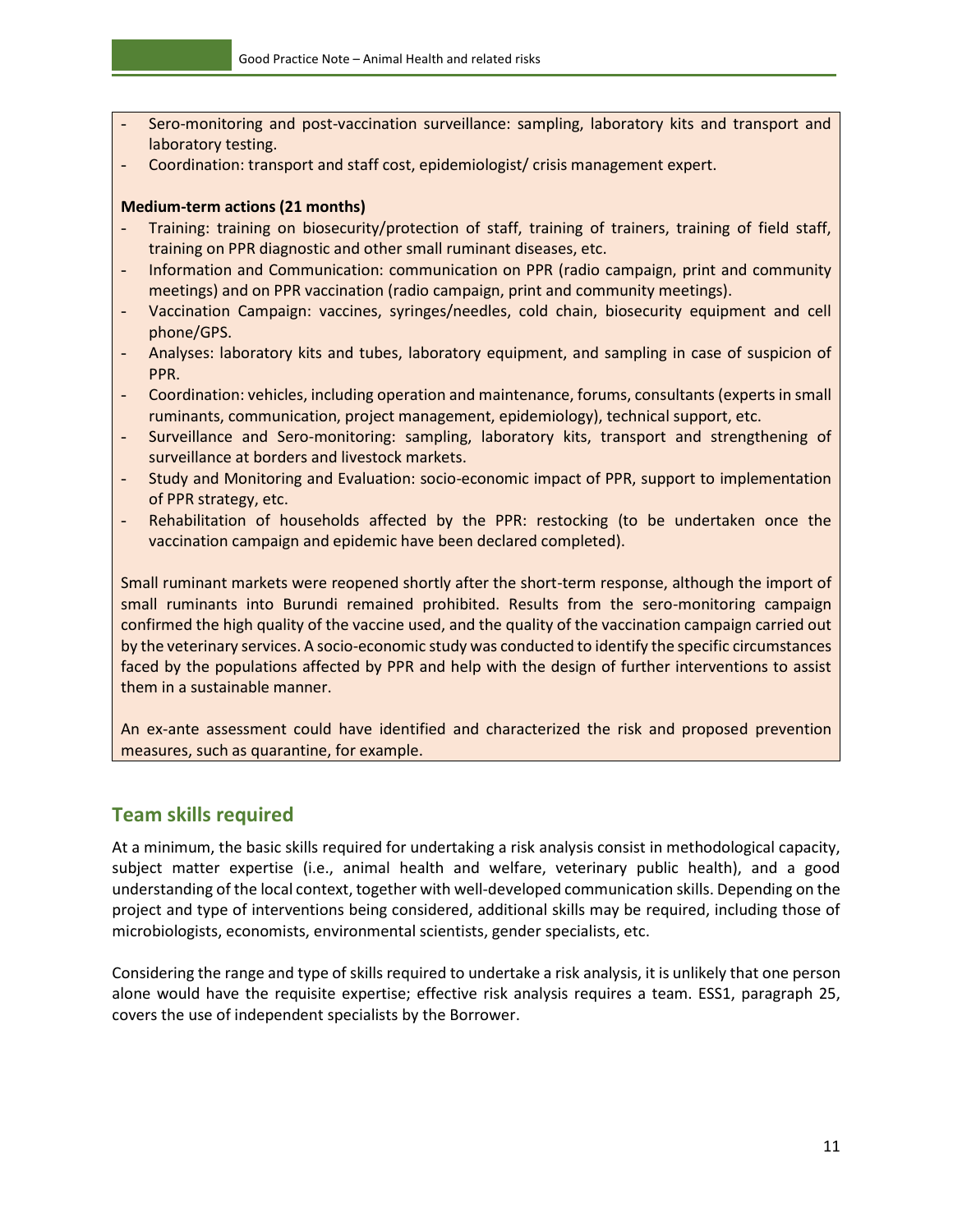#### <span id="page-17-0"></span>**Risk communication**

The importance of communication and information dissemination in risk assessment and risk management cannot be overstated; indeed, it offers a key potential area for added value. Incorrect information or poor messaging may have inadvertent economic consequences (e.g., unnecessary culling of animals, trade or travel restrictions, reduction of tourism), with environmental (e.g., carcass disposal, chemical residues) or social (e.g., after-effects, stigma) impacts, which can potentially worsen the situation. Thus, effective messaging must be in place for accurate, transparent, and coordinated information flow to the public, ensuring credibility so that information can be managed optimally, and potential misinformation quickly countered. In some cases (e.g., new emerging diseases), full knowledge about the risk is not available initially and assumptions may even be incorrect; it is therefore important to communicate clearly about uncertainty.

**Box 7** underlines the health risks related to limited knowledge and capacity to manage livestock but notes that they can be mitigated in part through capacity building on basic biosafety actions and an emphasis on the importance of communication.

#### *Box 7. Communicating on risks of zoonosis*

Zoonotic diseases are those that occur in animals but can be transmitted to humans. They can particularly affect poor smallholder farmers with limited knowledge and capacity to manage livestock. The lack of biosecurity measures on smallholder farms can cause a range of illness in people, from minor topical infections to serious illnesses and death. Examples include foodborne diseases, avian influenza, brucellosis, tuberculosis, Q fever, etc.

Small-scale animal production, such as chicken, is beneficial for improving the nutritional status of children in low-income settings, through both better diet and increased family income. Nevertheless, supporting such production requires raising awareness of the potential increase in children's exposure to contamination from animals that can lead to fever, vomiting and diarrhea.

Farmers should be educated on risks and mitigation options such as basic biosecurity and hygiene (including refresher trainings during project implementation). This includes recommendations on:

- Hand washing. Hands should be washed with clean water and soap after attending animals or manipulating materials from their habitat (adults should supervise hand washing of young children);
- Livestock should not be allowed to enter homes, especially areas where food is stored, prepared, or served;
- Equipment or materials used to raise or care for livestock (e.g., water containers) should be cleaned outside the home;
- Farmers should have dedicated clothes and shoes to wear while caring for livestock; and avoid bringing the shoes into the home.

The multiphase programmatic approach to COVID-19 preparedness and response (SPRP) puts emphasis on risk communication, with one component (component 4) dedicated to community engagement and risk communication.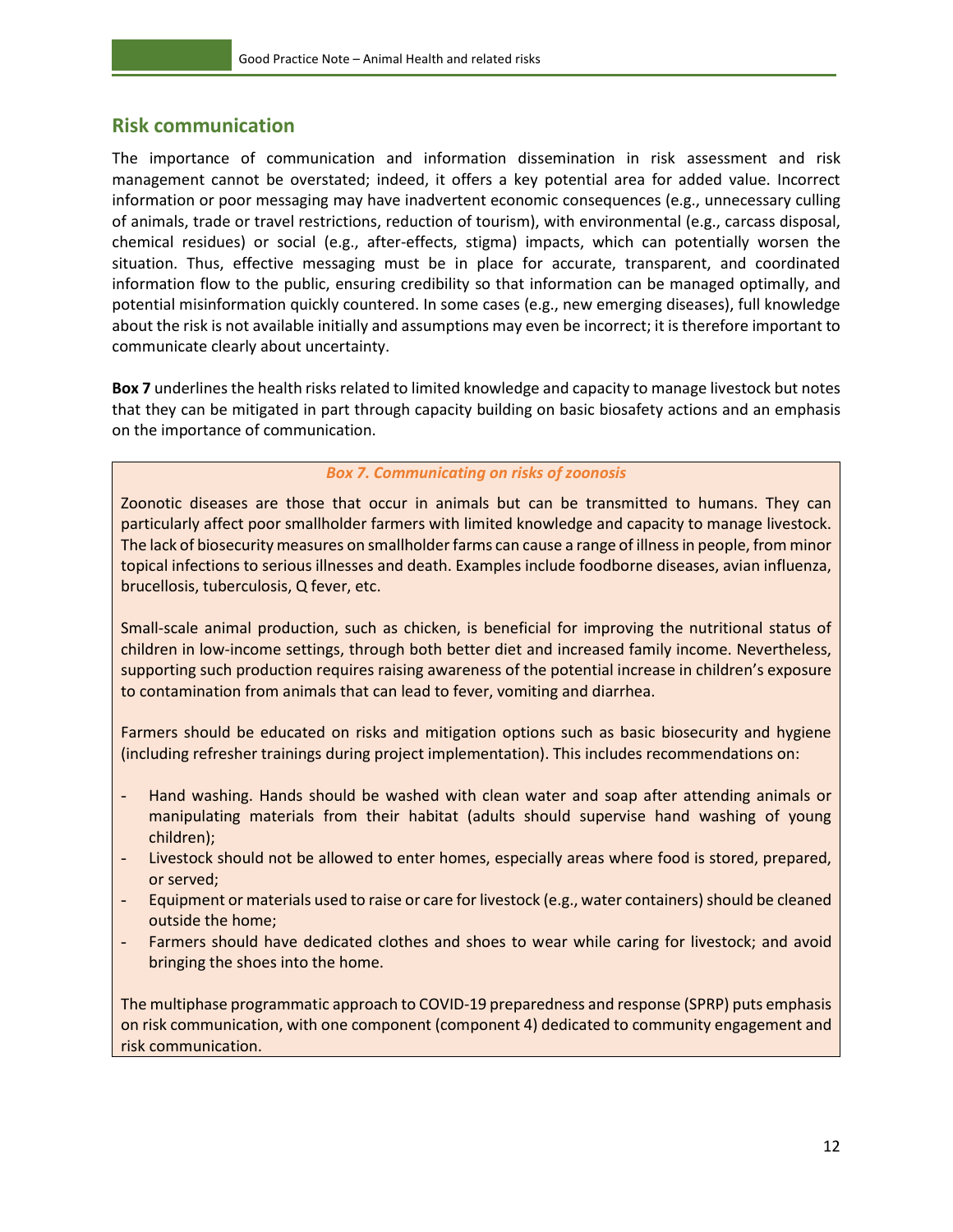## <span id="page-18-0"></span>**Typical outputs and recommendations**

Risk assessment outputs can be expressed either qualitatively (using text) or quantitatively (using numbers). Outputs should include: risk questions, hazards identified, exposure assessment, consequence assessment, risk estimation, and management options proposed to the risk manager.

The analysis should be transparent. Transparency is defined as the comprehensive documentation and communication of all data, information, assumptions, methods, results, discussion and conclusions used in the risk analysis. This is necessary so that all interested parties are provided with clear reasons for mitigation. Transparency is also essential because data are often uncertain or incomplete and, without full documentation, the distinction between facts and the analyst's value judgements may blur.

It is important to use appropriate terms to describe or qualify risk. A risk matrix can help to define the level of risk by considering the category of probability or likelihood against the category of consequence or severity. This is a simple mechanism to increase visibility of risks and assist management decision making.

**Box 8** illustrates a possible sequence between risk assessment and risk management as situation and risk evolve with time.

#### *Box 8. Lumpy skin disease: from risk of entry and spread to mitigation based on vaccination*

Lumpy skin disease (LSD) is an infectious, eruptive, occasionally fatal disease of cattle characterized by nodules on the body. Secondary bacterial infection often aggravates the condition. Traditionally, LSD is found in sub-Saharan Africa. Since 2000, it has spread to several countries of the Middle East and Turkey. In 2012, the disease spread from the Middle East to south-east Europe, affecting EU Member States (Greece and Bulgaria) and several other countries in the Balkans.

**A first assessment provided scientific information**. The disease is transmitted by blood-feeding insects, such as certain species of flies and mosquitoes, or ticks. It causes fever, nodules on the skin and can also lead to death, especially in cattle that that have not previously been exposed to the virus. Control options include vaccinations and culling of infected animals. Lumpy skin disease can lead to significant economic losses.

**A second assessment provided management options**. In 2016, EFSA assessed the effectiveness of different measures to control the spread of the disease in the EU. They recommended that mass vaccination of cattle be implemented to minimize the number of outbreaks in the regions at risk from lumpy skin disease or where the disease had already been introduced.

**Risk management**. EU member states deployed a vaccination campaign in response to LSD outbreaks.

**A third assessment confirmed the efficacy of mitigation measures**. In 2017, EFSA experts concluded that the mass vaccination of cattle implemented in south-eastern Europe successfully contained the outbreaks of LSD in the region in 2015 and 2016.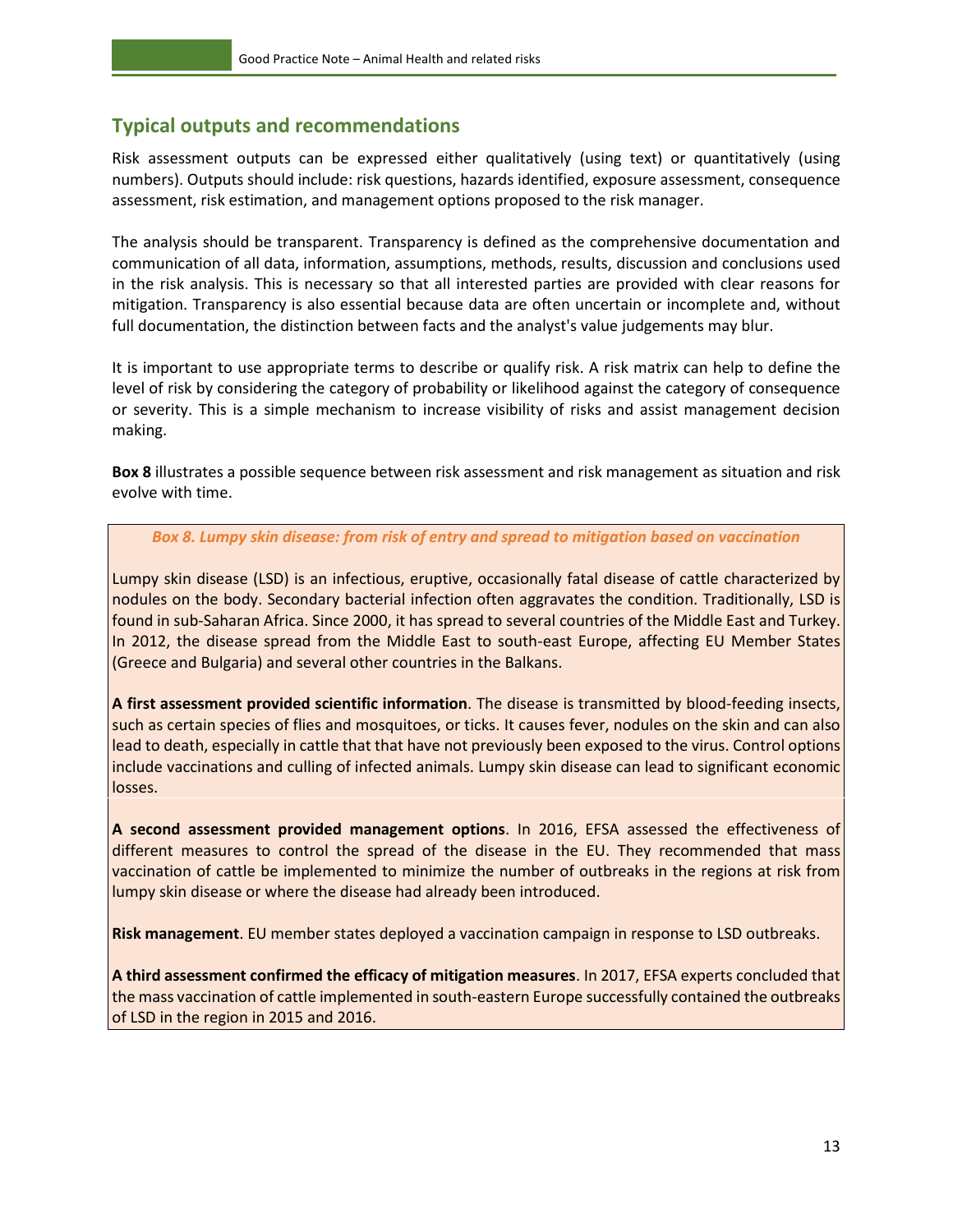A critical task for the Bank task team (TT) is to define the Borrower's responsibilities for assessing, managing and monitoring environmental and social risks and impacts associated with each stage of a project with livestock interventions and activities. The table below guides the implementing agency (IA) and TT on key steps specific to livestock throughout the project cycle:

- (i) Project Identification: sensitization on risks and engagement of key stakeholders;
- (ii) Project Preparation: assessment and communication on risks and technical assistance;
- (iii) Project Appraisal: integration of mitigation measures and best practices in project design;
- (iv) Project Implementation: implementation and monitoring of livestock interventions;
- (v) Addressing crises; and
- (vi) Evaluation.

This table identifies all critical actions required for the IA and TT to: (i) identify animal health risks, mitigation measures and best practices; and (ii) implement mitigation measures/best practices required for these risks. The aim is to bring the risks to an acceptable level. Recommended actions vary depending on the type of project.

For the purpose of this GPN, three main types of projects involving livestock and two levels of action are being considered.

#### **Types of projects:**

- **Type 1: Agriculture and Livestock Projects,** i.e., with a primary focus on increasing livestock productivity/production and commercialization.
- **Type 2: Livelihood Projects and other Projects with Livestock Activities,** i.e., livestock distribution for income generating activities or safety net, education projects or road projects involving working animals for transport, environment projects, and community driven development projects.
- **Type 3: Emergency Projects** such as CERC, disaster risk management (e.g., livestock destocking related to drought and addressing livestock disease outbreak).

#### **Levels of action:**

Action is required.

Action should be considered.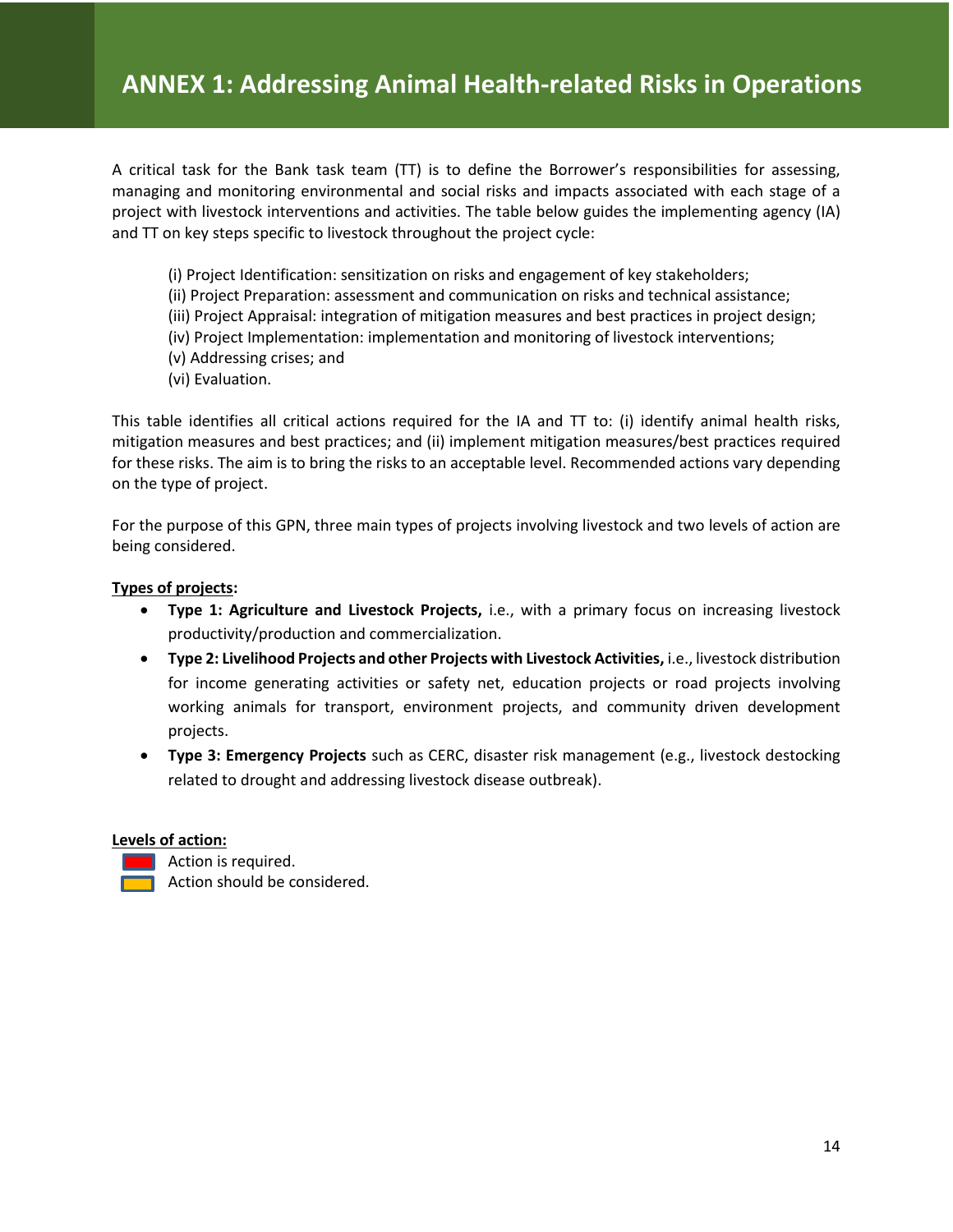| Project     | <b>Action to Address Animal Health-</b>                  | <b>Good Practice Activities and Interventions</b>                                   | <b>Who is Responsible?</b> | <b>Actions Level</b> |
|-------------|----------------------------------------------------------|-------------------------------------------------------------------------------------|----------------------------|----------------------|
| <b>Type</b> | related Risks                                            |                                                                                     |                            |                      |
|             |                                                          | PROJECT IDENTIFICATION: SENSITIZATION ON RISKS AND ENGAGEMENT OF KEY STAKEHOLDERS   |                            |                      |
|             | Sensitization on Safeguards and Stakeholder Engagement   |                                                                                     |                            |                      |
| 1,2,3       | Sensitization of the IAs and                             | Hold discussions with all key stakeholders, taking                                  | Task team (TT)             |                      |
|             | government departments on animal                         | stock of the current country experience with animal                                 |                            |                      |
|             | health, public health and welfare risks                  | health, public health and other risks related to                                    |                            |                      |
|             | related to livestock                                     | livestock. Identify potential opportunities for                                     |                            |                      |
|             | projects/interventions.                                  | improvement and additional studies required,                                        |                            |                      |
|             |                                                          | including to inform hazard identification.                                          |                            |                      |
| 1,2,3       | Conduct key stakeholders'                                | Identify opportunities for improvement for both the                                 | Implementing               |                      |
|             | engagement activities for stakeholders                   | project and the overall sector, and additional                                      | Agency (IA)                |                      |
|             | involved in the livestock sector                         | studies required, including to inform hazard                                        |                            |                      |
|             | (private sector, government,                             | identification and risk profiles.                                                   |                            |                      |
|             | academia, animal health services,                        |                                                                                     |                            |                      |
|             | women livestock cooperatives, civil                      |                                                                                     |                            |                      |
|             | society, NGOs, etc.) related to                          |                                                                                     |                            |                      |
|             | livestock projects/interventions.                        |                                                                                     |                            |                      |
| 1,2,3       | <b>Conduct Borrower's capacity</b>                       | Conduct capacity assessment of the IAs and                                          | <b>TT</b>                  |                      |
|             | assessment of the IAs and government                     | government departments on animal health, public                                     |                            |                      |
|             | departments on animal health, public                     | health and welfare risks related to livestock                                       |                            |                      |
|             | health and welfare risks related to                      | projects/interventions.                                                             |                            |                      |
|             | livestock projects/interventions.                        | Draft a synopsis of risk areas.                                                     |                            |                      |
|             |                                                          | PROJECT PREPARATION: ASSESSMENT AND COMMUNICATION ON RISKS AND TECHNICAL ASSISTANCE |                            |                      |
|             | <b>Support Government in Animal Health Interventions</b> |                                                                                     |                            |                      |
| 1,3         | Ensure that the team includes the                        | Involve World Bank livestock specialist with animal                                 | <b>TT</b>                  |                      |
|             | required technical skills to support the                 | health/welfare expertise or contract animal                                         |                            |                      |
|             | client during project preparation.                       | health/welfare consultants - see examples of Terms                                  |                            |                      |
|             |                                                          | of Reference (TORs) in Annex 3).                                                    |                            |                      |
|             | <b>Opportunities to Improve Animal Health Capacity</b>   |                                                                                     |                            |                      |
| 1,2,3       | Ensure that the social and                               | Conduct hazard identification related to animal                                     | IA (project                |                      |
|             | environment assessment includes the                      | health, and risk characterization.                                                  | preparation team)          |                      |
|             | underlying risks and                                     | Confirm risks related to animal health (use Annex 2:                                | for social assessment      |                      |
|             |                                                          | Examples of Mitigation Measures).                                                   | and ESMP.                  |                      |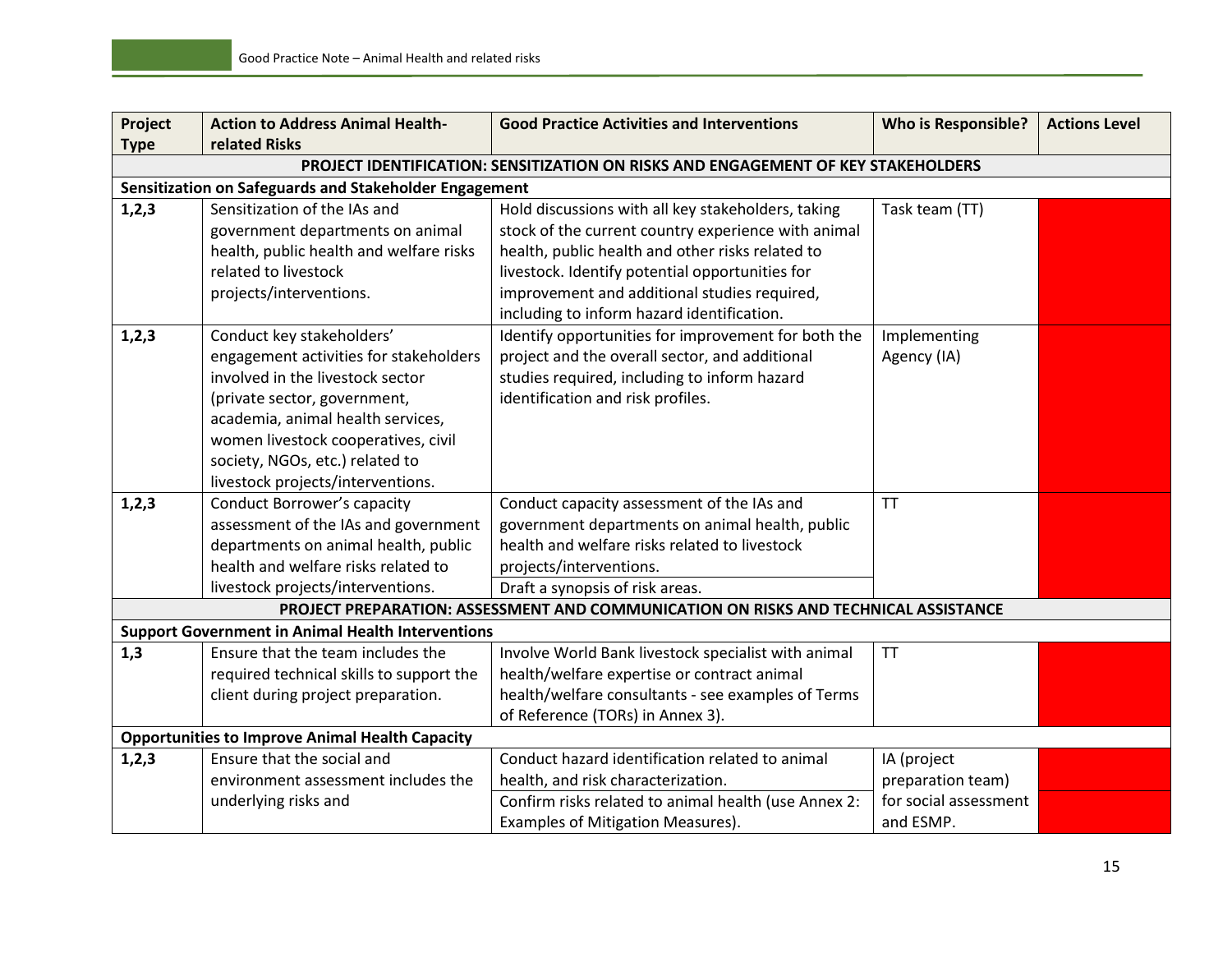| Project     | <b>Action to Address Animal Health-</b>                        | <b>Good Practice Activities and Interventions</b>   | <b>Who is Responsible?</b> | <b>Actions Level</b> |
|-------------|----------------------------------------------------------------|-----------------------------------------------------|----------------------------|----------------------|
| <b>Type</b> | related Risks                                                  |                                                     |                            |                      |
|             | social/environmental issues related to                         | Have Environmental and Social Management            | TT to review and           |                      |
|             | animal health.                                                 | Plan/Environmental and Social Management            | clear ESMP.                |                      |
|             |                                                                | Framework (ESMP/ESMF) include mitigation            |                            |                      |
|             |                                                                | measures based on the environmental and social      |                            |                      |
|             |                                                                | assessment (it will also reflect risks).            |                            |                      |
| 1,3         | Ensure that the IA has the capacity to                         | Have an animal health/welfare specialist as part of | IA                         |                      |
|             | address animal health-related risks                            | the IA's team (IA staff or consultant) for project  | TT to provide              |                      |
|             | during preparation and during                                  | preparation and for implementation. (see standard   | standard TOR.              |                      |
|             | implementation.                                                | TOR in Annex 1).                                    |                            |                      |
| 1,2,3       | Review the capacity of government                              | Use existing recent OIE Performance of Veterinary   | IA with support from       |                      |
|             | (and potentially other                                         | Services (PVS) reports or conduct a follow-up       | TT and/or                  |                      |
|             | implementers/service providers*) to                            | evaluation to get an update of the situation.       | consultants.               |                      |
|             | effectively manage and implement                               | Inform project budgeting to include funds dedicated |                            |                      |
|             | livestock interventions; including                             | to capacity building in animal health/veterinary    |                            |                      |
|             | capacity to manage and reduce risks                            | public health/animal welfare.                       |                            |                      |
|             | and impacts on animal health, public                           | Develop project indicators with targets to track    |                            |                      |
|             | health and animal welfare. Pay                                 | improvement in animal health capacity (monitoring   |                            |                      |
|             | attention to the gender aspects of the                         | and evaluation manual).                             |                            |                      |
|             | intervention.<br>* See list of examples of potential providers |                                                     |                            |                      |
|             | based on intervention (private veterinary                      |                                                     |                            |                      |
|             | services, staff from slaughterhouses,                          |                                                     |                            |                      |
|             | insemination centers, wet markets, etc.) (use                  |                                                     |                            |                      |
|             | Annex 2: Examples of Mitigation Measures).                     |                                                     |                            |                      |
| 1,2,3       | Review project interventions and                               | Conduct risk assessment taking into account the     | IA with support from       |                      |
|             | assess risks and impacts on animal                             | project's specific livestock interventions and      | TT and/or                  |                      |
|             | health, public health and animal                               | capacity assessment (see Annex 2).                  | consultants.               |                      |
|             | welfare, taking into account the                               | The mitigation measures will be defined based on    |                            |                      |
|             | context of the project and                                     | the risks (likelihood and impact).                  |                            |                      |
|             | differentiating the level of risk for                          | Conduct stakeholders' workshop to discuss results.  | IA with TT support.        |                      |
|             | stakeholders (e.g., women/children,                            |                                                     |                            |                      |
|             | workers along value chains, etc.).                             |                                                     |                            |                      |
|             | Identify any other interventions that                          |                                                     |                            |                      |
|             | would have less risks and impacts and                          |                                                     |                            |                      |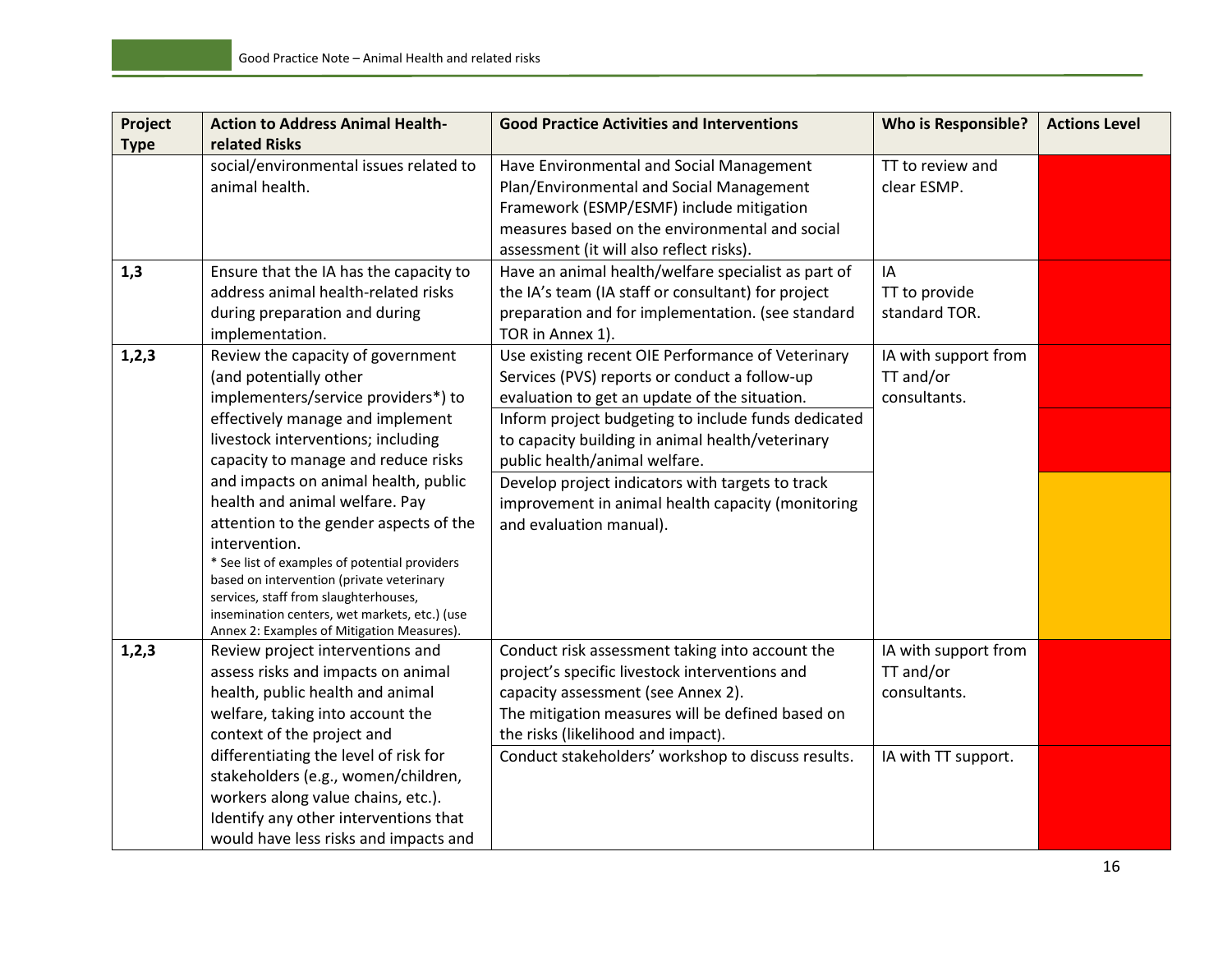| <b>related Risks</b><br><b>Type</b><br>identify activities that will help<br>mitigate risks and impacts.<br>1,2,3<br>Identify opportunities for the project<br>Determine needs for technical assistance<br>IA with support from<br>to provide technical assistance to<br>TT and/or<br>throughout project implementation based on<br>mitigate risks related to animal health<br>government capacity and the potential livestock<br>consultants.<br>and enhance the impact of livestock<br>risks/hazards identified under the project.<br>interventions in areas such as: (i)<br>Develop user-friendly training manuals based on<br>veterinary services; (ii) food safety<br>needs.<br>(slaughterhouse, wet market, live<br>animal market, breeding services,<br>etc.); (iii) biosafety; (iv) women in<br>livestock; (iv) management of<br>slaughterhouses; (v) animal welfare<br>(transport, production, etc.); and (vi)<br>communication on outbreaks.<br>(See Annex 2: Examples of Mitigation<br>Measures.)<br>Prepare Environmental and Social<br>1, 2, 3<br>Identify animal health, public health and animal<br>IA<br>Commitment Plan (ESCP) and submit<br>welfare commitments to include in the ESCP and<br>TT to review.<br>define the dates to meet commitments.<br>with financing agreement.<br>PROJECT APPRAISAL: INTEGRATION OF MITIGATION MEASURES AND BEST PRACTICES IN PROJECT DESIGN<br>Livestock interventions risks (likelihood and impact)<br>1, 2, 3<br>Prior to finalizing the design of the<br>Take stock of in-country and international livestock<br>IA with support from<br>TT and/or<br>project, identify for each livestock<br>activity best practices and mitigation measures and<br>intervention best practices and<br>consultants.<br>requirements.<br>mitigation measures for potential risks<br>(to be consistent with international<br>best practices).<br>1, 2, 3<br>Integrate good practice<br>Develop the implementation manuals/guidelines for<br>IA to develop<br>livestock interventions. This includes identifying all<br>activities/mitigation measures in<br>implementation<br>project implementation<br>key processes and key steps to ensure good practice<br>manuals, with<br>activities/mitigation measures are the guiding<br>support of<br>manuals/guidelines and project | Project | <b>Action to Address Animal Health-</b> | <b>Good Practice Activities and Interventions</b>    | <b>Who is Responsible?</b> | <b>Actions Level</b> |
|------------------------------------------------------------------------------------------------------------------------------------------------------------------------------------------------------------------------------------------------------------------------------------------------------------------------------------------------------------------------------------------------------------------------------------------------------------------------------------------------------------------------------------------------------------------------------------------------------------------------------------------------------------------------------------------------------------------------------------------------------------------------------------------------------------------------------------------------------------------------------------------------------------------------------------------------------------------------------------------------------------------------------------------------------------------------------------------------------------------------------------------------------------------------------------------------------------------------------------------------------------------------------------------------------------------------------------------------------------------------------------------------------------------------------------------------------------------------------------------------------------------------------------------------------------------------------------------------------------------------------------------------------------------------------------------------------------------------------------------------------------------------------------------------------------------------------------------------------------------------------------------------------------------------------------------------------------------------------------------------------------------------------------------------------------------------------------------------------------------------------------------------------------------------------------------------------------------------------------------------------------------------------------------------------------------------|---------|-----------------------------------------|------------------------------------------------------|----------------------------|----------------------|
|                                                                                                                                                                                                                                                                                                                                                                                                                                                                                                                                                                                                                                                                                                                                                                                                                                                                                                                                                                                                                                                                                                                                                                                                                                                                                                                                                                                                                                                                                                                                                                                                                                                                                                                                                                                                                                                                                                                                                                                                                                                                                                                                                                                                                                                                                                                        |         |                                         |                                                      |                            |                      |
|                                                                                                                                                                                                                                                                                                                                                                                                                                                                                                                                                                                                                                                                                                                                                                                                                                                                                                                                                                                                                                                                                                                                                                                                                                                                                                                                                                                                                                                                                                                                                                                                                                                                                                                                                                                                                                                                                                                                                                                                                                                                                                                                                                                                                                                                                                                        |         |                                         |                                                      |                            |                      |
|                                                                                                                                                                                                                                                                                                                                                                                                                                                                                                                                                                                                                                                                                                                                                                                                                                                                                                                                                                                                                                                                                                                                                                                                                                                                                                                                                                                                                                                                                                                                                                                                                                                                                                                                                                                                                                                                                                                                                                                                                                                                                                                                                                                                                                                                                                                        |         |                                         |                                                      |                            |                      |
|                                                                                                                                                                                                                                                                                                                                                                                                                                                                                                                                                                                                                                                                                                                                                                                                                                                                                                                                                                                                                                                                                                                                                                                                                                                                                                                                                                                                                                                                                                                                                                                                                                                                                                                                                                                                                                                                                                                                                                                                                                                                                                                                                                                                                                                                                                                        |         |                                         |                                                      |                            |                      |
|                                                                                                                                                                                                                                                                                                                                                                                                                                                                                                                                                                                                                                                                                                                                                                                                                                                                                                                                                                                                                                                                                                                                                                                                                                                                                                                                                                                                                                                                                                                                                                                                                                                                                                                                                                                                                                                                                                                                                                                                                                                                                                                                                                                                                                                                                                                        |         |                                         |                                                      |                            |                      |
|                                                                                                                                                                                                                                                                                                                                                                                                                                                                                                                                                                                                                                                                                                                                                                                                                                                                                                                                                                                                                                                                                                                                                                                                                                                                                                                                                                                                                                                                                                                                                                                                                                                                                                                                                                                                                                                                                                                                                                                                                                                                                                                                                                                                                                                                                                                        |         |                                         |                                                      |                            |                      |
|                                                                                                                                                                                                                                                                                                                                                                                                                                                                                                                                                                                                                                                                                                                                                                                                                                                                                                                                                                                                                                                                                                                                                                                                                                                                                                                                                                                                                                                                                                                                                                                                                                                                                                                                                                                                                                                                                                                                                                                                                                                                                                                                                                                                                                                                                                                        |         |                                         |                                                      |                            |                      |
|                                                                                                                                                                                                                                                                                                                                                                                                                                                                                                                                                                                                                                                                                                                                                                                                                                                                                                                                                                                                                                                                                                                                                                                                                                                                                                                                                                                                                                                                                                                                                                                                                                                                                                                                                                                                                                                                                                                                                                                                                                                                                                                                                                                                                                                                                                                        |         |                                         |                                                      |                            |                      |
|                                                                                                                                                                                                                                                                                                                                                                                                                                                                                                                                                                                                                                                                                                                                                                                                                                                                                                                                                                                                                                                                                                                                                                                                                                                                                                                                                                                                                                                                                                                                                                                                                                                                                                                                                                                                                                                                                                                                                                                                                                                                                                                                                                                                                                                                                                                        |         |                                         |                                                      |                            |                      |
|                                                                                                                                                                                                                                                                                                                                                                                                                                                                                                                                                                                                                                                                                                                                                                                                                                                                                                                                                                                                                                                                                                                                                                                                                                                                                                                                                                                                                                                                                                                                                                                                                                                                                                                                                                                                                                                                                                                                                                                                                                                                                                                                                                                                                                                                                                                        |         |                                         |                                                      |                            |                      |
|                                                                                                                                                                                                                                                                                                                                                                                                                                                                                                                                                                                                                                                                                                                                                                                                                                                                                                                                                                                                                                                                                                                                                                                                                                                                                                                                                                                                                                                                                                                                                                                                                                                                                                                                                                                                                                                                                                                                                                                                                                                                                                                                                                                                                                                                                                                        |         |                                         |                                                      |                            |                      |
|                                                                                                                                                                                                                                                                                                                                                                                                                                                                                                                                                                                                                                                                                                                                                                                                                                                                                                                                                                                                                                                                                                                                                                                                                                                                                                                                                                                                                                                                                                                                                                                                                                                                                                                                                                                                                                                                                                                                                                                                                                                                                                                                                                                                                                                                                                                        |         |                                         |                                                      |                            |                      |
|                                                                                                                                                                                                                                                                                                                                                                                                                                                                                                                                                                                                                                                                                                                                                                                                                                                                                                                                                                                                                                                                                                                                                                                                                                                                                                                                                                                                                                                                                                                                                                                                                                                                                                                                                                                                                                                                                                                                                                                                                                                                                                                                                                                                                                                                                                                        |         |                                         |                                                      |                            |                      |
|                                                                                                                                                                                                                                                                                                                                                                                                                                                                                                                                                                                                                                                                                                                                                                                                                                                                                                                                                                                                                                                                                                                                                                                                                                                                                                                                                                                                                                                                                                                                                                                                                                                                                                                                                                                                                                                                                                                                                                                                                                                                                                                                                                                                                                                                                                                        |         |                                         |                                                      |                            |                      |
|                                                                                                                                                                                                                                                                                                                                                                                                                                                                                                                                                                                                                                                                                                                                                                                                                                                                                                                                                                                                                                                                                                                                                                                                                                                                                                                                                                                                                                                                                                                                                                                                                                                                                                                                                                                                                                                                                                                                                                                                                                                                                                                                                                                                                                                                                                                        |         |                                         |                                                      |                            |                      |
|                                                                                                                                                                                                                                                                                                                                                                                                                                                                                                                                                                                                                                                                                                                                                                                                                                                                                                                                                                                                                                                                                                                                                                                                                                                                                                                                                                                                                                                                                                                                                                                                                                                                                                                                                                                                                                                                                                                                                                                                                                                                                                                                                                                                                                                                                                                        |         |                                         |                                                      |                            |                      |
|                                                                                                                                                                                                                                                                                                                                                                                                                                                                                                                                                                                                                                                                                                                                                                                                                                                                                                                                                                                                                                                                                                                                                                                                                                                                                                                                                                                                                                                                                                                                                                                                                                                                                                                                                                                                                                                                                                                                                                                                                                                                                                                                                                                                                                                                                                                        |         |                                         |                                                      |                            |                      |
|                                                                                                                                                                                                                                                                                                                                                                                                                                                                                                                                                                                                                                                                                                                                                                                                                                                                                                                                                                                                                                                                                                                                                                                                                                                                                                                                                                                                                                                                                                                                                                                                                                                                                                                                                                                                                                                                                                                                                                                                                                                                                                                                                                                                                                                                                                                        |         |                                         |                                                      |                            |                      |
|                                                                                                                                                                                                                                                                                                                                                                                                                                                                                                                                                                                                                                                                                                                                                                                                                                                                                                                                                                                                                                                                                                                                                                                                                                                                                                                                                                                                                                                                                                                                                                                                                                                                                                                                                                                                                                                                                                                                                                                                                                                                                                                                                                                                                                                                                                                        |         |                                         |                                                      |                            |                      |
|                                                                                                                                                                                                                                                                                                                                                                                                                                                                                                                                                                                                                                                                                                                                                                                                                                                                                                                                                                                                                                                                                                                                                                                                                                                                                                                                                                                                                                                                                                                                                                                                                                                                                                                                                                                                                                                                                                                                                                                                                                                                                                                                                                                                                                                                                                                        |         |                                         |                                                      |                            |                      |
|                                                                                                                                                                                                                                                                                                                                                                                                                                                                                                                                                                                                                                                                                                                                                                                                                                                                                                                                                                                                                                                                                                                                                                                                                                                                                                                                                                                                                                                                                                                                                                                                                                                                                                                                                                                                                                                                                                                                                                                                                                                                                                                                                                                                                                                                                                                        |         |                                         |                                                      |                            |                      |
|                                                                                                                                                                                                                                                                                                                                                                                                                                                                                                                                                                                                                                                                                                                                                                                                                                                                                                                                                                                                                                                                                                                                                                                                                                                                                                                                                                                                                                                                                                                                                                                                                                                                                                                                                                                                                                                                                                                                                                                                                                                                                                                                                                                                                                                                                                                        |         |                                         |                                                      |                            |                      |
|                                                                                                                                                                                                                                                                                                                                                                                                                                                                                                                                                                                                                                                                                                                                                                                                                                                                                                                                                                                                                                                                                                                                                                                                                                                                                                                                                                                                                                                                                                                                                                                                                                                                                                                                                                                                                                                                                                                                                                                                                                                                                                                                                                                                                                                                                                                        |         |                                         |                                                      |                            |                      |
|                                                                                                                                                                                                                                                                                                                                                                                                                                                                                                                                                                                                                                                                                                                                                                                                                                                                                                                                                                                                                                                                                                                                                                                                                                                                                                                                                                                                                                                                                                                                                                                                                                                                                                                                                                                                                                                                                                                                                                                                                                                                                                                                                                                                                                                                                                                        |         |                                         |                                                      |                            |                      |
|                                                                                                                                                                                                                                                                                                                                                                                                                                                                                                                                                                                                                                                                                                                                                                                                                                                                                                                                                                                                                                                                                                                                                                                                                                                                                                                                                                                                                                                                                                                                                                                                                                                                                                                                                                                                                                                                                                                                                                                                                                                                                                                                                                                                                                                                                                                        |         |                                         |                                                      |                            |                      |
|                                                                                                                                                                                                                                                                                                                                                                                                                                                                                                                                                                                                                                                                                                                                                                                                                                                                                                                                                                                                                                                                                                                                                                                                                                                                                                                                                                                                                                                                                                                                                                                                                                                                                                                                                                                                                                                                                                                                                                                                                                                                                                                                                                                                                                                                                                                        |         |                                         |                                                      |                            |                      |
|                                                                                                                                                                                                                                                                                                                                                                                                                                                                                                                                                                                                                                                                                                                                                                                                                                                                                                                                                                                                                                                                                                                                                                                                                                                                                                                                                                                                                                                                                                                                                                                                                                                                                                                                                                                                                                                                                                                                                                                                                                                                                                                                                                                                                                                                                                                        |         |                                         |                                                      |                            |                      |
|                                                                                                                                                                                                                                                                                                                                                                                                                                                                                                                                                                                                                                                                                                                                                                                                                                                                                                                                                                                                                                                                                                                                                                                                                                                                                                                                                                                                                                                                                                                                                                                                                                                                                                                                                                                                                                                                                                                                                                                                                                                                                                                                                                                                                                                                                                                        |         |                                         |                                                      |                            |                      |
|                                                                                                                                                                                                                                                                                                                                                                                                                                                                                                                                                                                                                                                                                                                                                                                                                                                                                                                                                                                                                                                                                                                                                                                                                                                                                                                                                                                                                                                                                                                                                                                                                                                                                                                                                                                                                                                                                                                                                                                                                                                                                                                                                                                                                                                                                                                        |         |                                         |                                                      |                            |                      |
|                                                                                                                                                                                                                                                                                                                                                                                                                                                                                                                                                                                                                                                                                                                                                                                                                                                                                                                                                                                                                                                                                                                                                                                                                                                                                                                                                                                                                                                                                                                                                                                                                                                                                                                                                                                                                                                                                                                                                                                                                                                                                                                                                                                                                                                                                                                        |         |                                         |                                                      |                            |                      |
|                                                                                                                                                                                                                                                                                                                                                                                                                                                                                                                                                                                                                                                                                                                                                                                                                                                                                                                                                                                                                                                                                                                                                                                                                                                                                                                                                                                                                                                                                                                                                                                                                                                                                                                                                                                                                                                                                                                                                                                                                                                                                                                                                                                                                                                                                                                        |         |                                         |                                                      |                            |                      |
|                                                                                                                                                                                                                                                                                                                                                                                                                                                                                                                                                                                                                                                                                                                                                                                                                                                                                                                                                                                                                                                                                                                                                                                                                                                                                                                                                                                                                                                                                                                                                                                                                                                                                                                                                                                                                                                                                                                                                                                                                                                                                                                                                                                                                                                                                                                        |         |                                         |                                                      |                            |                      |
|                                                                                                                                                                                                                                                                                                                                                                                                                                                                                                                                                                                                                                                                                                                                                                                                                                                                                                                                                                                                                                                                                                                                                                                                                                                                                                                                                                                                                                                                                                                                                                                                                                                                                                                                                                                                                                                                                                                                                                                                                                                                                                                                                                                                                                                                                                                        |         | budget.                                 | principles for implementing livestock interventions. | consultants                |                      |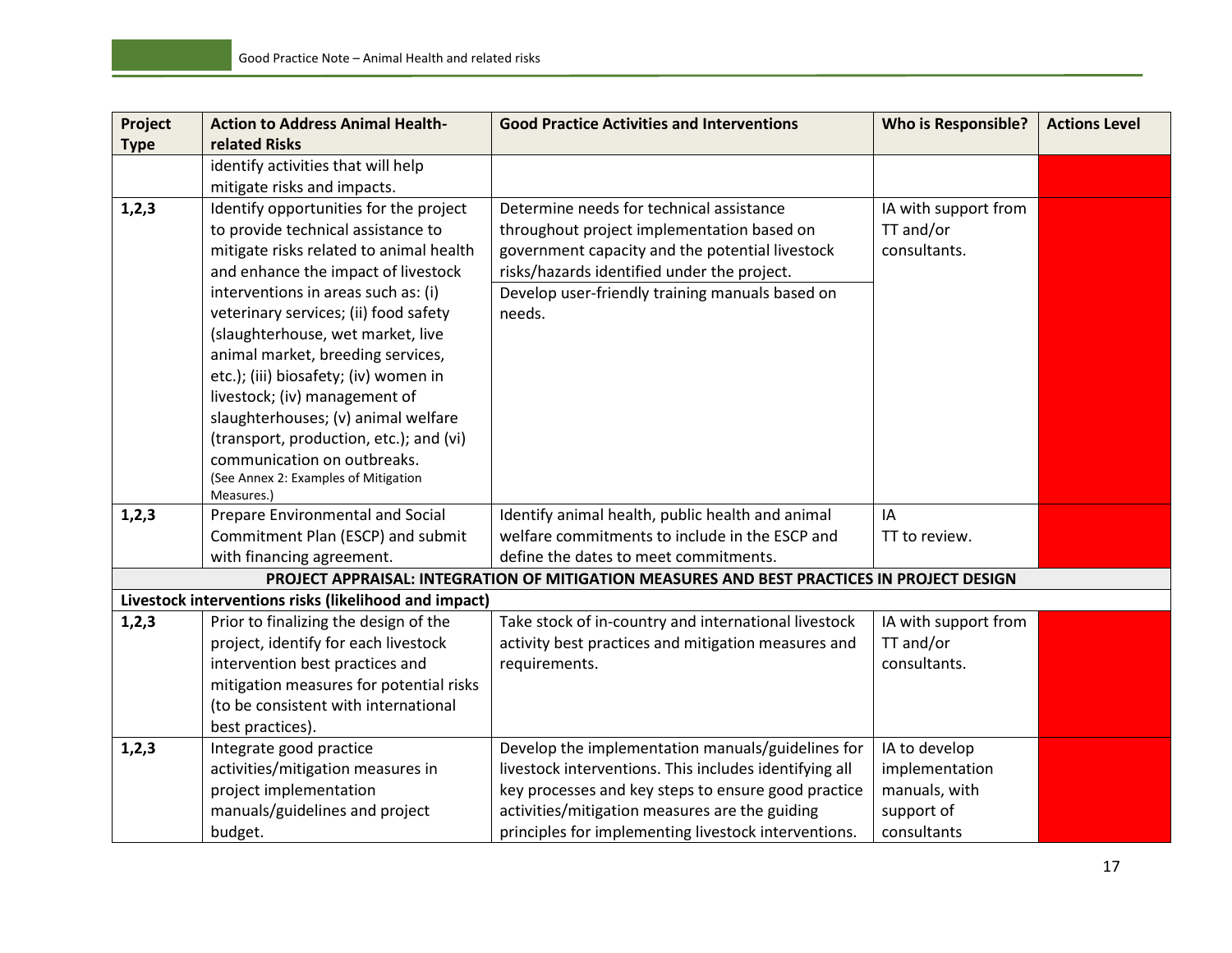| Project<br><b>Type</b> | <b>Action to Address Animal Health-</b><br>related Risks | <b>Good Practice Activities and Interventions</b>         | <b>Who is Responsible?</b> | <b>Actions Level</b> |
|------------------------|----------------------------------------------------------|-----------------------------------------------------------|----------------------------|----------------------|
|                        |                                                          | Define key processes with IA to monitor the               |                            |                      |
|                        |                                                          | implementation of good practice                           | TT (including              |                      |
|                        |                                                          | activities/mitigation measures.                           | livestock                  |                      |
|                        |                                                          | Develop user-friendly training materials to train IA      | expert/consultant)         |                      |
|                        |                                                          | staff on implementation manuals/guidelines at all         | to review the              |                      |
|                        |                                                          | project levels (if possible, in local language for        | manuals' quality and       |                      |
|                        |                                                          | beneficiaries, based on needs) - see example in           | provide support if         |                      |
|                        |                                                          | Annex 3.                                                  | needed to improve          |                      |
|                        |                                                          | Identify training of trainers within the IA to conduct    | content                    |                      |
|                        |                                                          | trainings.                                                |                            |                      |
|                        |                                                          | Include key indicators in the monitoring and              |                            |                      |
|                        |                                                          | evaluation manual and plan for process                    |                            |                      |
|                        |                                                          | monitoring/auditing.                                      |                            |                      |
|                        |                                                          | Budget for good practice activities/mitigation            |                            |                      |
|                        |                                                          | measures (equipment, capacity building, etc.) and         |                            |                      |
|                        |                                                          | monitoring/auditing of processes and quality of           |                            |                      |
|                        |                                                          | implementation of livestock interventions.                |                            |                      |
| 1, 2, 3                | Ensure that stakeholders in charge of                    | Conduct training of trainers to train the various         | IA to develop              |                      |
|                        | implementing livestock interventions                     | stakeholders undertaking the activities on the            | training materials         |                      |
|                        | have the required capacities.                            | implementation manuals/guidelines at all project          | and capacity building      |                      |
|                        |                                                          | levels.                                                   | plan with support of       |                      |
|                        |                                                          | Develop capacity building plan for the life of the        | consultants.               |                      |
|                        |                                                          | project, based on capacity needs assessment of            |                            |                      |
|                        |                                                          | implementing staff/partners (veterinarians,               | TT to review the           |                      |
|                        |                                                          | veterinary para-professionals, slaughterhouse             | training materials         |                      |
|                        |                                                          | workers and operators, animal health clinic staff,        | and capacity building      |                      |
|                        |                                                          | etc.) of livestock interventions at all levels (national, | plan.                      |                      |
|                        |                                                          | regional and local). The capacity building plan           |                            |                      |
|                        |                                                          | includes trainings on project manuals and                 |                            |                      |
|                        |                                                          | guidelines, animal health, public health and animal       |                            |                      |
|                        |                                                          | welfare risks related to livestock interventions.         |                            |                      |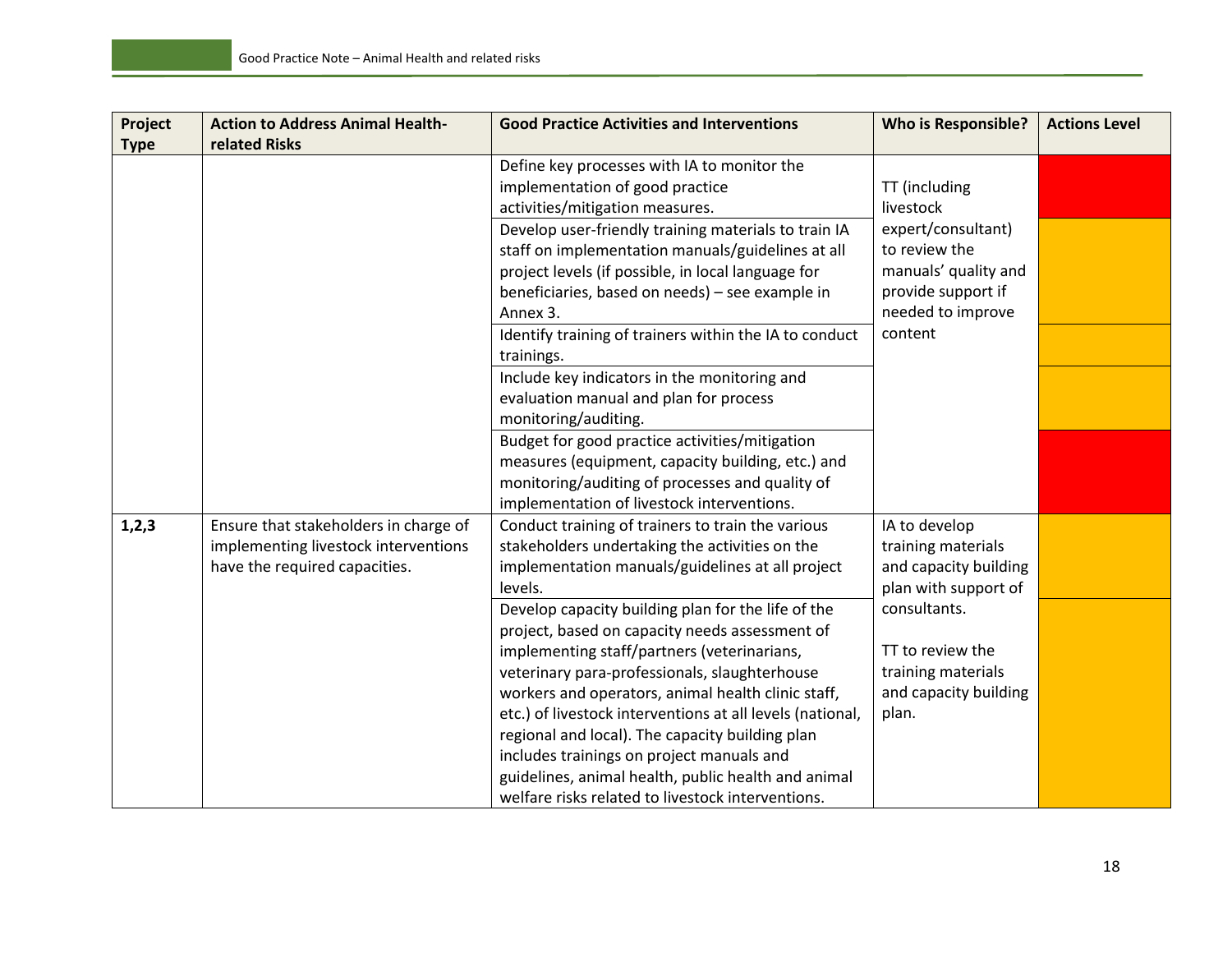| Project        | <b>Action to Address Animal Health-</b><br>related Risks | <b>Good Practice Activities and Interventions</b>                                | <b>Who is Responsible?</b> | <b>Actions Level</b> |
|----------------|----------------------------------------------------------|----------------------------------------------------------------------------------|----------------------------|----------------------|
| <b>Type</b>    |                                                          |                                                                                  |                            |                      |
| 1, 2, 3        | Updating of safeguard instruments                        | Review how livestock components and                                              | IA with TT support.        |                      |
|                | based on the more detailed project                       | interventions have evolved, based on the nature,                                 |                            |                      |
|                | design (based on needs).                                 | scope and geographic location of interventions,                                  |                            |                      |
|                |                                                          | while taking into account the capacity assessment.                               |                            |                      |
|                | <b>Financial Management</b>                              |                                                                                  |                            |                      |
| 1,2,3          | Ensure that annual activities and                        | Adjust annual plan of activities and budget in order                             | IA                         |                      |
|                | budget plan fully capture the need of                    | to fully capture needs for capacity building and                                 |                            |                      |
|                | livestock interventions to address                       | other interventions related to livestock to address                              |                            |                      |
|                | animal health, public health and                         | animal health, public health and animal welfare                                  |                            |                      |
|                | animal welfare.                                          | (capacity building, equipment, infrastructure                                    |                            |                      |
|                |                                                          | upgrading/construction, operation and                                            |                            |                      |
|                |                                                          | maintenance, staffing, etc.).                                                    |                            |                      |
| Procurement    |                                                          |                                                                                  |                            |                      |
| 1, 2, 3        | Capture in bidding documents                             | Develop technical specifications for equipment,                                  | IA with TT support.        |                      |
|                | required livestock interventions to                      | animals (e.g., breed, sex, age, health status),                                  |                            |                      |
|                | address animal health, public health                     | infrastructure, etc.                                                             |                            |                      |
|                | and animal welfare.                                      | Require contractors to follow those technical                                    |                            |                      |
|                |                                                          | specifications and monitor their compliance.                                     |                            |                      |
|                |                                                          | PROJECT IMPLEMENTATION: IMPLEMENTATION AND MONITORING OF LIVESTOCK INTERVENTIONS |                            |                      |
| Implementation |                                                          |                                                                                  |                            |                      |
| 1,2,3          | Implement identified mitigation                          | Ensure implementation of mitigation measures/best                                | IA                         |                      |
|                | measures/best practices.                                 | practices is timely and according to standards set by                            |                            |                      |
|                |                                                          | the project.                                                                     | TT to conduct at           |                      |
|                |                                                          |                                                                                  | least bi-annual            |                      |
|                |                                                          |                                                                                  | assessment of the          |                      |
|                |                                                          |                                                                                  | quality of                 |                      |
|                |                                                          |                                                                                  | implementation of          |                      |
|                |                                                          |                                                                                  | mitigation                 |                      |
|                |                                                          |                                                                                  | measures/best              |                      |
|                |                                                          |                                                                                  | practices during           |                      |
|                |                                                          |                                                                                  |                            |                      |
|                |                                                          |                                                                                  | supervision.               |                      |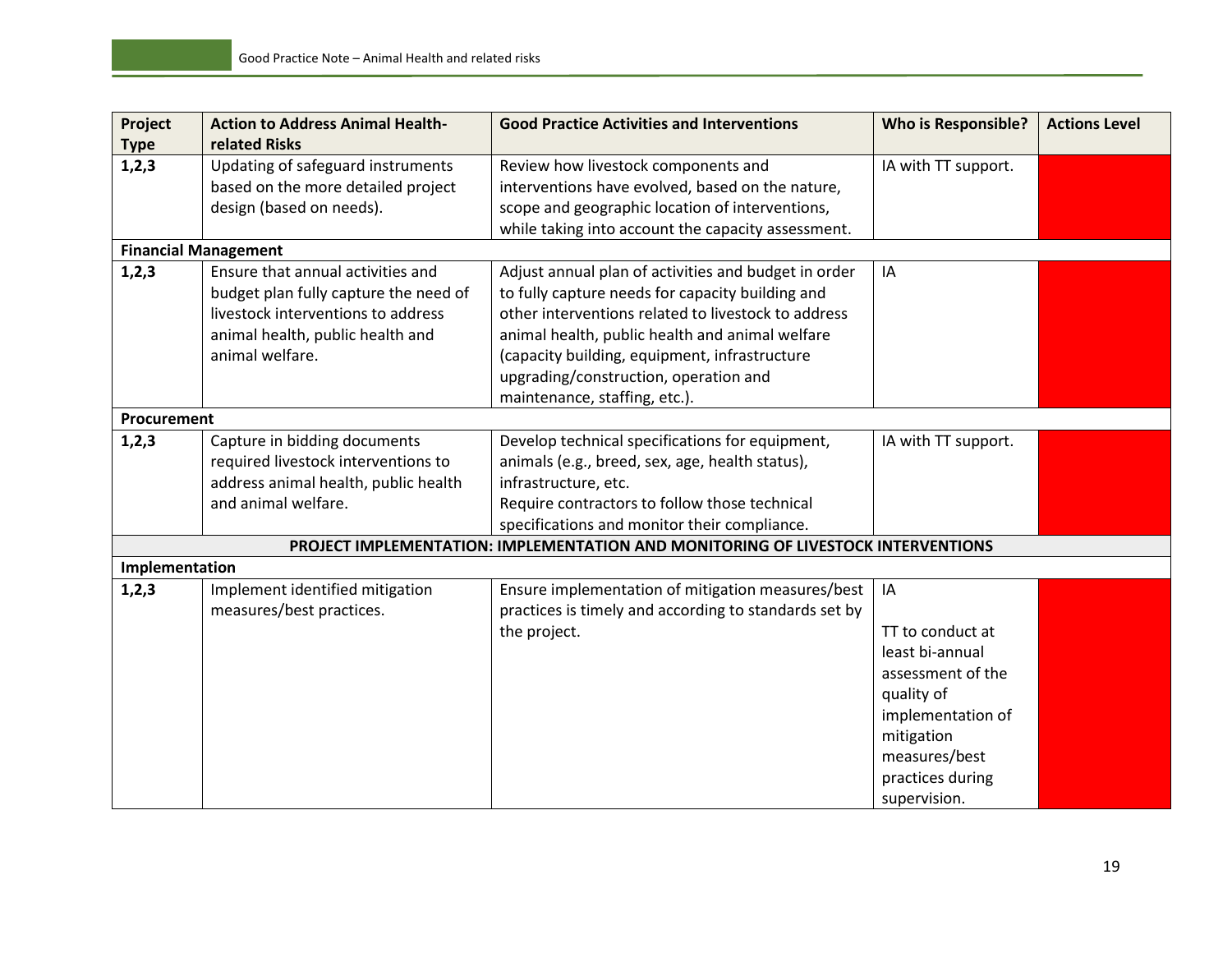| Project     | <b>Action to Address Animal Health-</b>  | <b>Good Practice Activities and Interventions</b>    | <b>Who is Responsible?</b> | <b>Actions Level</b> |
|-------------|------------------------------------------|------------------------------------------------------|----------------------------|----------------------|
| <b>Type</b> | related Risks                            |                                                      |                            |                      |
| 1, 2, 3     | Updating of safeguard instruments        | Review how livestock interventions have been         | IA with TT support.        |                      |
|             | based on implementation and need.        | implemented, with a particular focus on mitigation   |                            |                      |
|             |                                          | measures/best practices.                             |                            |                      |
|             |                                          | Review safeguard documents, including ESCP.          |                            |                      |
|             |                                          | Based on results of the review, propose some         |                            |                      |
|             |                                          | updates if necessary. This can also lead to updating |                            |                      |
|             |                                          | of the implementation manuals of the project.        |                            |                      |
|             | <b>Monitoring and Evaluation</b>         |                                                      |                            |                      |
| 1,2,3       | Report on the implementation of the      | Conduct regular monitoring/auditing of livestock     | IA                         |                      |
|             | livestock interventions and take         | interventions (to check they are in line with best   |                            |                      |
|             | required actions based on results.       | practices and respect mitigation measures).          | TT to conduct at           |                      |
|             |                                          | Report on selected indicators for livestock          | least bi-annual            |                      |
|             |                                          | interventions, quality of implementation and cases   | supervision missions,      |                      |
|             |                                          | of non-respect of best practices and mitigation      | review report and          |                      |
|             |                                          | measures in bi-annual progress reports; report       | provide technical          |                      |
|             |                                          | immediately in case of potential serious issue in    | assistance if needed.      |                      |
|             |                                          | order to conduct immediate investigation/response    |                            |                      |
|             |                                          | if need be (see also below, "addressing crisis."     |                            |                      |
|             |                                          | Discuss and address identified issues and            |                            |                      |
|             |                                          | disseminate lessons across the project.              |                            |                      |
|             |                                          | Collect best practices implemented for livestock     |                            |                      |
|             |                                          | interventions for dissemination across the project   |                            |                      |
|             |                                          | and government.                                      |                            |                      |
|             |                                          | <b>ADDRESSING CRISIS</b>                             |                            |                      |
| 1,2         | Identify risks of crisis rapidly (for    | Sensitize staff and contractors implementing         | IA                         |                      |
|             | example, disease outbreak in animals     | livestock activities on crisis identification and    |                            |                      |
|             | or in humans that is potentially related | prevention.                                          |                            |                      |
|             | to livestock activities, etc.)           | Coordinate with livestock disease                    |                            |                      |
|             | Revise existing risk assessment(s) or    | surveillance/control and response system and/or      |                            |                      |
|             | conduct risk assessment for livestock    | food safety agencies.                                |                            |                      |
|             | health, public health and animal         | Conduct public awareness campaign of households      |                            |                      |
|             | welfare.                                 | engaged in livestock activities (not limited to the  |                            |                      |
|             |                                          | project).                                            |                            |                      |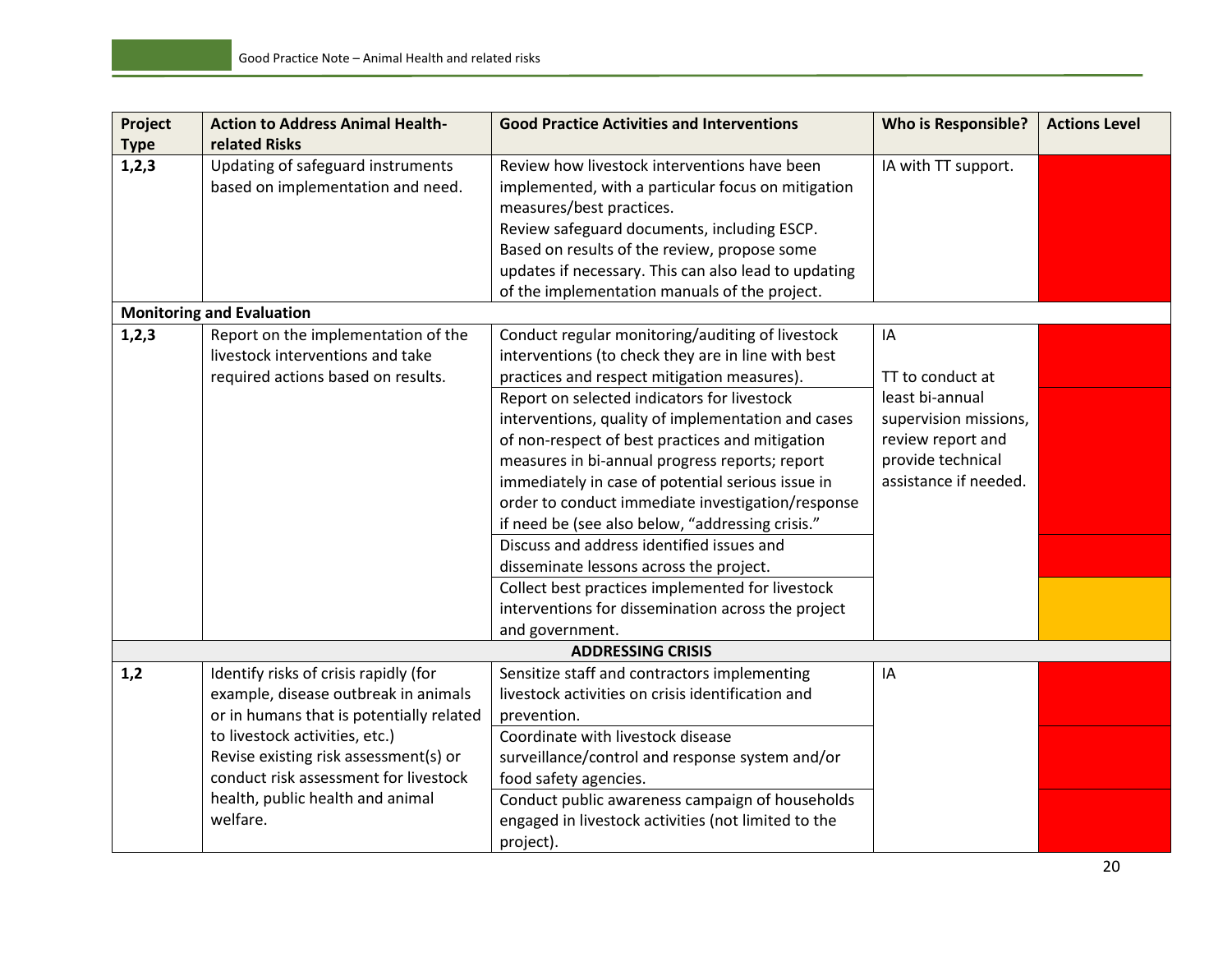| Project     | <b>Action to Address Animal Health-</b>                                 | <b>Good Practice Activities and Interventions</b>                                                                                                                                                                                                                                                                                                                      | <b>Who is Responsible?</b> | <b>Actions Level</b> |
|-------------|-------------------------------------------------------------------------|------------------------------------------------------------------------------------------------------------------------------------------------------------------------------------------------------------------------------------------------------------------------------------------------------------------------------------------------------------------------|----------------------------|----------------------|
| <b>Type</b> | related Risks                                                           |                                                                                                                                                                                                                                                                                                                                                                        |                            |                      |
| 1,2         | Assess crisis situation, prepare action<br>plan and implement the plan. | Assess the situation and develop plans for crisis<br>management based on assessment and local<br>context (potential elements of a plan: diagnostic<br>and treatment of individual animals/herds, culling<br>and/or vaccination programs, enhanced<br>surveillance, veterinary public health measures,<br>disposal of dead animals and material/equipment,<br>$etc.$ ). | IA with TT support.        |                      |
| 1,2         | Ensure post-crisis follow up                                            | Continue post-crisis livestock disease surveillance<br>(e.g., post-vaccination sero-monitoring)                                                                                                                                                                                                                                                                        | IA with TT support.        |                      |
|             |                                                                         | <b>EVALUATION</b>                                                                                                                                                                                                                                                                                                                                                      |                            |                      |
| 1,2,3       | Take stock of implementation to                                         | Conduct evaluation of livestock interventions.                                                                                                                                                                                                                                                                                                                         | IA                         |                      |
|             | strengthen future operations or/and                                     | Collect best practices on livestock interventions                                                                                                                                                                                                                                                                                                                      |                            |                      |
|             | scaling up of livestock interventions                                   | (including successful mitigation measures).                                                                                                                                                                                                                                                                                                                            |                            |                      |
|             | within government system.                                               | Conduct evaluation of ESS implementation                                                                                                                                                                                                                                                                                                                               |                            |                      |
|             |                                                                         | performance.                                                                                                                                                                                                                                                                                                                                                           |                            |                      |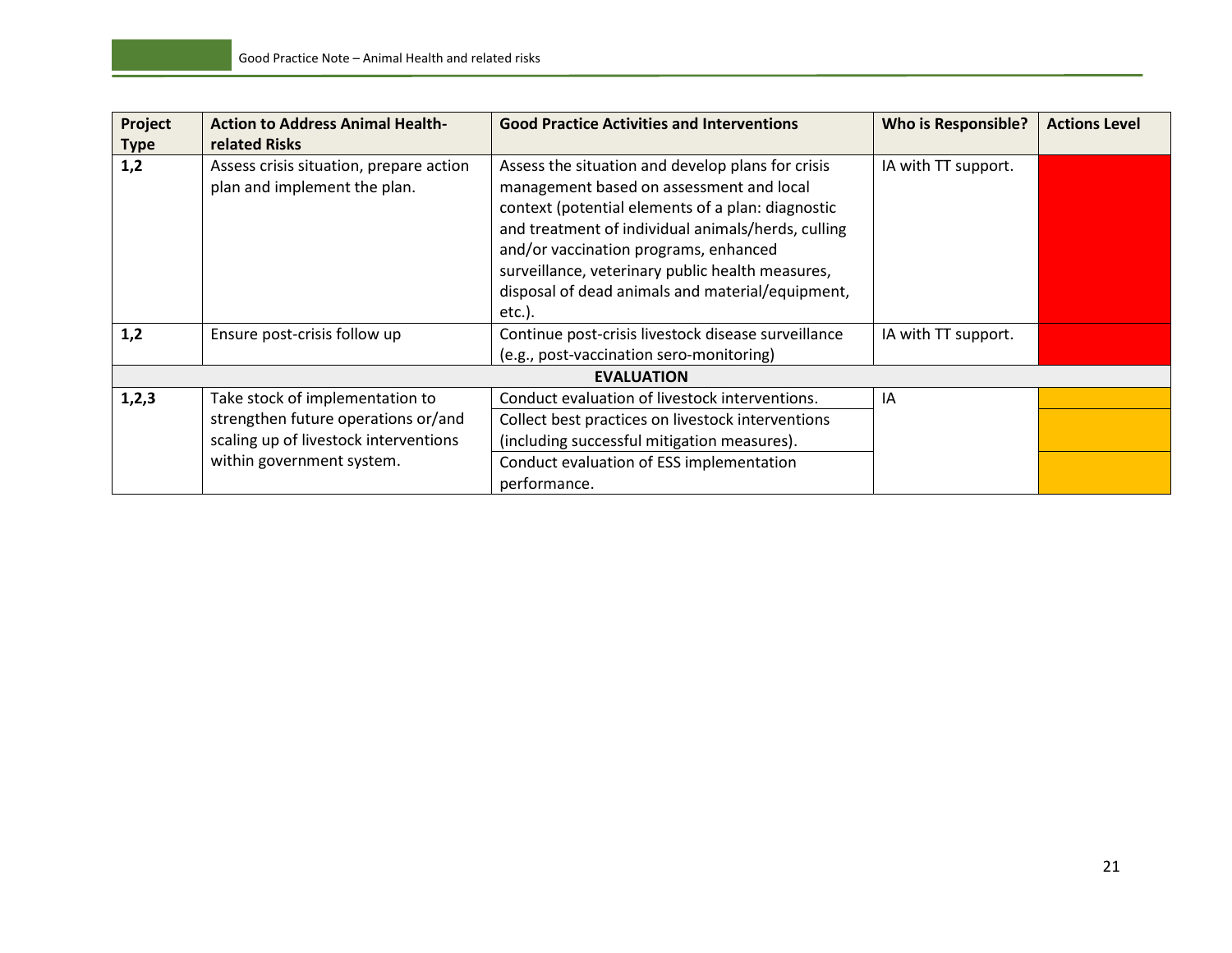The table below lists proposed mitigation measures and best practices based on the type of project and interventions: (i) improving livestock production and productivity; (ii) improving market access and value chains; (iii) improving input services and services delivery; (iv) providing emergency support to livestock; and (v) developing livelihood of communities.

It supports the identification of risks and mitigation measures and best practices. It is not possible to be exhaustive as the list of hazards is long, and the spectrum of risks related to animal health is broad. The table addresses animal health, public health and livestock welfare risks linked to specific project interventions (for example, improvement of animal genetics, export of livestock and livestock products, etc.). It provides examples of mitigation measures and best practices that are required or should be considered, based on the level of risk. The relevance of mitigations measures and best practices has to be tailored to the level of risk and project specificities (scale of livestock activities, capacity of institutions, geographical scope, etc.) and interventions.

From this table, each project team can identify examples of risks, best practices/mitigation measures based on their specific project interventions/activities. The table below is a tool from which project teams can pick and choose the best practices/mitigation measures that match their interventions/activities.

#### **Types of projects:**

- **Type 1: Agriculture and Livestock Projects,** i.e., with a primary focus on increasing livestock productivity/production and commercialization.
- **Type 2: Livelihood Projects and other Projects with Livestock Activities,** i.e., livestock distribution for income generating activities or safety net, education projects or road projects involving working animals for transport, environment projects, and community driven development projects.
- **Type 3: Emergency Projects** such as CERC, disaster risk management (e.g., livestock destocking related to drought and addressing livestock disease outbreak).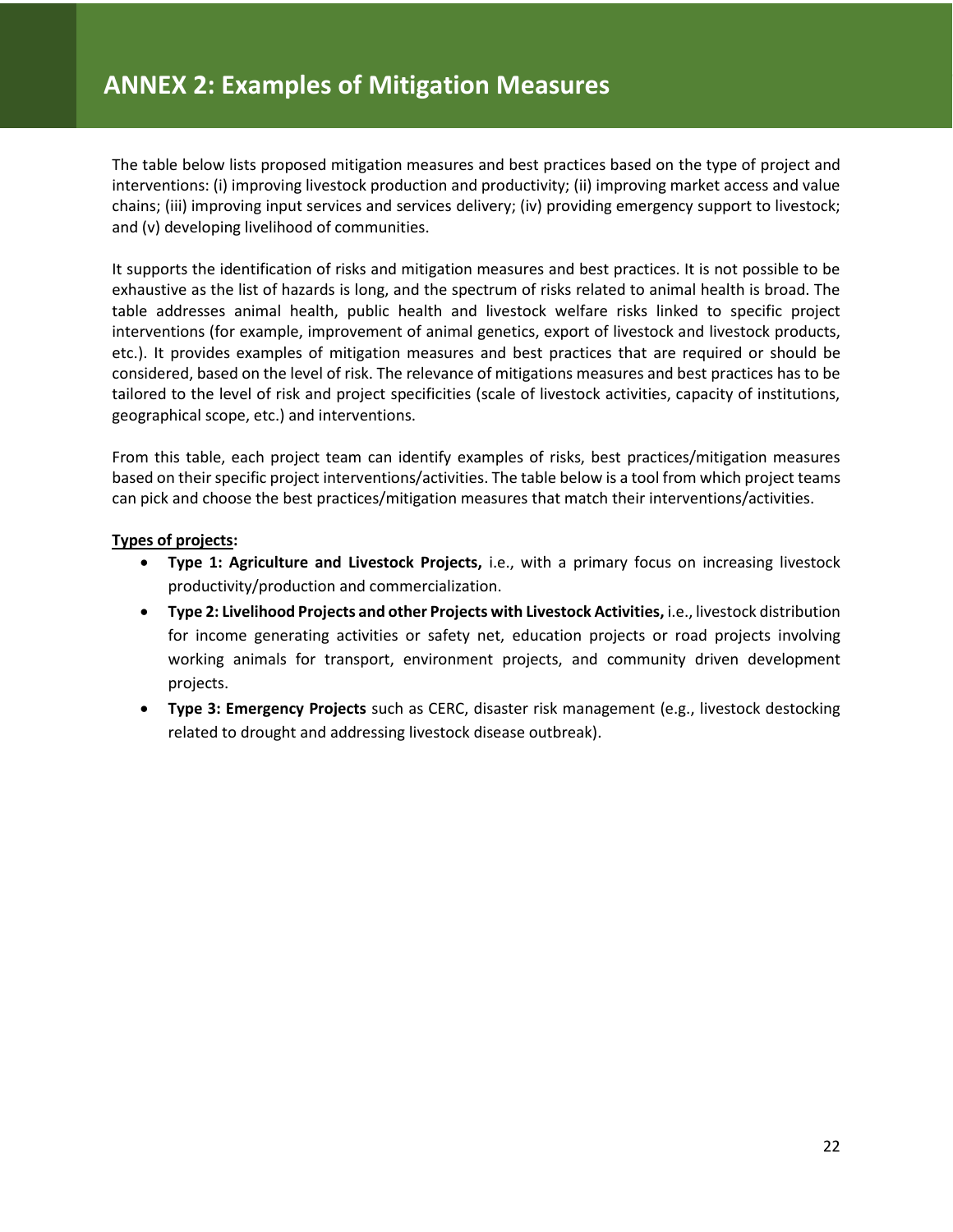| <b>Type of</b>  | <b>Type of Livestock</b>                          | <b>Examples of Potential Risks</b>                                                                                                                                                                                                                                                                                                                                                                                                                                                                  | <b>Examples of Best Practices/Mitigation Measures</b>                                                                                                                                                                                                                                                                                                                                                                                                                                                                                                                                                                                                                                                                                                                                                                                                                                                                                                                                                                                                  | <b>ESS</b>    |
|-----------------|---------------------------------------------------|-----------------------------------------------------------------------------------------------------------------------------------------------------------------------------------------------------------------------------------------------------------------------------------------------------------------------------------------------------------------------------------------------------------------------------------------------------------------------------------------------------|--------------------------------------------------------------------------------------------------------------------------------------------------------------------------------------------------------------------------------------------------------------------------------------------------------------------------------------------------------------------------------------------------------------------------------------------------------------------------------------------------------------------------------------------------------------------------------------------------------------------------------------------------------------------------------------------------------------------------------------------------------------------------------------------------------------------------------------------------------------------------------------------------------------------------------------------------------------------------------------------------------------------------------------------------------|---------------|
| <b>Projects</b> | Interventions/                                    |                                                                                                                                                                                                                                                                                                                                                                                                                                                                                                     |                                                                                                                                                                                                                                                                                                                                                                                                                                                                                                                                                                                                                                                                                                                                                                                                                                                                                                                                                                                                                                                        |               |
|                 | <b>Activities</b>                                 |                                                                                                                                                                                                                                                                                                                                                                                                                                                                                                     |                                                                                                                                                                                                                                                                                                                                                                                                                                                                                                                                                                                                                                                                                                                                                                                                                                                                                                                                                                                                                                                        |               |
|                 |                                                   |                                                                                                                                                                                                                                                                                                                                                                                                                                                                                                     | <b>IMPROVE LIVESTOCK PRODUCTION AND PRODUCTIVITY</b>                                                                                                                                                                                                                                                                                                                                                                                                                                                                                                                                                                                                                                                                                                                                                                                                                                                                                                                                                                                                   |               |
| 1,2             | <b>Expansion of feed</b><br>resources and feeding | Animal feed can potentially be<br>harmful to animal or public health. For<br>example, it can be a pathway for the<br>entry and spread of contagious<br>epidemic diseases, such as foot and<br>mouth disease or ASF. Another<br>example is the risk of mycotoxins from<br>molds on plants damaged in the field,<br>under<br>storage<br>conditions.<br>or<br>Aflatoxins remain as a threat to the<br>health and welfare of livestock by<br>their<br>continuing<br>intermittent<br>occurrence in feed. | - Feed or feed ingredients should be purchased from reliable sources<br>with clear origin and the full information must be recorded in feed<br>purchase papers.<br>- For feed prepared on-farm, equipment, feed mixer and surrounding<br>area where feed is prepared should be kept clean. Equipment should<br>not be moldy or rusty.<br>- When using feed or feed ingredients from sources that may not be<br>fully reliable, apply mitigation measures such as cooking to inactivate<br>pathogenic agents.<br>- Storage of feed and feed ingredients on farm should be done in clean<br>areas.<br>Further guidance is available in Chapter 6.4 of the OIE Terrestrial<br>Code, or Chapter 4.8 of the OIE Aquatic Code, and the FAO Codex<br>Code of Practice on Good Animal Feeding (CAC/RCP 54-2004).                                                                                                                                                                                                                                               | ESS4,<br>ESS6 |
| 1,2             | <b>Improvement of animal</b><br>genetics          | Imports of live animals can be a<br>pathway for the entry and spread of<br>contagious epidemic diseases, with<br>impact on local stocks or breeds as<br>well as wildlife.<br>Imports of genetic materials (eggs and<br>gametes) can also introduce infectious<br>diseases.                                                                                                                                                                                                                          | - Select animals for improved performance within the existing herd,<br>when possible. When sourcing animal genetics from outside the herd,<br>domestically or internationally, animals must have clear origins from<br>reliable breed producers.<br>- Quarantine (isolation/observation) for newly purchased animals<br>(Infrastructure for quarantine periods can be built) is usually<br>recommended, either before introducing animals, or on-farm.<br>- Ensure traceability through identification of supplier herd.<br>Information about the animals must be recorded and records kept.<br>- Transparency: knowledge of health status of supplier herd (depends<br>on the quality of veterinary services as defined by the section 3 of the<br>OIE Codes). The buyer must request health certificates granted by the<br>relevant competent authorities. Animals should be healthy and<br>vaccinated.<br>Models of certificates are provided in Chapter 5.10 of the OIE<br>Terrestrial Code. Further guidance is available in Chapter 5 of the OIE | ESS4,<br>ESS6 |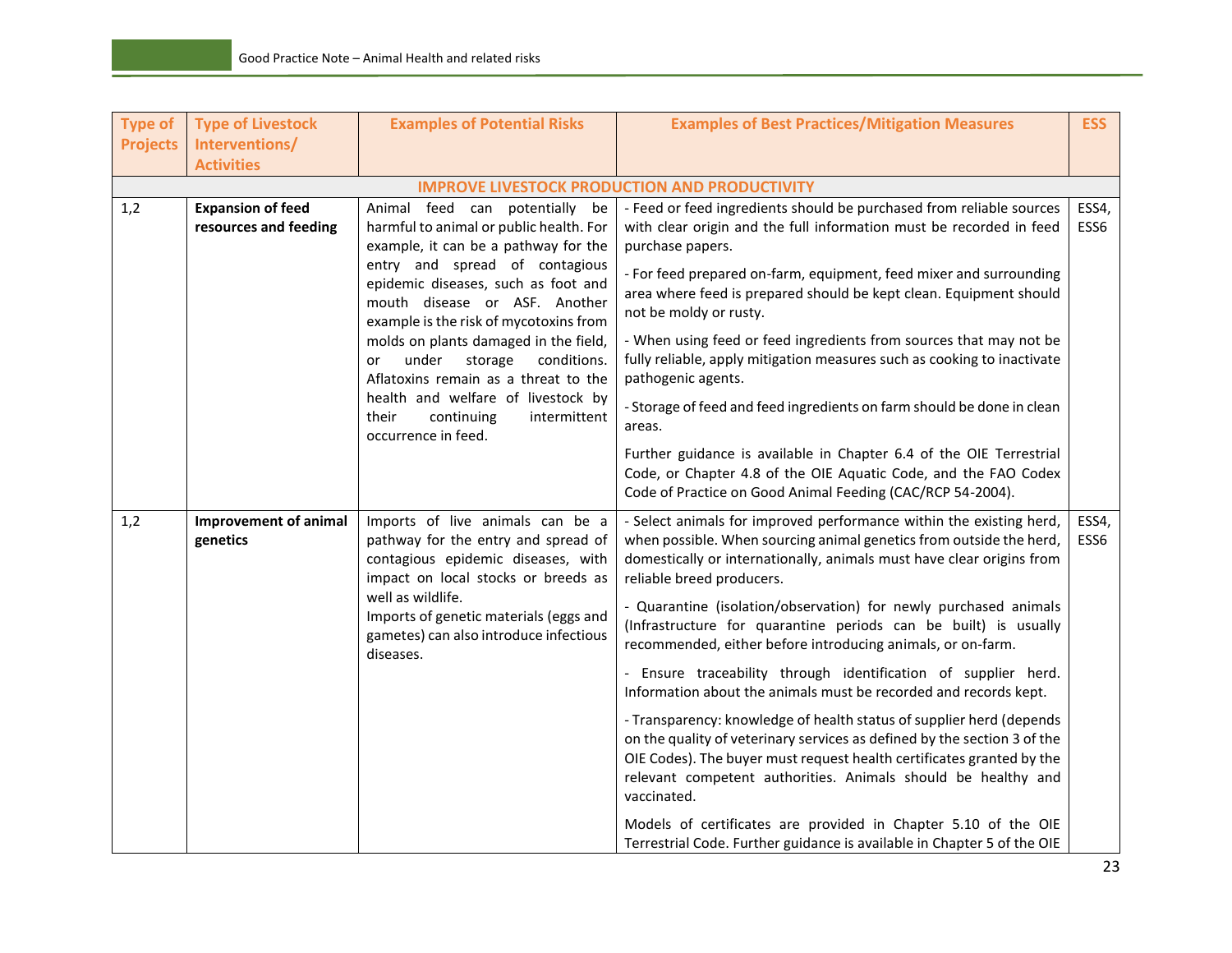| <b>Type of</b><br><b>Projects</b> | <b>Type of Livestock</b><br>Interventions/<br><b>Activities</b>                   | <b>Examples of Potential Risks</b>                                                                                                                                                                                                                                                                                                                                                                                                                                                                                                                                                                                                                                                                                                                                                                                                                                                                                                                                                 | <b>Examples of Best Practices/Mitigation Measures</b>                                                                                                                                                                                                                                                                                                                                                                                                                                                                                                                                                                                                                                                                                                                                                                                                                                                                                                                                                                                                                                                                                                                                                                                                                                                                                                                                                                                                                                                                                                                                                                                                                                                                                                                                                                                                                                                                                                 | <b>ESS</b>           |
|-----------------------------------|-----------------------------------------------------------------------------------|------------------------------------------------------------------------------------------------------------------------------------------------------------------------------------------------------------------------------------------------------------------------------------------------------------------------------------------------------------------------------------------------------------------------------------------------------------------------------------------------------------------------------------------------------------------------------------------------------------------------------------------------------------------------------------------------------------------------------------------------------------------------------------------------------------------------------------------------------------------------------------------------------------------------------------------------------------------------------------|-------------------------------------------------------------------------------------------------------------------------------------------------------------------------------------------------------------------------------------------------------------------------------------------------------------------------------------------------------------------------------------------------------------------------------------------------------------------------------------------------------------------------------------------------------------------------------------------------------------------------------------------------------------------------------------------------------------------------------------------------------------------------------------------------------------------------------------------------------------------------------------------------------------------------------------------------------------------------------------------------------------------------------------------------------------------------------------------------------------------------------------------------------------------------------------------------------------------------------------------------------------------------------------------------------------------------------------------------------------------------------------------------------------------------------------------------------------------------------------------------------------------------------------------------------------------------------------------------------------------------------------------------------------------------------------------------------------------------------------------------------------------------------------------------------------------------------------------------------------------------------------------------------------------------------------------------------|----------------------|
|                                   |                                                                                   |                                                                                                                                                                                                                                                                                                                                                                                                                                                                                                                                                                                                                                                                                                                                                                                                                                                                                                                                                                                    | Terrestrial and Aquatic Codes. Measures for specific diseases are<br>provided in the disease-specific Chapters of the Terrestrial and<br>Aquatic Codes.                                                                                                                                                                                                                                                                                                                                                                                                                                                                                                                                                                                                                                                                                                                                                                                                                                                                                                                                                                                                                                                                                                                                                                                                                                                                                                                                                                                                                                                                                                                                                                                                                                                                                                                                                                                               |                      |
| 1,2                               | <b>Upgrade/expansion of</b><br>farms to larger-scale<br>and commercial<br>farming | Risks related to this type of activity can<br>be grouped in three clusters 1) those<br>arising from modifying the farm<br>design; or 2) changing management<br>and husbandry practices; and 3) those<br>linked to inputs and services.<br>1. Poor design of a farm can lead to<br>increased incidence of disease and<br>poor animal welfare. For example,<br>poorly designed housing for dairy<br>cows may induce increased incidence<br>of mastitis and lameness. Care should<br>be given to length and width of<br>individual stalls, and quality of the<br>floor. More generally, the quality of air<br>and lighting can have a strong<br>influence on the welfare of animals.<br>Also, farms can produce a significant<br>amount of animal wastes. In the<br>of waste<br>absence<br>treatment.<br>intensification of production may<br>increase risks related to pollution,<br>such as water contamination by farm<br>effluents. This is why proper design is<br>so important. | The best practices and mitigation measures in the preceding rows also<br>apply to this section, because improved animal genetics and<br>expansion of feed resources are often part of farm expansion<br>- When new facilities to accommodate animals are planned, or when<br>existing facilities are modified, professional advice on design with<br>regard to health and welfare of animals should be sought.<br>- Housing systems and their components should be designed,<br>constructed and regularly inspected and maintained in a manner that<br>reduces the risk of injury, disease and stress for animals. Facilities<br>should allow for the safe, efficient and humane management and<br>movement of animals. In systems where animals could be exposed to<br>adverse weather conditions, they should have access to shelter.<br>- Housing conditions should include considerations for: space<br>allowance, flooring, bedding and resting surfaces, air quality, thermal<br>environment, air quality, noise, lighting. Quality housing is important<br>for animals, as well as handlers and other workers.<br>- In the case of aquaculture, the water supply should be of sufficient<br>flow, quality, and quantity to ensure the well-being of the species<br>being farmed. The physical environment should be designed, sited,<br>and maintained so as to promote fish health and welfare.<br>- There should be a separate pen or area where sick and injured<br>animals or animals that exhibit abnormal behavior can be isolated,<br>observed, and treated. Certain animals may need to be kept<br>individually. When a separate space is provided, this should<br>accommodate all the needs of the animal, e.g., recumbent or lame<br>animals or animals with severe wounds may require additional<br>bedding or an alternative floor surface, and water and feed should be<br>within reach. This area can also be used to quarantine | ESS3<br>ESS4<br>ESS6 |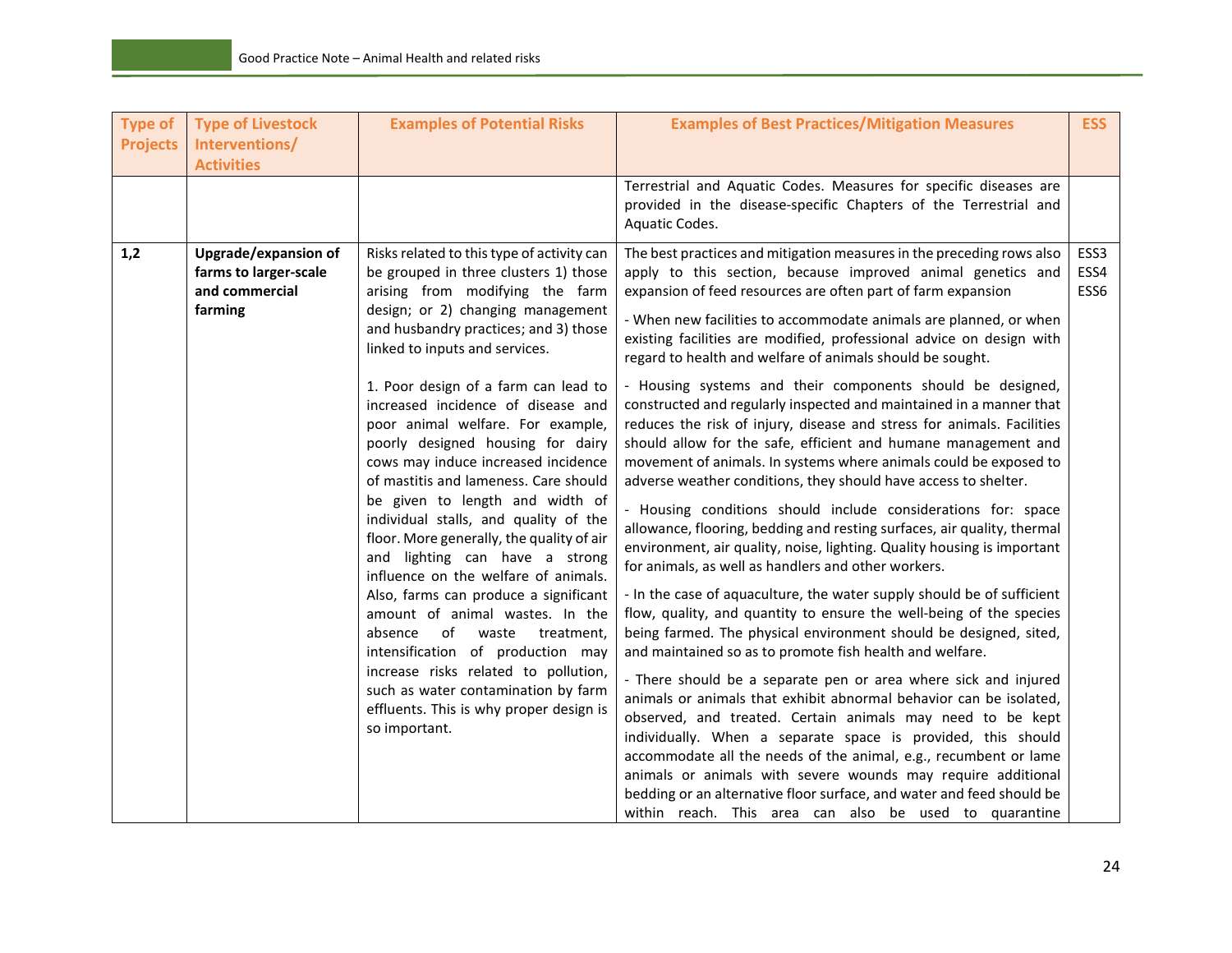| <b>Type of</b>  | <b>Type of Livestock</b> | <b>Examples of Potential Risks</b>                                                                                                                                                                  | <b>Examples of Best Practices/Mitigation Measures</b>                                                                                                                                                                                                                                                                           | <b>ESS</b> |
|-----------------|--------------------------|-----------------------------------------------------------------------------------------------------------------------------------------------------------------------------------------------------|---------------------------------------------------------------------------------------------------------------------------------------------------------------------------------------------------------------------------------------------------------------------------------------------------------------------------------|------------|
| <b>Projects</b> | Interventions/           |                                                                                                                                                                                                     |                                                                                                                                                                                                                                                                                                                                 |            |
|                 | <b>Activities</b>        |                                                                                                                                                                                                     | (isolation/observation) newly purchased animals before they are<br>introduced to the farm.                                                                                                                                                                                                                                      |            |
|                 |                          |                                                                                                                                                                                                     | - Full fencing around and closed entrance to farm area is<br>recommended to control access to the farm.                                                                                                                                                                                                                         |            |
|                 |                          |                                                                                                                                                                                                     | - Appropriate distances should be maintained between farms where<br>possible (it may be difficult to apply in densely populated areas).                                                                                                                                                                                         |            |
|                 |                          |                                                                                                                                                                                                     | - A loading area/bay at the farm (dedicated housing can allow for<br>specific loading structures and protocols) should be created. In small-<br>scale systems, a facility can be built in the community and shared by<br>the community members.                                                                                 |            |
|                 |                          |                                                                                                                                                                                                     | - Footwear cleaning stations should be established.                                                                                                                                                                                                                                                                             |            |
|                 |                          | 2. Overall management of the farm<br>and<br>husbandry<br>practices<br>will<br>contribute to animal health and<br>welfare. Higher density of animals and<br>concentration<br>favor<br>may<br>the     | Management at the farm level includes management of the farm and<br>its human resources, i.e., the selection and training of handlers, and<br>animal management practices. At the animal handler level, this<br>requires a range of well-developed husbandry skills and knowledge of<br>how to care for animals.                |            |
|                 |                          | emergence and spread of infectious<br>including<br>diseases,<br>potential                                                                                                                           | It is important to:                                                                                                                                                                                                                                                                                                             |            |
|                 |                          | zoonoses, such as, for example, HPAI.<br>Animal health and animal productivity<br>are linked to animal welfare. Poor<br>welfare in animals impacts their ability<br>to provide expected services or | - Ensure traceability and transparency, including identity of supplier<br>herd, health status of supplier herd, availability and accessibility of<br>records. Breeding farms engaged in trading livestock, in particular,<br>should record health and breeding data and provide that information<br>with animals that are sold. |            |
|                 |                          | Many<br>production.<br>management<br>practices can induce poor welfare of<br>animals.                                                                                                               | - Limit the number of sources of replacement stocks (requires good<br>communication on risks related to purchase from multiple sources).                                                                                                                                                                                        |            |
|                 |                          |                                                                                                                                                                                                     | - Strictly control entrance/exit of people and vehicles. Vehicles of any<br>kind (car, motorbikes, bikes, tracks, etc.) should be clean and<br>disinfected before entering the farm and before leaving (see also<br>relevant section on transport).                                                                             |            |
|                 |                          |                                                                                                                                                                                                     | - Maintain specific clothing and footwear for use at the farm (separate<br>animal housing allows sanitary protocols to be implemented). If non-                                                                                                                                                                                 |            |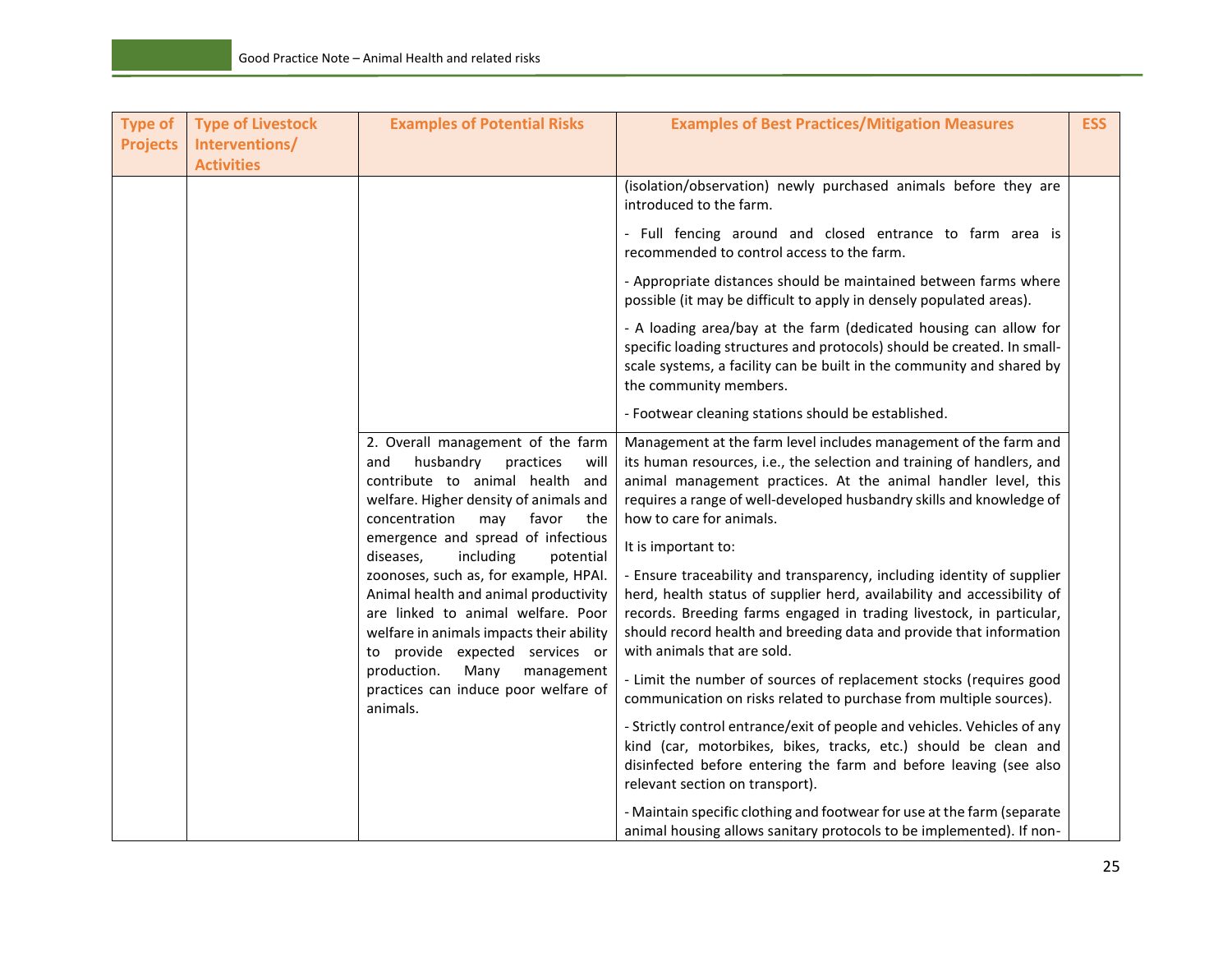| <b>Type of</b><br><b>Projects</b> | <b>Type of Livestock</b><br>Interventions/<br><b>Activities</b>                                                                                                                                                                                                             | <b>Examples of Potential Risks</b>                                                                                                                                                                                                                                                                                                                                                                           | <b>Examples of Best Practices/Mitigation Measures</b>                                                                                                                                                                                                                                                                                | <b>ESS</b> |
|-----------------------------------|-----------------------------------------------------------------------------------------------------------------------------------------------------------------------------------------------------------------------------------------------------------------------------|--------------------------------------------------------------------------------------------------------------------------------------------------------------------------------------------------------------------------------------------------------------------------------------------------------------------------------------------------------------------------------------------------------------|--------------------------------------------------------------------------------------------------------------------------------------------------------------------------------------------------------------------------------------------------------------------------------------------------------------------------------------|------------|
|                                   |                                                                                                                                                                                                                                                                             |                                                                                                                                                                                                                                                                                                                                                                                                              | resident workers are hired, they should not take farms clothing and<br>footwear outside the farm.                                                                                                                                                                                                                                    |            |
|                                   |                                                                                                                                                                                                                                                                             |                                                                                                                                                                                                                                                                                                                                                                                                              | - Exclude stray dogs, wild animals and pests from the farm. Predators<br>should be excluded from the areas where fish are stocked.                                                                                                                                                                                                   |            |
|                                   |                                                                                                                                                                                                                                                                             |                                                                                                                                                                                                                                                                                                                                                                                                              | - Put in place protocols for cleaning and disinfection of premises.                                                                                                                                                                                                                                                                  |            |
|                                   |                                                                                                                                                                                                                                                                             | 3. Upgrading of farms to larger-scale<br>and commercial activities usually<br>requires increased access to animal                                                                                                                                                                                                                                                                                            | See also section on on-farm management, which includes examples<br>of best practices to improve disease prevention and control by proper<br>biosecurity measures.                                                                                                                                                                    |            |
|                                   |                                                                                                                                                                                                                                                                             | health services and inputs, such as<br>preventive and curative veterinary                                                                                                                                                                                                                                                                                                                                    | It is important to:                                                                                                                                                                                                                                                                                                                  |            |
|                                   |                                                                                                                                                                                                                                                                             | products.<br>medicinal<br>They can<br>minimize the negative economic<br>impact of diseases.<br>Veterinary                                                                                                                                                                                                                                                                                                    | - Establish an animal health workforce, including veterinarians and<br>para-veterinarians, from the competent authority at the central level<br>down to community level.                                                                                                                                                             |            |
|                                   | medicinal products have to be used in<br>the correct circumstances and in<br>with<br>accordance<br>prescribed<br>conditions and dosages if they are to<br>be effective. If not, their use can lead<br>to increased drug resistance in<br>animals and food contamination due | - Provide basic veterinary education to ensure that the competencies<br>of graduating veterinarians ('day-1 competencies') are acquired.<br>Provide post-graduate education (or access to it) for specific<br>competencies. Provide regular training and opportunities for<br>continuing education. Provide training and education for veterinary<br>para-professionals and community animal health workers. |                                                                                                                                                                                                                                                                                                                                      |            |
|                                   |                                                                                                                                                                                                                                                                             | to drug residues. Sub-standard and<br>falsified antimicrobials also can<br>contribute to the emergence of AMR.<br>Animal health workers, when working<br>across a community, can facilitate the                                                                                                                                                                                                              | - Promote development of a robust and coherent legislation on<br>animal health and welfare, covering areas such as farm registration,<br>animal identification, traceability, licensing of veterinary medicinal<br>products, reporting and notification of diseases, animal welfare,<br>emergency response and contingency planning. |            |
|                                   |                                                                                                                                                                                                                                                                             | spread of infectious diseases, such as<br>foot and mouth disease or ASF.                                                                                                                                                                                                                                                                                                                                     | - Promote the development of public-private partnerships.                                                                                                                                                                                                                                                                            |            |
|                                   |                                                                                                                                                                                                                                                                             |                                                                                                                                                                                                                                                                                                                                                                                                              | - Undertake vaccination campaigns for priority diseases.                                                                                                                                                                                                                                                                             |            |
|                                   |                                                                                                                                                                                                                                                                             |                                                                                                                                                                                                                                                                                                                                                                                                              | - Adopt prudent and responsible use of antimicrobials to avoid the<br>emergence and spread of AMR. This includes phasing out<br>antimicrobials as growth promoters.                                                                                                                                                                  |            |
|                                   |                                                                                                                                                                                                                                                                             |                                                                                                                                                                                                                                                                                                                                                                                                              | - Improve animal welfare, as noted elsewhere in this table.                                                                                                                                                                                                                                                                          |            |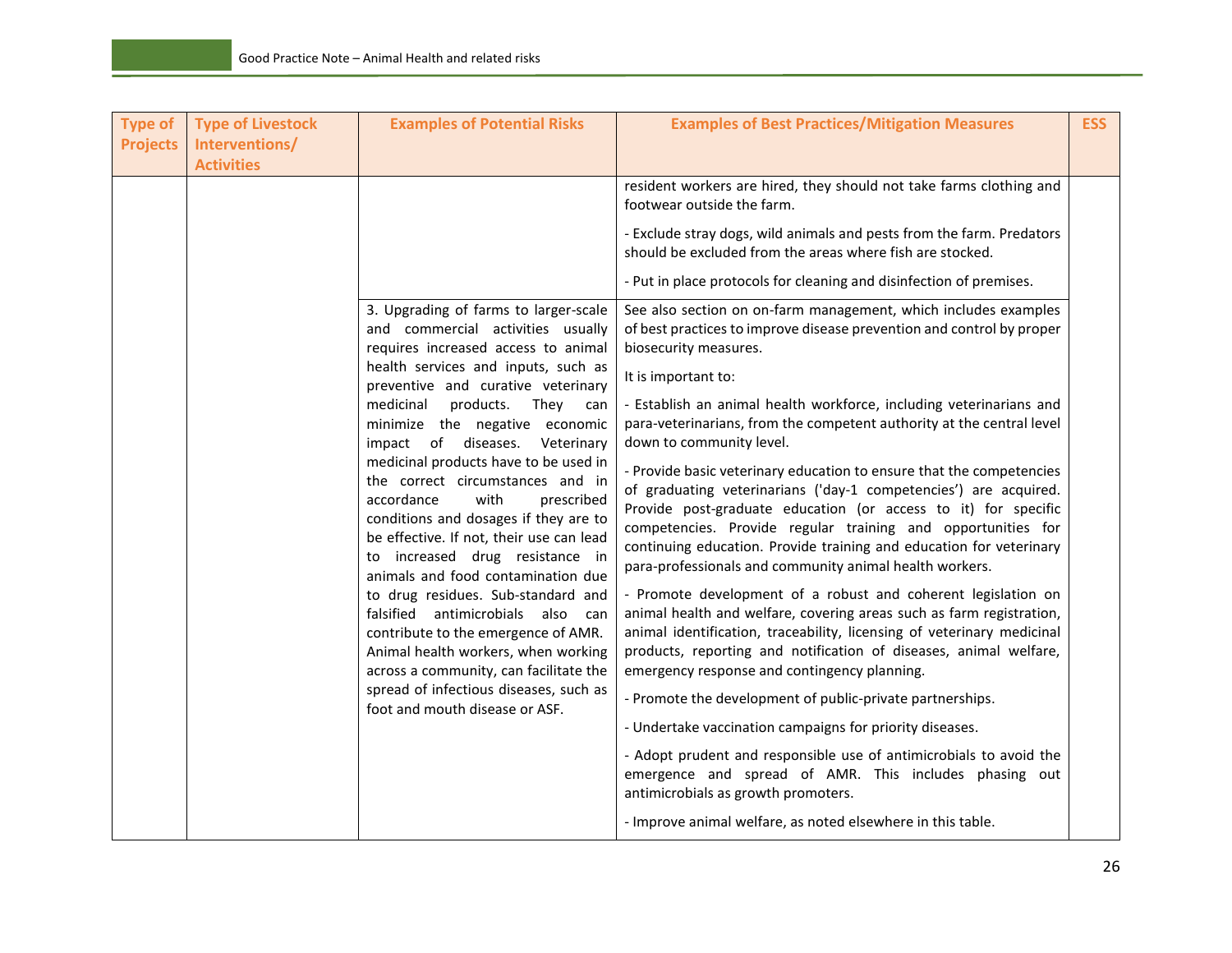| <b>Type of</b>  | <b>Type of Livestock</b>                  | <b>Examples of Potential Risks</b>                                                  | <b>Examples of Best Practices/Mitigation Measures</b>                                                                                    | <b>ESS</b>   |
|-----------------|-------------------------------------------|-------------------------------------------------------------------------------------|------------------------------------------------------------------------------------------------------------------------------------------|--------------|
| <b>Projects</b> | Interventions/                            |                                                                                     |                                                                                                                                          |              |
|                 | <b>Activities</b>                         |                                                                                     |                                                                                                                                          |              |
|                 |                                           |                                                                                     | <b>IMPROVE MARKET ACCESS AND DEVELOP VALUE CHAINS</b>                                                                                    |              |
| $\mathbf{1}$    | Construction/upgrading                    | There are many risks related to                                                     | - The facility should be built or upgraded to provide appropriate space                                                                  | ESS3         |
|                 | and management of                         | slaughterhouses,<br>including:<br>risks<br>related to animal health (such as        | for lairage and quarantine, adequate unloading of animals, proper                                                                        | ESS4<br>ESS6 |
|                 | post-farm-gate facilities<br>(for example | dissemination of disease via transport                                              | meat inspection, and respect of basic principles such as separation of<br>clean areas. When new facilities are planned, or when existing |              |
|                 | slaughterhouses, dairy                    | of live animals), animal welfare (in                                                | facilities are modified, professional advice on design with regard to                                                                    |              |
|                 | processing, and wet                       | relation to transport, holding pens,                                                | safety, health and welfare of animals and workers should be sought.                                                                      |              |
|                 | markets)                                  | stunning and slaughter), public health                                              |                                                                                                                                          |              |
|                 |                                           | (occupational diseases such as                                                      | - It is important to ensure that slaughterhouses are registered,                                                                         |              |
|                 |                                           | contamination of workers by zoonotic<br>diseases).                                  | inspected by a veterinarian or a para-professional, and their<br>veterinary inspection data are available.                               |              |
|                 |                                           |                                                                                     | - The facility should provide a room for workers to change, including                                                                    |              |
|                 |                                           | Meat inspection is the cornerstone of                                               | access to clean water and soap, and toilets.                                                                                             |              |
|                 |                                           | veterinary public health. Not only                                                  | - Workers should wear slaughterhouse clothing and footwear, which                                                                        |              |
|                 |                                           | does it contribute to food safety, it is                                            | are never taken outside of the slaughterhouse premises. This means                                                                       |              |
|                 |                                           | an important source of information                                                  | that workers need to be educated about the risk of spreading diseases                                                                    |              |
|                 |                                           | about welfare of animals on farm and                                                | via their slaughterhouse clothing and shoes if worn outside the                                                                          |              |
|                 |                                           | during transport. It is also a means to<br>information<br>collect<br>critical<br>on | premises.                                                                                                                                |              |
|                 |                                           | zoonoses such as, for example, bovine                                               | - Regular training sessions should be provided to workers on hygiene,                                                                    |              |
|                 |                                           | tuberculosis.                                                                       | work safety, and animal welfare.                                                                                                         |              |
|                 |                                           | Most risks listed above are linked to                                               | - Protocols for the treatment and disposal of by-products and wastes                                                                     |              |
|                 |                                           | infrastructure<br>design,<br>poor                                                   | should be established and followed. Slaughterhouse wastewater                                                                            |              |
|                 |                                           | management and maintenance.                                                         | should not be discharged without proper treatment to avoid impact                                                                        |              |
|                 |                                           |                                                                                     | on the environment and neighboring communities.                                                                                          |              |
|                 |                                           | Workers in slaughterhouses often                                                    | - Animals should be clinically inspected on arrival and those with                                                                       |              |
|                 |                                           | belong to disadvantaged social or                                                   | clinical signs or injuries handled appropriately. Sick animals should not                                                                |              |
|                 |                                           | ethnic groups or minorities. Attention                                              | enter the food chain.                                                                                                                    |              |
|                 |                                           | should be paid to possible implications                                             | - Long distance transport should be avoided. Animals may need to rest                                                                    |              |
|                 |                                           | in relation to inequalities.                                                        | before slaughter. During this period, they should be provided with                                                                       |              |
|                 |                                           |                                                                                     | water and feed.                                                                                                                          |              |
|                 |                                           |                                                                                     | - At the end of the workday, the premises should be thoroughly                                                                           |              |
|                 |                                           |                                                                                     | cleaned.                                                                                                                                 |              |
|                 |                                           |                                                                                     |                                                                                                                                          |              |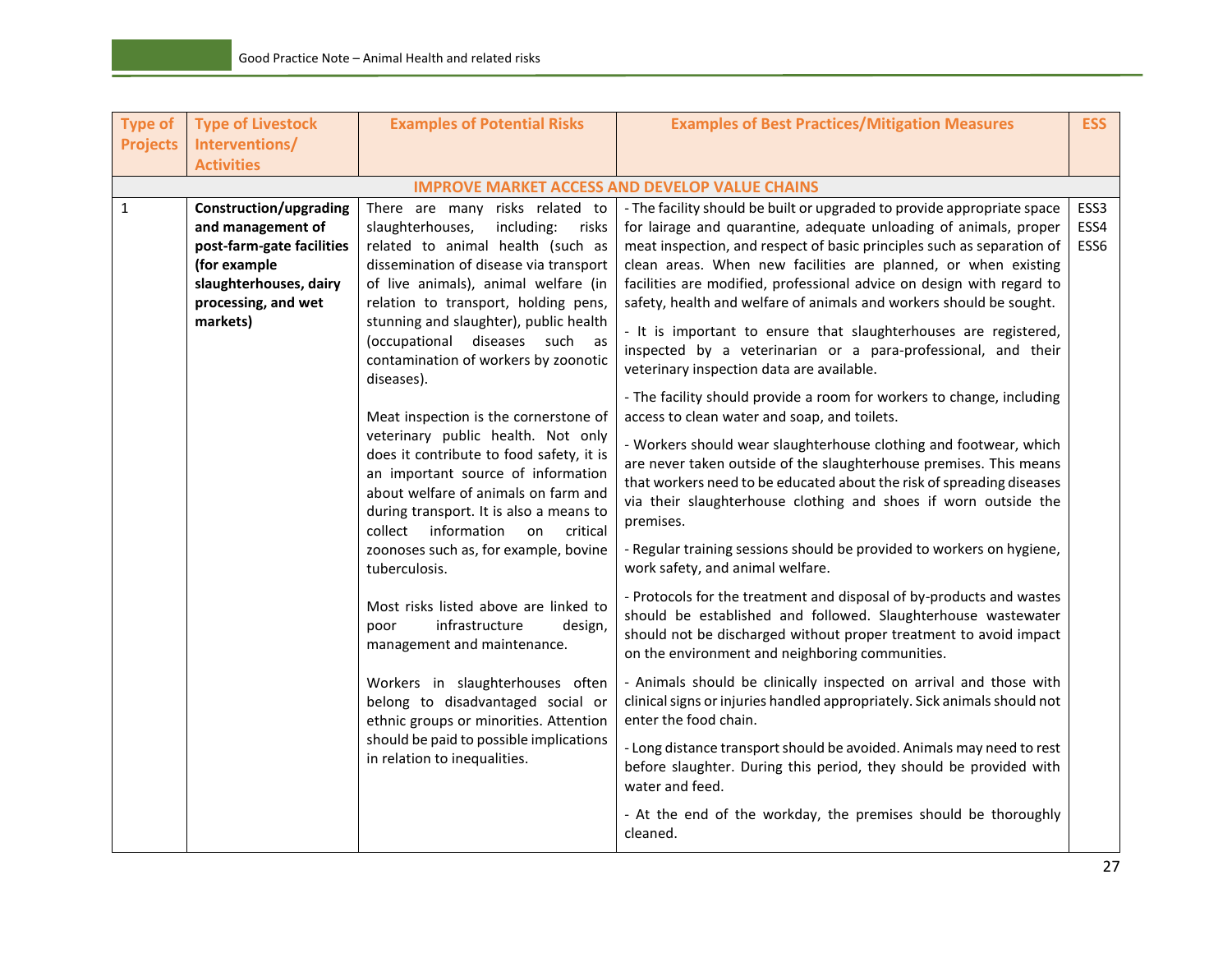| <b>Type of</b><br><b>Projects</b> | <b>Type of Livestock</b><br>Interventions/<br><b>Activities</b> | <b>Examples of Potential Risks</b>                                                                                                                                                                                                      | <b>Examples of Best Practices/Mitigation Measures</b>                                                                                                                                                                                                                                                                                                                                                                                                             | <b>ESS</b> |
|-----------------------------------|-----------------------------------------------------------------|-----------------------------------------------------------------------------------------------------------------------------------------------------------------------------------------------------------------------------------------|-------------------------------------------------------------------------------------------------------------------------------------------------------------------------------------------------------------------------------------------------------------------------------------------------------------------------------------------------------------------------------------------------------------------------------------------------------------------|------------|
|                                   |                                                                 |                                                                                                                                                                                                                                         | - Operators and workers should be prohibited from visiting farms, or<br>even from farming themselves.                                                                                                                                                                                                                                                                                                                                                             |            |
|                                   |                                                                 |                                                                                                                                                                                                                                         | - Stray dogs and other animals should not enter the slaughterhouse<br>premises. Pest management program should be in place and include<br>protocols to control pest invasion of slaughterhouse premises.                                                                                                                                                                                                                                                          |            |
|                                   |                                                                 |                                                                                                                                                                                                                                         | - Carcasses, meats and meat by-products should be stored in closed<br>and refrigerated containers while transported.                                                                                                                                                                                                                                                                                                                                              |            |
|                                   |                                                                 |                                                                                                                                                                                                                                         | - Stunning equipment should be regularly tested to ensure good<br>functioning and procedures put in place to monitor proper stunning<br>of animals before killing.                                                                                                                                                                                                                                                                                                |            |
|                                   |                                                                 | In wet-markets and live animal<br>markets, risks may exist related to<br>animal and public health (such as<br>HPAI), and animal welfare (in relation<br>to transport and holding pens).<br>Women are often those working in<br>markets. | - Facilities should be designed, constructed and regularly inspected<br>and maintained in a manner that reduces the risk of injury, disease<br>and stress for animals. Facilities should allow for the safe, efficient<br>and humane management and movement of animals. When new<br>facilities are planned, or when existing facilities are modified,<br>professional advice on design with regard to safety, health and<br>welfare of animals should be sought. |            |
|                                   |                                                                 | Risks listed above are linked to poor<br>infrastructure design, management<br>and maintenance.                                                                                                                                          | - Butchers and meat-market workers should wear specific clothing<br>and footwear, which are never worn outside of the market. This<br>requires educating workers on the risk of spreading diseases via their<br>work clothing if worn when outside work premises.                                                                                                                                                                                                 |            |
|                                   |                                                                 |                                                                                                                                                                                                                                         | - Butchering equipment, including benches and surfaces, should be<br>thoroughly cleaned at the end of the day.                                                                                                                                                                                                                                                                                                                                                    |            |
|                                   |                                                                 |                                                                                                                                                                                                                                         | - No stray animals should be allowed to wander in the market<br>premises. A pest control program should be put in place and<br>implemented.                                                                                                                                                                                                                                                                                                                       |            |
|                                   |                                                                 |                                                                                                                                                                                                                                         | - Protocols for the disposal of solid and liquid wastes should be<br>established and followed to avoid impact on the environment and<br>neighboring communities.                                                                                                                                                                                                                                                                                                  |            |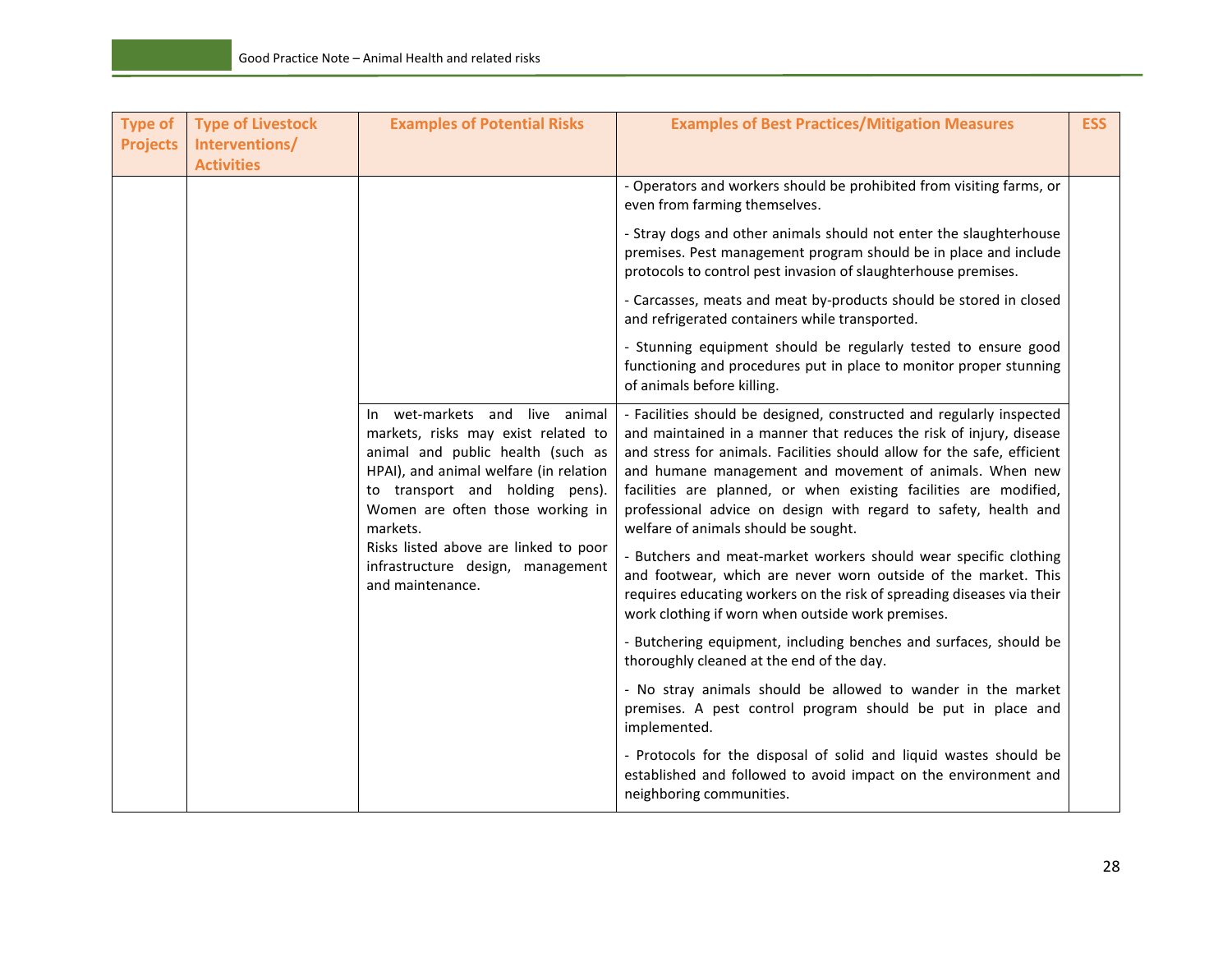| <b>Type of</b><br><b>Projects</b> | <b>Type of Livestock</b><br>Interventions/<br><b>Activities</b> | <b>Examples of Potential Risks</b>                                                                    | <b>Examples of Best Practices/Mitigation Measures</b>                                                                                                                                                                                                                                                                                                                                                                                                             | <b>ESS</b> |
|-----------------------------------|-----------------------------------------------------------------|-------------------------------------------------------------------------------------------------------|-------------------------------------------------------------------------------------------------------------------------------------------------------------------------------------------------------------------------------------------------------------------------------------------------------------------------------------------------------------------------------------------------------------------------------------------------------------------|------------|
|                                   |                                                                 |                                                                                                       | - The market should be regularly inspected, and inspection reports<br>provided to the authority in charge of the premises for recordkeeping<br>and, when necessary, corrective measures.                                                                                                                                                                                                                                                                          |            |
|                                   |                                                                 |                                                                                                       | - Animals that are taken to a market but not sold should not be re-<br>introduced to the farm. This requires that adequate facilities be<br>provided to accommodate the animals that remain. It also means that<br>farmers need to be educated about this practice through extension<br>services.                                                                                                                                                                 |            |
|                                   |                                                                 |                                                                                                       | - Live animals should be clinically inspected on arrival and those with<br>clinical signs or injuries isolated and handled appropriately to avoid<br>risk of spreading diseases.                                                                                                                                                                                                                                                                                  |            |
|                                   |                                                                 | Quarantine<br>stations<br>also<br>are<br>addressed in one of the following<br>sections of this table. | - Facilities should be designed, constructed and regularly inspected<br>and maintained in a manner that reduces the risk of injury, disease<br>and stress for animals. Facilities should allow for the safe, efficient<br>and humane management and movement of animals. When new<br>facilities are planned, or when existing facilities are modified,<br>professional advice on design with regard to safety, health and<br>welfare of animals should be sought. |            |
|                                   |                                                                 |                                                                                                       | - Workers should wear specific clothing and footwear, which are<br>never worn outside of the quarantine station. This means that<br>workers should be educated on the risk of spreading diseases. Regular<br>training should be provided.                                                                                                                                                                                                                         |            |
|                                   |                                                                 |                                                                                                       | - No stray animals should be allowed to wander in the quarantine<br>station. A pest and vector control program should be put in place and<br>implemented.                                                                                                                                                                                                                                                                                                         |            |
|                                   |                                                                 |                                                                                                       | - Protocols for the disposal of solid and liquid wastes should be<br>established and followed to avoid release of potential pathogens and<br>other impacts on the environment and neighboring communities.                                                                                                                                                                                                                                                        |            |
|                                   |                                                                 |                                                                                                       | - The quarantine station should be regularly inspected, and inspection<br>reports provided to the authority in charge for recordkeeping and,<br>when necessary, corrective measures.                                                                                                                                                                                                                                                                              |            |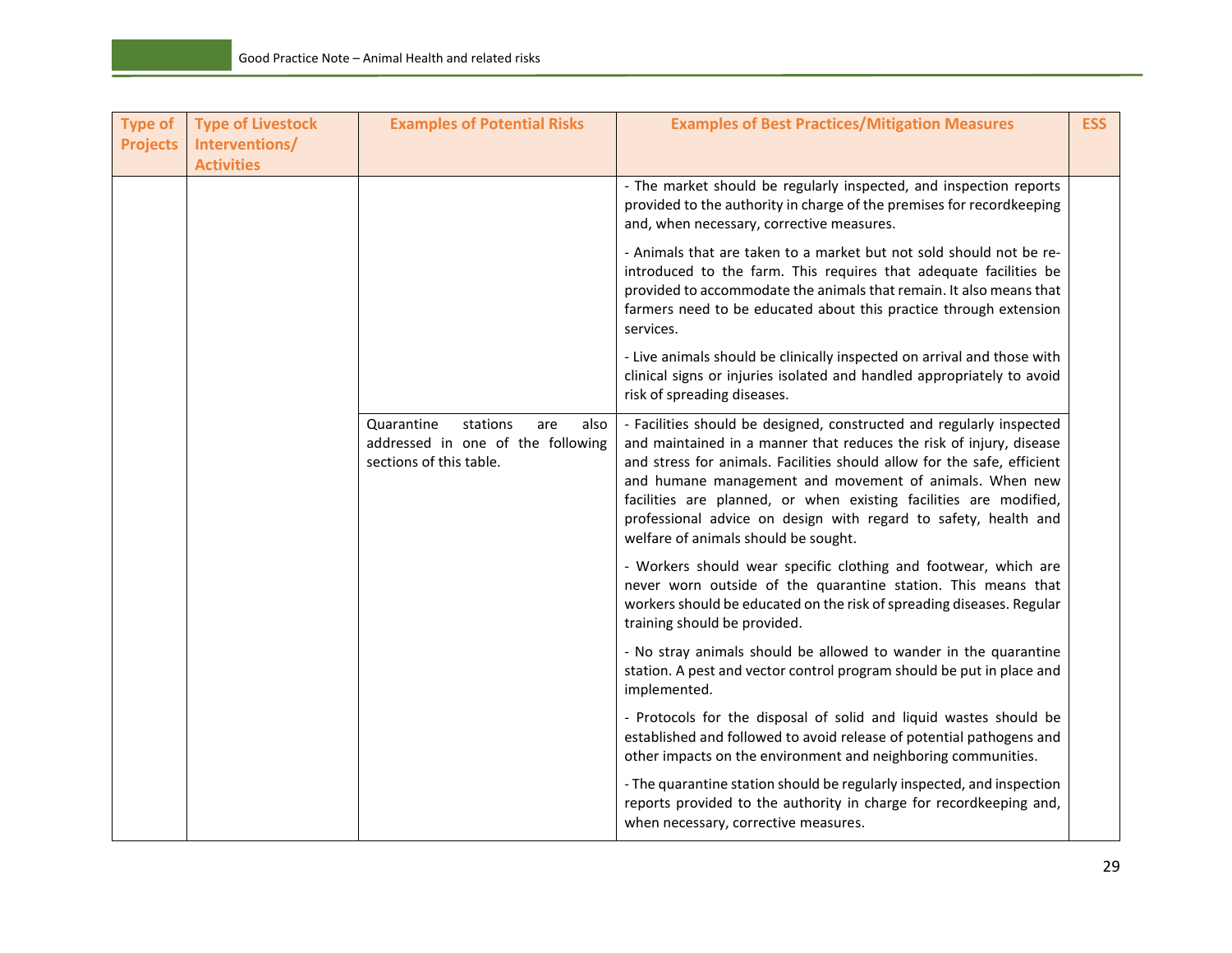| <b>Type of</b><br><b>Projects</b> | <b>Type of Livestock</b><br>Interventions/<br><b>Activities</b> | <b>Examples of Potential Risks</b>                                                                                                                                                                     | <b>Examples of Best Practices/Mitigation Measures</b>                                                                                                                                                                                                                                                              | <b>ESS</b>               |
|-----------------------------------|-----------------------------------------------------------------|--------------------------------------------------------------------------------------------------------------------------------------------------------------------------------------------------------|--------------------------------------------------------------------------------------------------------------------------------------------------------------------------------------------------------------------------------------------------------------------------------------------------------------------|--------------------------|
|                                   |                                                                 |                                                                                                                                                                                                        | - Animals should be clinically inspected and tested according to<br>established protocols. Those with clinical signs should be handled<br>appropriately to avoid risk of spreading diseases.                                                                                                                       |                          |
|                                   |                                                                 |                                                                                                                                                                                                        | - During their stay in quarantine, animals should be provided with<br>good care, including feed and water.                                                                                                                                                                                                         |                          |
|                                   |                                                                 |                                                                                                                                                                                                        | - Upon their release from quarantine, animals should be accompanied<br>by a health certificate.                                                                                                                                                                                                                    |                          |
|                                   | <b>Transport of livestock</b><br>and livestock products         | When live animals are transported in<br>vehicles (whether by land, air or sea),<br>the main risks are related to their<br>health (e.g., spread of infectious<br>diseases) and welfare (e.g., injuries, | - Vehicles that are used to transport live animals should be<br>appropriately designed, constructed and regularly inspected and<br>maintained in a manner that reduces the risk of injury, disease and<br>stress for animals during transport. Animals should not be<br>transported in open vehicles, if possible. | ESS4<br>ESS <sub>6</sub> |
|                                   |                                                                 | thirst, hunger, heat stroke or<br>exhaustion). Transport of animal<br>products may also cause animal health<br>risk (for example, transport of white<br>spot syndrome virus in frozen shrimp).         | - Brokers, collectors and transporters should understand the animal<br>health and welfare issues that can arise during transport of live<br>animals. Training should be provided to educate collectors, traders<br>and other service providers on the appropriate protocols.                                       |                          |
|                                   |                                                                 | Animals moving from one place to<br>another on foot (pastoralism),<br>whether short or long distances, may<br>also experience health or welfare                                                        | - In the case of disease outbreak in a village/commune, brokers,<br>collectors and transporters should strictly follow instructions received<br>from the veterinary service before and during any transport of<br>animals. This may require cooperation with police and roadside<br>controls for compliance.       |                          |
|                                   |                                                                 | issues.                                                                                                                                                                                                | - Protocols for cleaning and disinfection of vehicles should be<br>established and followed, e.g., wheels (wheel arches and mud flaps),<br>vehicle bodywork and inside of the cab.                                                                                                                                 |                          |
|                                   |                                                                 |                                                                                                                                                                                                        | - Transport service providers should wear protective clothing and<br>footwear before entering farm buildings and their entry should be<br>limited only to necessary personnel.                                                                                                                                     |                          |
|                                   |                                                                 |                                                                                                                                                                                                        | - The movement and transport of live fish and other aquatic animals<br>should be done without unnecessary delay, with an adequate oxygen<br>supply, avoiding rapid changes in variables such as temperature and<br>water quality, and in containers designed to eliminate injury.                                  |                          |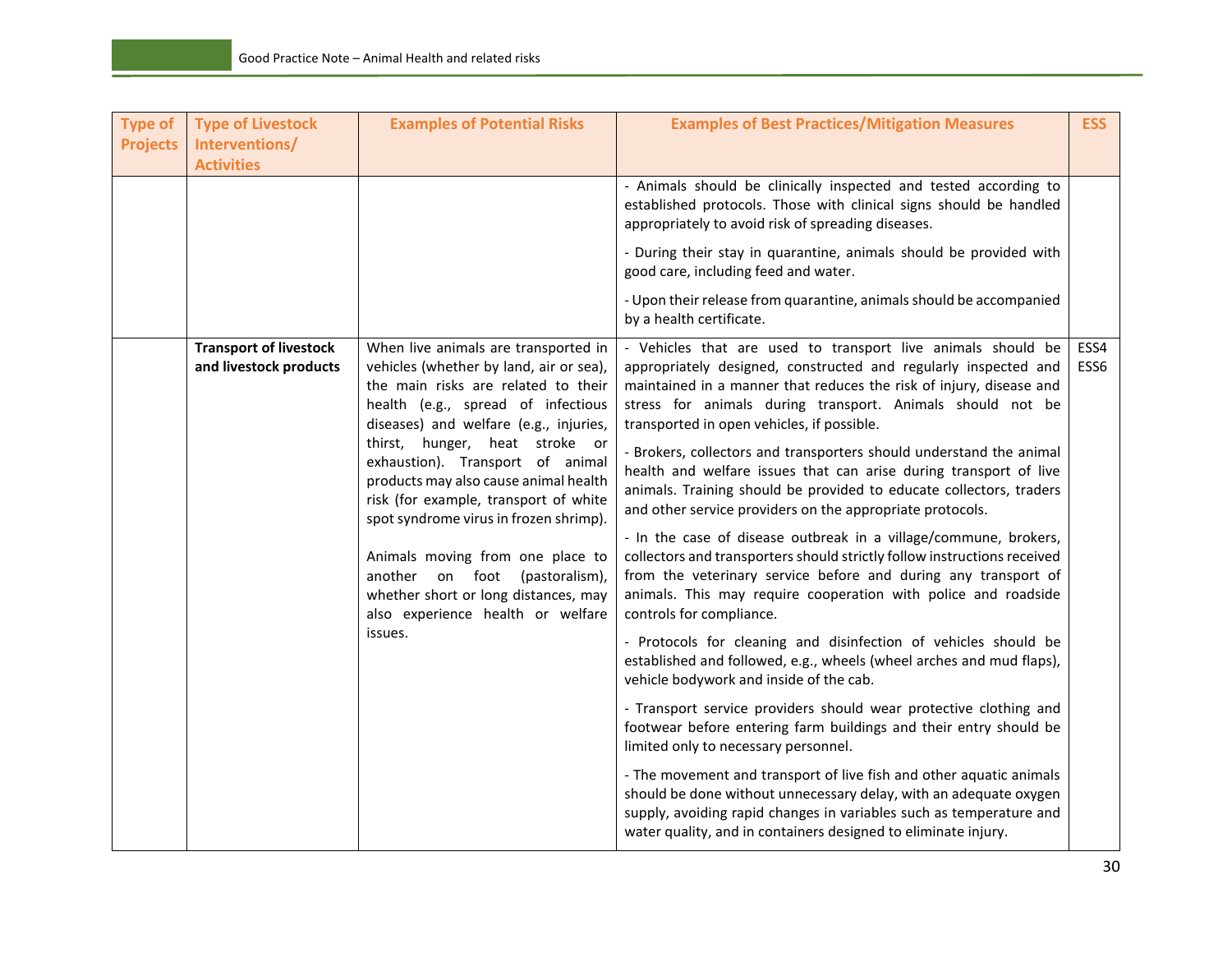| <b>Type of</b>  | <b>Type of Livestock</b><br>Interventions/            | <b>Examples of Potential Risks</b>                                                                                                                                                                                                                                                                                                                                                                                                                                                                                                                               | <b>Examples of Best Practices/Mitigation Measures</b>                                                                                                                                                                                                                                                                                                                                                                                                                                                                                                                                                                                                                                                                                                                                                                                              | <b>ESS</b>           |
|-----------------|-------------------------------------------------------|------------------------------------------------------------------------------------------------------------------------------------------------------------------------------------------------------------------------------------------------------------------------------------------------------------------------------------------------------------------------------------------------------------------------------------------------------------------------------------------------------------------------------------------------------------------|----------------------------------------------------------------------------------------------------------------------------------------------------------------------------------------------------------------------------------------------------------------------------------------------------------------------------------------------------------------------------------------------------------------------------------------------------------------------------------------------------------------------------------------------------------------------------------------------------------------------------------------------------------------------------------------------------------------------------------------------------------------------------------------------------------------------------------------------------|----------------------|
| <b>Projects</b> | <b>Activities</b>                                     |                                                                                                                                                                                                                                                                                                                                                                                                                                                                                                                                                                  |                                                                                                                                                                                                                                                                                                                                                                                                                                                                                                                                                                                                                                                                                                                                                                                                                                                    |                      |
|                 | <b>Exports of livestock and</b><br>livestock products | Exports of live animals involves<br>transport (see above) with a number<br>of associated risks. Cross-border<br>movements require compliance with<br>sanitary obligations (e.g., health<br>certificate), which-if not addressed<br>timely<br>a<br>manner-can<br>in<br>delay/obstruct<br>with<br>clearance,<br>potential consequences for the health<br>and welfare of the animals.<br>Quarantine stations are sometime<br>used; there are animal health and<br>welfare risks linked to the design of<br>their infrastructure, its maintenance<br>and management. | The best practices and mitigation measures for:<br>- Certification<br>- Transport<br>- Animal welfare<br>- Quarantine (pre or post import)<br>- Vaccination<br>Have been discussed in the table rows above.                                                                                                                                                                                                                                                                                                                                                                                                                                                                                                                                                                                                                                        | ESS4<br>ESS6         |
|                 |                                                       |                                                                                                                                                                                                                                                                                                                                                                                                                                                                                                                                                                  | <b>IMPROVE INPUT SERVICES AND SERVICES DELIVERY</b>                                                                                                                                                                                                                                                                                                                                                                                                                                                                                                                                                                                                                                                                                                                                                                                                |                      |
|                 | <b>Public and private</b><br>animal health services   | Lack of access to quality animal health<br>services hampers the preservation<br>and development of animal resources.<br>Addressing "risk at source" for<br>emerging pandemic threats, AMR and<br>food safety crises safeguards the<br>welfare of the wider population as<br>well as the health and livelihoods of<br>rural producing communities. Weak or<br>failing services carry a broad number<br>of risks for animals, humans and their<br>environment.                                                                                                     | It is important to:<br>- Establish an animal health workforce, including veterinarians and<br>para-veterinarians, from the competent authority at the central level<br>down to community level.<br>- Provide basic education to ensure day-1 competencies are acquired<br>by animal health professionals. Provide post-graduate education (or<br>access to it) for specific competencies. Provide regular training and<br>opportunities for continuing education.<br>- Adopt robust and coherent legislation on animal health and welfare,<br>covering areas such as farm registration, animal identification,<br>traceability, licensing of veterinary medicinal products, reporting and<br>notification of diseases, animal welfare, emergency response and<br>contingency planning.<br>- Promote the development of public-private partnerships | ESS3<br>ESS4<br>ESS6 |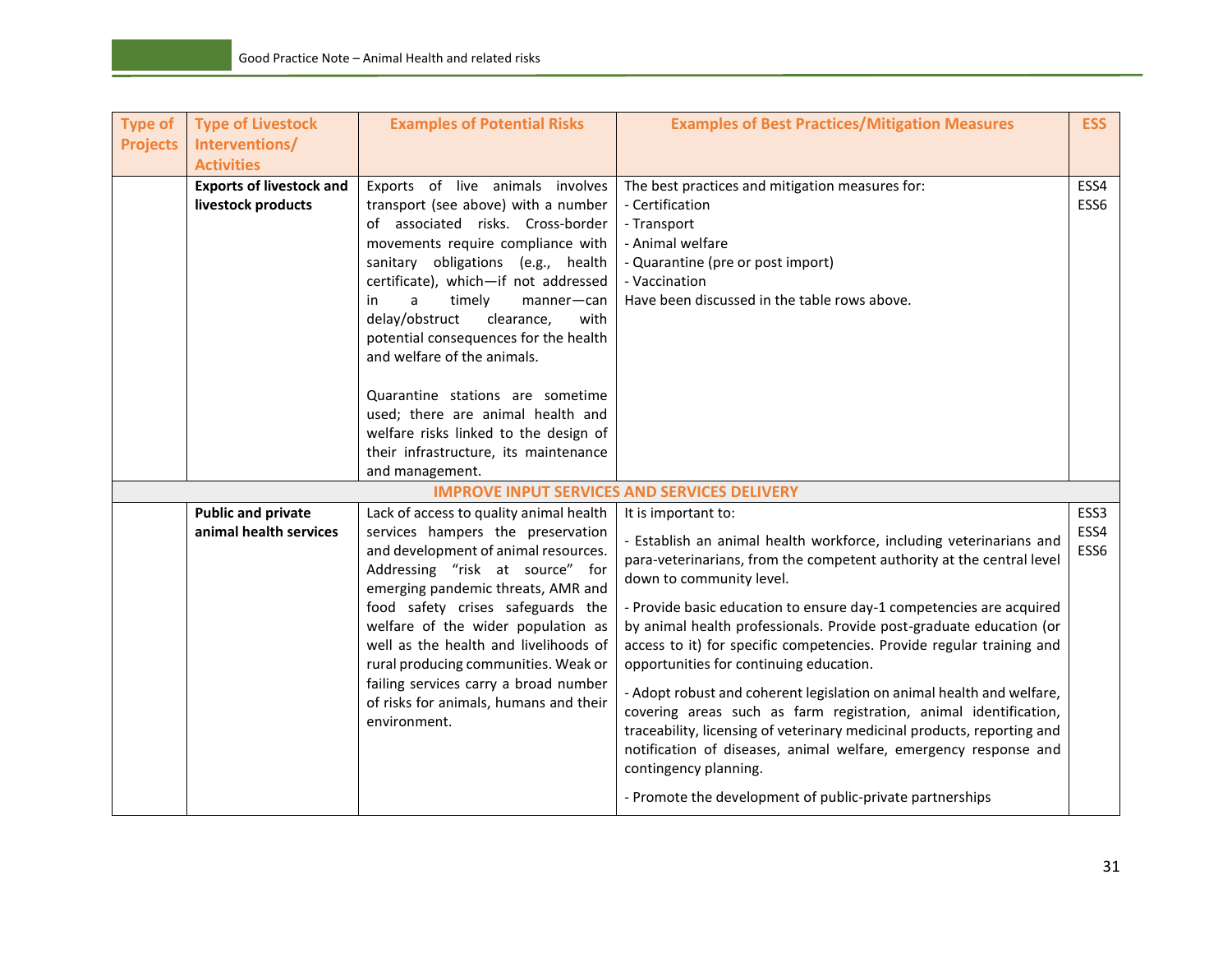| <b>Type of</b><br><b>Projects</b> | <b>Type of Livestock</b><br>Interventions/<br><b>Activities</b>                    | <b>Examples of Potential Risks</b>                                                                                                                                                                                                                                                                                                                                                                                                                                                                                                                                                                                                                                                                                                                                                     | <b>Examples of Best Practices/Mitigation Measures</b><br>-Source drugs/vaccines from international markets when no domestic<br>sources exist. Proof of compliance with international standards<br>should be requested from drug/vaccine providers.<br>- Adopt prudent and responsible use of antimicrobials to avoid the<br>emergence and spread of AMR. This includes phasing out<br>antimicrobials as growth promoters.                                                                                                                                                                                                                                                                                                                                                                                                                                                                                                                                                                                                                            | <b>ESS</b>                       |
|-----------------------------------|------------------------------------------------------------------------------------|----------------------------------------------------------------------------------------------------------------------------------------------------------------------------------------------------------------------------------------------------------------------------------------------------------------------------------------------------------------------------------------------------------------------------------------------------------------------------------------------------------------------------------------------------------------------------------------------------------------------------------------------------------------------------------------------------------------------------------------------------------------------------------------|------------------------------------------------------------------------------------------------------------------------------------------------------------------------------------------------------------------------------------------------------------------------------------------------------------------------------------------------------------------------------------------------------------------------------------------------------------------------------------------------------------------------------------------------------------------------------------------------------------------------------------------------------------------------------------------------------------------------------------------------------------------------------------------------------------------------------------------------------------------------------------------------------------------------------------------------------------------------------------------------------------------------------------------------------|----------------------------------|
|                                   |                                                                                    |                                                                                                                                                                                                                                                                                                                                                                                                                                                                                                                                                                                                                                                                                                                                                                                        | Further detailed information is available in the OIE Terrestrial Code<br>and OIE guidelines for Public-Private Partnerships (PPPs).                                                                                                                                                                                                                                                                                                                                                                                                                                                                                                                                                                                                                                                                                                                                                                                                                                                                                                                  |                                  |
|                                   |                                                                                    |                                                                                                                                                                                                                                                                                                                                                                                                                                                                                                                                                                                                                                                                                                                                                                                        | PROVIDE EMERGENCY SUPPORT FOR LIVESTOCK                                                                                                                                                                                                                                                                                                                                                                                                                                                                                                                                                                                                                                                                                                                                                                                                                                                                                                                                                                                                              |                                  |
| 3                                 | <b>Control of disease</b><br>outbreaks                                             | Risks related to interventions during<br>the management of disease outbreaks<br>include further spread of the disease<br>itself, risk to workers and populations<br>living in the affected area (e.g.,<br>increased exposure to<br>specific<br>hazards), risk to the environment (e.g.,<br>disposal of carcasses or residues,<br>chemicals used for disinfection,<br>reverse spillover of a pathogenic agent<br>to wildlife or local stocks or<br>species/breeds), and animal welfare<br>(e.g., on farm mass culling). The<br>impacts on communities should also<br>be considered when ethnic or religious<br>minorities are associated with the<br>activity under consideration (e.g.,<br>Copt community and the culling of<br>pigs in Egypt in response to H1N1<br>swine influenza). | - The culling of animals should be thoroughly planned ahead. Animals<br>should be humanely culled using a method that does not increase the<br>risk of disease spread. The culling should be performed under the<br>supervision of a veterinarian or a person having received proper<br>training.<br>- Carcasses of animals killed on the farm premises, should be treated<br>with disinfectants and transported in closed containers to the burial<br>place. The use of biodegradable plastic films to cover carcasses and<br>waste before disposal should be encouraged.<br>- Measures should be taken to avoid risk of water pollution.<br>- Vehicles, equipment, etc. used in culling of animals and burial of<br>carcasses should be thoroughly cleaned and disinfected before being<br>used in a second operation. This requires development and<br>implementation of a protocol for the cleaning and disinfection<br>process.<br>Further details are available in the Chapter 7.6 of the OIE Terrestrial<br>Code and 7.4 of the Aquatic Code. | ESS3<br>ESS4<br>ESS6             |
| 3                                 | <b>Livestock destocking</b><br>due to droughts or<br>extreme weather<br>conditions | Most of the risks listed in the row<br>above would equally apply to this type<br>of intervention.                                                                                                                                                                                                                                                                                                                                                                                                                                                                                                                                                                                                                                                                                      | Considerations made above would apply in relation to:<br>- Culling<br>- Animal welfare<br>- Transport                                                                                                                                                                                                                                                                                                                                                                                                                                                                                                                                                                                                                                                                                                                                                                                                                                                                                                                                                | ESS <sub>3</sub><br>ESS4<br>ESS6 |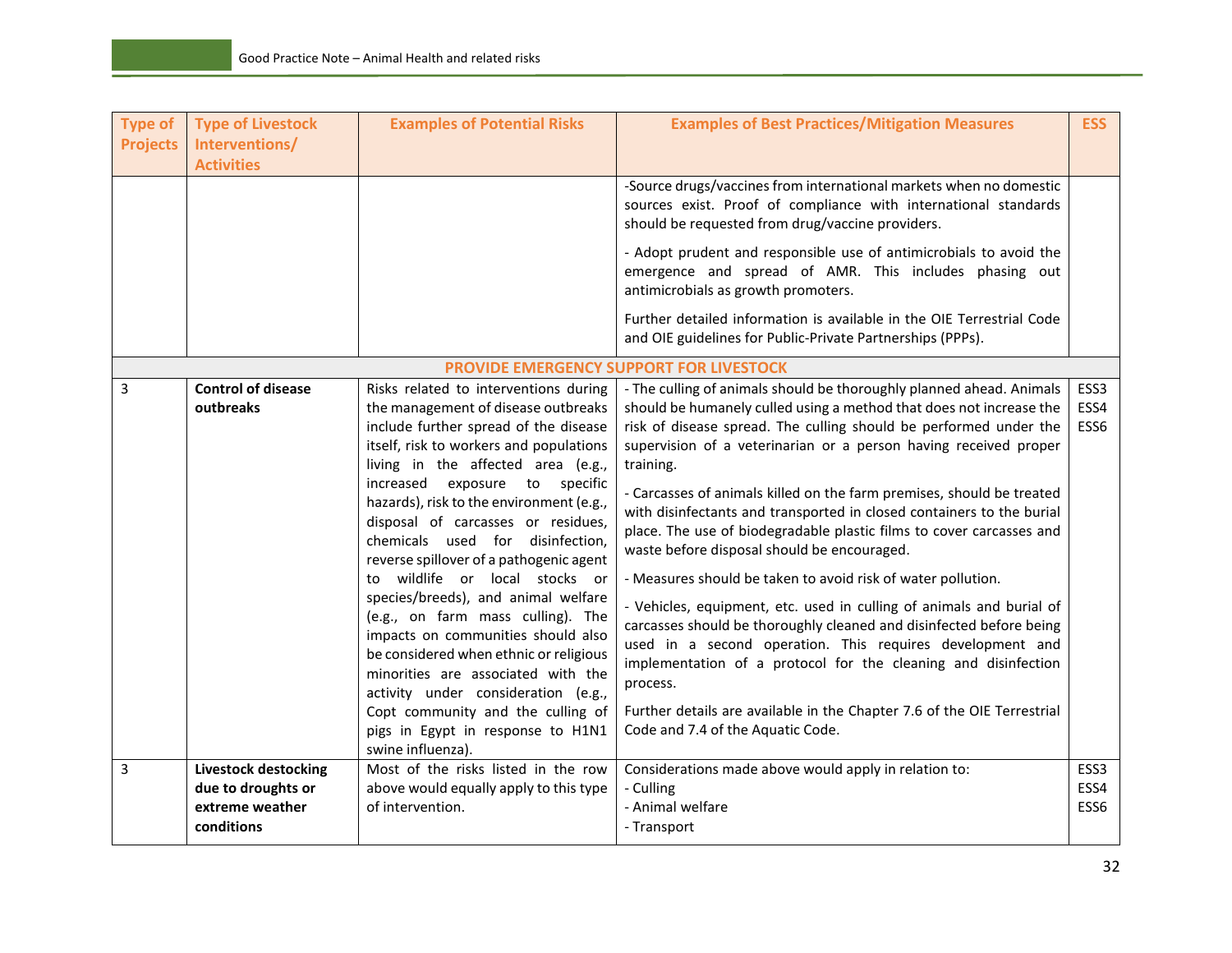| <b>Type of</b><br><b>Projects</b> | <b>Type of Livestock</b><br>Interventions/<br><b>Activities</b>                                                                                                         | <b>Examples of Potential Risks</b>                                                                                                                                                                                                                                                                                                                                                                                                                                                                                                                                                                                                                                                                                                          | <b>Examples of Best Practices/Mitigation Measures</b>                                                                                                                                                                                                                                                                                           | <b>ESS</b>   |
|-----------------------------------|-------------------------------------------------------------------------------------------------------------------------------------------------------------------------|---------------------------------------------------------------------------------------------------------------------------------------------------------------------------------------------------------------------------------------------------------------------------------------------------------------------------------------------------------------------------------------------------------------------------------------------------------------------------------------------------------------------------------------------------------------------------------------------------------------------------------------------------------------------------------------------------------------------------------------------|-------------------------------------------------------------------------------------------------------------------------------------------------------------------------------------------------------------------------------------------------------------------------------------------------------------------------------------------------|--------------|
|                                   |                                                                                                                                                                         |                                                                                                                                                                                                                                                                                                                                                                                                                                                                                                                                                                                                                                                                                                                                             | See also the Livestock Emergency Guidelines and Standards (LEGS), a<br>set of international guidelines and standards for designing,<br>implementing, and evaluating livestock interventions to help people<br>affected by humanitarian crises.<br>See also the FAO livestock-related interventions during emergencies,<br>a how-to-do-it manual |              |
|                                   |                                                                                                                                                                         |                                                                                                                                                                                                                                                                                                                                                                                                                                                                                                                                                                                                                                                                                                                                             | <b>DEVELOP LIVELIHOOD OF COMMUNITIES</b>                                                                                                                                                                                                                                                                                                        |              |
| 2                                 | <b>Distribution of livestock</b><br>for income-generating<br>activities or as safety<br>net, including<br>enhancing livestock<br>productivity of<br>smallholder farmers | Introduction of live animals can be a<br>pathway for the introduction and<br>spread of contagious epidemic<br>diseases, with impact on local stocks<br>or species/breeds as well as wildlife.<br>Transport of live animals carries risks<br>for animal welfare (see the relevant<br>section above).<br>Livestock distribution to project<br>beneficiaries with no experience in<br>livestock raising brings additional risk<br>related to poor handling capacity and<br>possible consequences on animal<br>health and welfare, as well as human<br>health. Specific groups (e.g., women,<br>refugees)<br>benefit<br>may<br>from<br>distribution of animals and provision<br>of services if this is conducted in an<br>enabling environment. | - Identify animal health workers who can prepare households with<br>basic training in animal health, public health and animal welfare.<br>- Provide close monitoring of the animals by animal health workers<br>and support to project beneficiaries.                                                                                           | ESS4<br>ESS6 |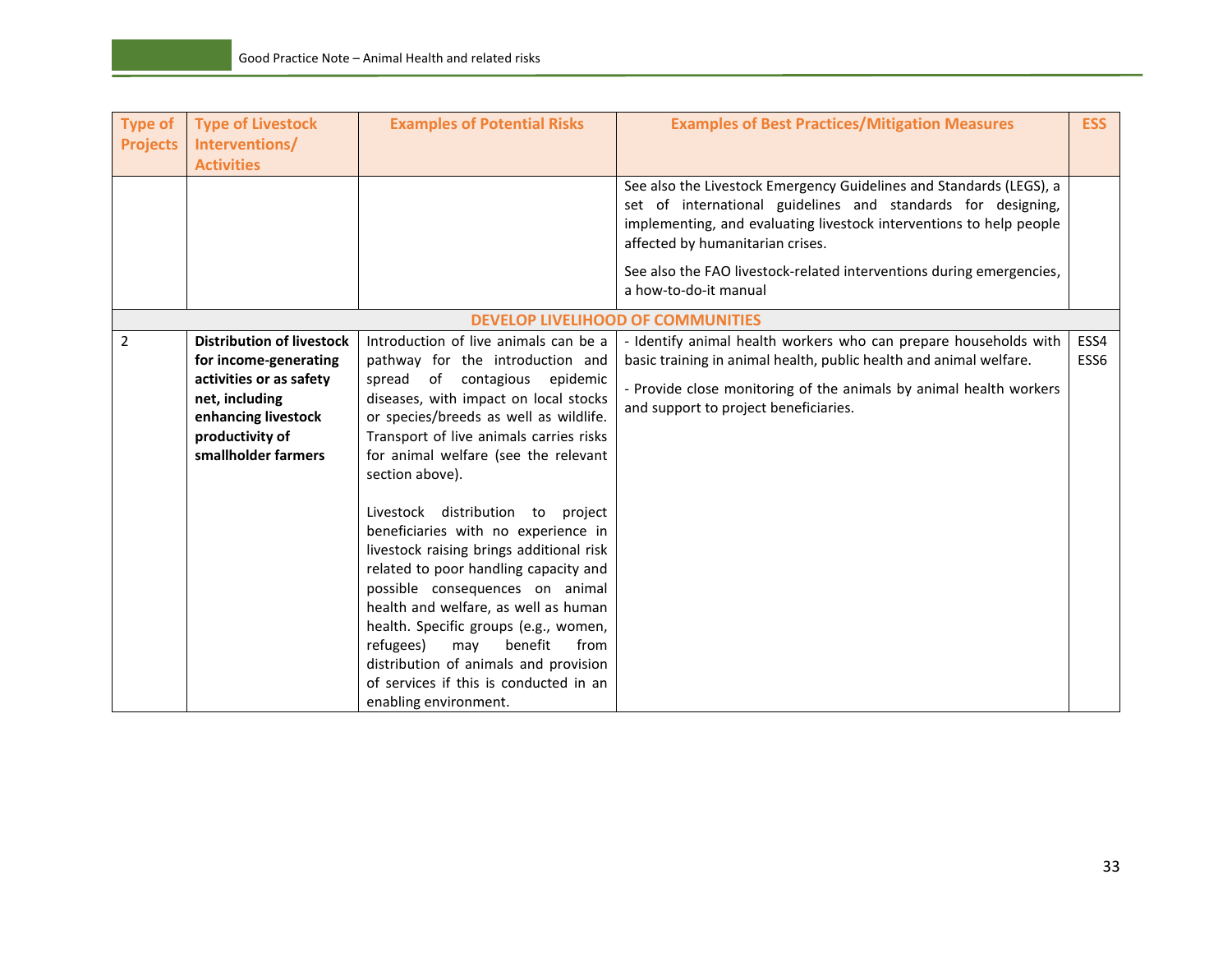#### **Terms of Reference for Consultant**

Date:

| Name: Team of Experts (livestock specialist, food safety specialist, risk assessment specialist)          |                           |  |  |
|-----------------------------------------------------------------------------------------------------------|---------------------------|--|--|
| <b>Job Title:</b><br>Livestock specialist, Food safety specialist, Foresighted risk assessment specialist |                           |  |  |
| <b>Division/Department:</b>                                                                               |                           |  |  |
| <b>Programme/Project Number:</b>                                                                          |                           |  |  |
| <b>Duty Station:</b>                                                                                      |                           |  |  |
| <b>Expected Start Date of Assignment:</b>                                                                 | <b>Duration:</b>          |  |  |
| <b>Travel Start Date: -</b>                                                                               | <b>Travel End Date: -</b> |  |  |
| Reports to:<br>$\overline{\phantom{a}}$                                                                   | Title: -                  |  |  |
|                                                                                                           |                           |  |  |

**General Description of Tasks and Objectives to be Achieved**

**Starting ---, the consultant will support the above-mentioned project under the supervision of the World Bank task team Leader. The total commitment for this assignment is -- Weeks**.

#### **Background**

The -- Project was approved by the Executive Directors of the International Development Association (IDA) on -- in the amount of -- million (US\$--- million equivalent). The objective of the Project is to --. The Project components will focus on: (i) --; (ii) --; (iii) --; and (iv) Project Management, Monitoring and Evaluation.

The Financing Agreement for the Project was signed on -- between the -- and IDA (World Bank) and became effective on --.

Component (---), Improving Risk Management and Resilience of Livestock Production Systems, includes the provision of a broad risk analysis to underpin the development of a national risk management plan for livestock, including capacity, climate, markets, food safety, and public health risks. The capacity to assess and manage risks along animal value chains is of paramount importance. Food-borne pathogens as well as frequent emergence and re-emergence of transboundary animal diseases, including those with zoonotic impacts, pose threats to livelihood, food security and safety of millions and can quickly jeopardize outcomes of any large investment. Furthermore, the identification of emerging risks supports managers in anticipating risks and taking cost effective and timely prevention measures to protect consumers.

#### **Mission Objectives**

The objectives of the mission are to:

- 1. initiate the risk analysis (involving animal health, public health, food safety, market, climate resilience, institutional capacity) process through interactions with key stakeholders and review of literature and produce an initial report by ---; and
- 2. implement a detailed risk analysis and propose recommendations on mitigations, by ---.

To this end, the mission will work with the relevant national services, Project Management Unit, any relevant government ministries and agencies, City Corporation, producer organizations (POs), micro, small, medium enterprises, NGOs, financial institutions and any other relevant stakeholders.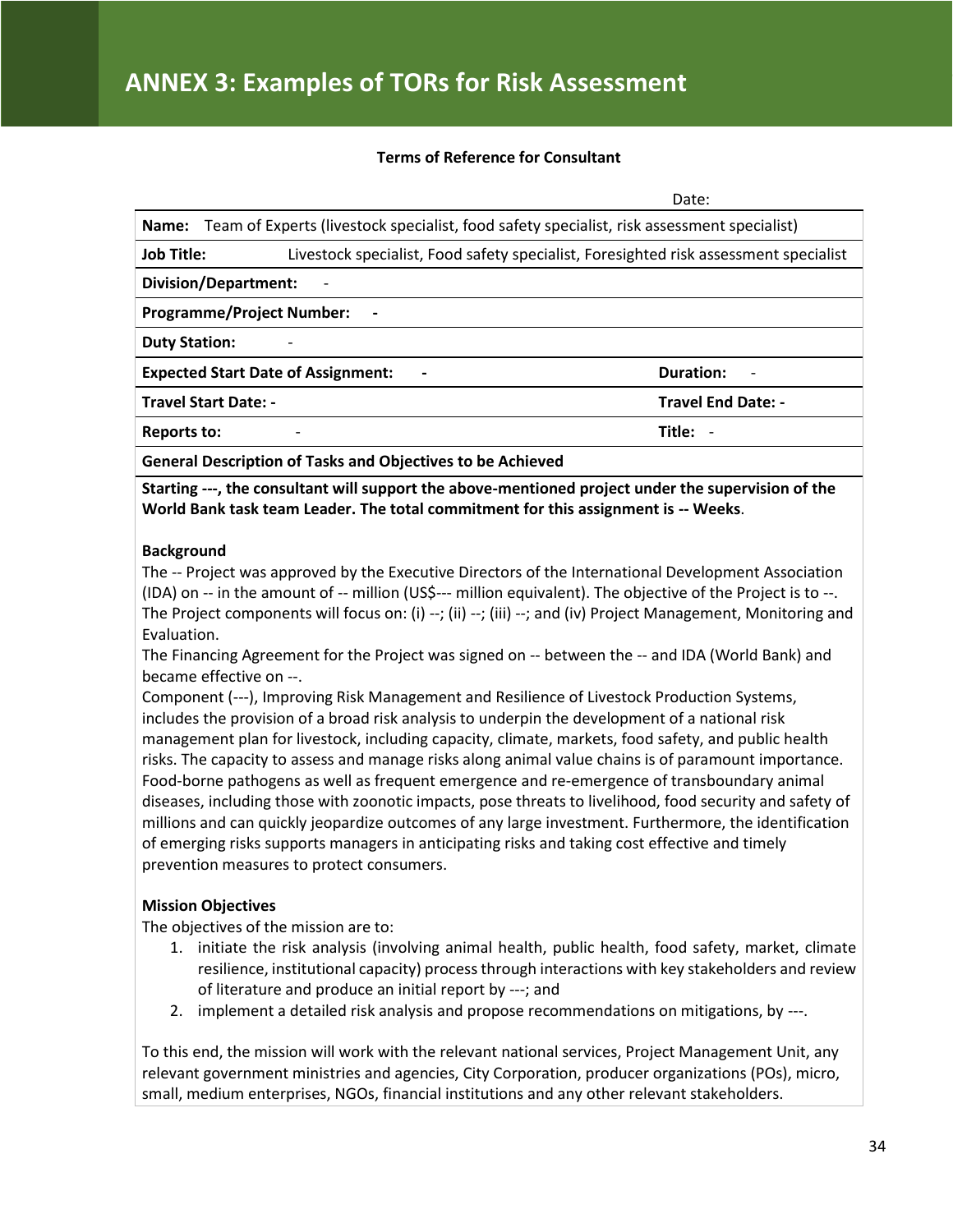#### **Tasks**

- Prepare an inventory of relevant risk analyses through literature review, and in collaboration with technical teams in World Bank, IFC, FAO,, OIE, WHO as well as the relevant national services and ministries, and government agencies. Relevance will pertain to: (1) methodological aspects, and (2) studies performed in-country or in similar contexts;
- Establish the methodology proposed to be utilized for the risk analysis;
- Identify biological and chemical hazards through literature review and key informant interviews; prioritize selected hazards;
- Assemble a multidisciplinary team, including expertise on food safety, risk analysis on food safety issues and animal health and production specialist for food chain risk analysis, gender in close collaboration with relevant ministries;
- Initiate a risk assessment for selected hazards;
- Identify management options and mitigation interventions and assess their potential for risk reduction;
- Identify market risks and map out private sector stakeholders and their roles in mitigating them;
- Identify opportunities for private sector / businesses/ services providers to be engaged in the risk mitigation measures of the relevant ministry;
- Identify next steps for improving risk analysis capacity and mainstreaming the approach within a potential strategic risk foresight analysis unit of the relevant ministries; and
- Identify capacity building needs and process to implement risk mitigation measures.

During this period, the expert will report directly to the task team leader.

| Key performance indicators                                                                                                                                                                                                                                                                                                                                                             |            |  |  |  |  |
|----------------------------------------------------------------------------------------------------------------------------------------------------------------------------------------------------------------------------------------------------------------------------------------------------------------------------------------------------------------------------------------|------------|--|--|--|--|
|                                                                                                                                                                                                                                                                                                                                                                                        |            |  |  |  |  |
| Required<br><b>Expected Outputs:</b>                                                                                                                                                                                                                                                                                                                                                   |            |  |  |  |  |
| <b>First set of deliverables:</b>                                                                                                                                                                                                                                                                                                                                                      | Completion |  |  |  |  |
| 1. A comprehensive summary of the review of literature, findings from<br>interactions with key stakeholders and informants and from field visits.<br>A technical note on perspectives of respective expertise: animal production and<br>2.<br>health; food safety; capacity, climate, markets, risk analysis.                                                                          | Dates:     |  |  |  |  |
| Second set of deliverables:                                                                                                                                                                                                                                                                                                                                                            |            |  |  |  |  |
| Final full detailed report on risk analysis and recommendations on mitigations and<br>action plan.                                                                                                                                                                                                                                                                                     |            |  |  |  |  |
| At the end of the mission, the team will submit an Assignment Summary Report. The<br>team is also requested to provide a copy of the following: Aide-Mémoire, Back-to-<br>Office Report (if suitable) and Final Report or any other related documents or materials<br>it has prepared or contributed to for the purpose of the work carried out under the<br>terms of this assignment. |            |  |  |  |  |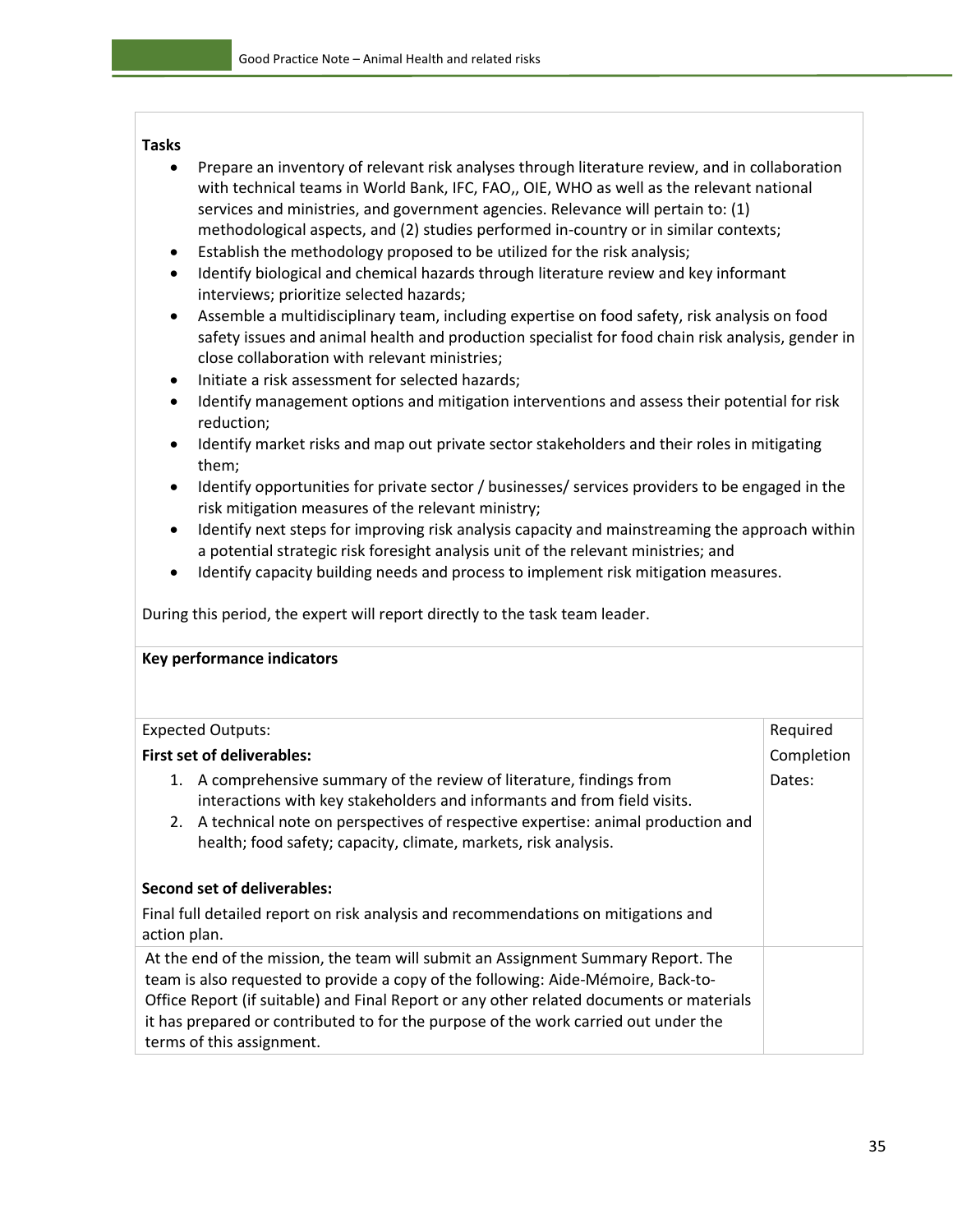## **ANNEX 4: Examples of Indicators of Best Practice Implementation**

| <b>Type of</b>                    | <b>Type of Interventions</b>                                                                                                                                                                                                                                 | <b>Potential Indicators</b>                                                                                                                                                                                                                                                                                                                                                                                                                                                                                                                                                                                                                                                                                                                                                                                                                                                                                                                                                                                                                                                                                                                                                                |  |  |  |
|-----------------------------------|--------------------------------------------------------------------------------------------------------------------------------------------------------------------------------------------------------------------------------------------------------------|--------------------------------------------------------------------------------------------------------------------------------------------------------------------------------------------------------------------------------------------------------------------------------------------------------------------------------------------------------------------------------------------------------------------------------------------------------------------------------------------------------------------------------------------------------------------------------------------------------------------------------------------------------------------------------------------------------------------------------------------------------------------------------------------------------------------------------------------------------------------------------------------------------------------------------------------------------------------------------------------------------------------------------------------------------------------------------------------------------------------------------------------------------------------------------------------|--|--|--|
|                                   | <b>Projects</b><br><b>IMPROVE LIVESTOCK PRODUCTION AND PRODUCTIVITY</b>                                                                                                                                                                                      |                                                                                                                                                                                                                                                                                                                                                                                                                                                                                                                                                                                                                                                                                                                                                                                                                                                                                                                                                                                                                                                                                                                                                                                            |  |  |  |
| 1,2                               | <b>Expansion of feed</b>                                                                                                                                                                                                                                     | - Percentage of feed sourced from international markets                                                                                                                                                                                                                                                                                                                                                                                                                                                                                                                                                                                                                                                                                                                                                                                                                                                                                                                                                                                                                                                                                                                                    |  |  |  |
|                                   | resources                                                                                                                                                                                                                                                    | - Compliance of improved feed with feed guidelines (Y/N)                                                                                                                                                                                                                                                                                                                                                                                                                                                                                                                                                                                                                                                                                                                                                                                                                                                                                                                                                                                                                                                                                                                                   |  |  |  |
|                                   |                                                                                                                                                                                                                                                              | - Number of animal health workers and farmers trained on feed                                                                                                                                                                                                                                                                                                                                                                                                                                                                                                                                                                                                                                                                                                                                                                                                                                                                                                                                                                                                                                                                                                                              |  |  |  |
|                                   |                                                                                                                                                                                                                                                              | safety (disaggregated by gender).                                                                                                                                                                                                                                                                                                                                                                                                                                                                                                                                                                                                                                                                                                                                                                                                                                                                                                                                                                                                                                                                                                                                                          |  |  |  |
| 1,2                               | <b>Improvement of animal</b>                                                                                                                                                                                                                                 | - Compliance with quarantine guidelines (time, infrastructure,                                                                                                                                                                                                                                                                                                                                                                                                                                                                                                                                                                                                                                                                                                                                                                                                                                                                                                                                                                                                                                                                                                                             |  |  |  |
|                                   | genetics                                                                                                                                                                                                                                                     | location) for imported animals (Y/N)                                                                                                                                                                                                                                                                                                                                                                                                                                                                                                                                                                                                                                                                                                                                                                                                                                                                                                                                                                                                                                                                                                                                                       |  |  |  |
|                                   |                                                                                                                                                                                                                                                              | - Percentage of imported animals quarantined according to                                                                                                                                                                                                                                                                                                                                                                                                                                                                                                                                                                                                                                                                                                                                                                                                                                                                                                                                                                                                                                                                                                                                  |  |  |  |
|                                   |                                                                                                                                                                                                                                                              | guidelines (time, infrastructure, location)                                                                                                                                                                                                                                                                                                                                                                                                                                                                                                                                                                                                                                                                                                                                                                                                                                                                                                                                                                                                                                                                                                                                                |  |  |  |
|                                   |                                                                                                                                                                                                                                                              | - Percentage of animal health workers/veterinarians and                                                                                                                                                                                                                                                                                                                                                                                                                                                                                                                                                                                                                                                                                                                                                                                                                                                                                                                                                                                                                                                                                                                                    |  |  |  |
|                                   |                                                                                                                                                                                                                                                              | quarantine station staff trained on quarantine compliance                                                                                                                                                                                                                                                                                                                                                                                                                                                                                                                                                                                                                                                                                                                                                                                                                                                                                                                                                                                                                                                                                                                                  |  |  |  |
|                                   |                                                                                                                                                                                                                                                              | (disaggregated by gender).                                                                                                                                                                                                                                                                                                                                                                                                                                                                                                                                                                                                                                                                                                                                                                                                                                                                                                                                                                                                                                                                                                                                                                 |  |  |  |
| 1                                 | <b>Upgrade/expansion of</b>                                                                                                                                                                                                                                  | - Number of government experts and commercial farmers trained                                                                                                                                                                                                                                                                                                                                                                                                                                                                                                                                                                                                                                                                                                                                                                                                                                                                                                                                                                                                                                                                                                                              |  |  |  |
|                                   | farms to larger-scale<br>commercial farming                                                                                                                                                                                                                  | on infrastructure and overall management of large-scale farms                                                                                                                                                                                                                                                                                                                                                                                                                                                                                                                                                                                                                                                                                                                                                                                                                                                                                                                                                                                                                                                                                                                              |  |  |  |
|                                   |                                                                                                                                                                                                                                                              | (disaggregated by gender)                                                                                                                                                                                                                                                                                                                                                                                                                                                                                                                                                                                                                                                                                                                                                                                                                                                                                                                                                                                                                                                                                                                                                                  |  |  |  |
|                                   |                                                                                                                                                                                                                                                              | - Percentage of farm supported by the project in compliance with                                                                                                                                                                                                                                                                                                                                                                                                                                                                                                                                                                                                                                                                                                                                                                                                                                                                                                                                                                                                                                                                                                                           |  |  |  |
|                                   |                                                                                                                                                                                                                                                              | guidelines for infrastructure and management requirements (Y/N)                                                                                                                                                                                                                                                                                                                                                                                                                                                                                                                                                                                                                                                                                                                                                                                                                                                                                                                                                                                                                                                                                                                            |  |  |  |
|                                   |                                                                                                                                                                                                                                                              |                                                                                                                                                                                                                                                                                                                                                                                                                                                                                                                                                                                                                                                                                                                                                                                                                                                                                                                                                                                                                                                                                                                                                                                            |  |  |  |
|                                   |                                                                                                                                                                                                                                                              |                                                                                                                                                                                                                                                                                                                                                                                                                                                                                                                                                                                                                                                                                                                                                                                                                                                                                                                                                                                                                                                                                                                                                                                            |  |  |  |
|                                   |                                                                                                                                                                                                                                                              |                                                                                                                                                                                                                                                                                                                                                                                                                                                                                                                                                                                                                                                                                                                                                                                                                                                                                                                                                                                                                                                                                                                                                                                            |  |  |  |
|                                   | post-farm-gate facilities                                                                                                                                                                                                                                    |                                                                                                                                                                                                                                                                                                                                                                                                                                                                                                                                                                                                                                                                                                                                                                                                                                                                                                                                                                                                                                                                                                                                                                                            |  |  |  |
|                                   | (for example                                                                                                                                                                                                                                                 |                                                                                                                                                                                                                                                                                                                                                                                                                                                                                                                                                                                                                                                                                                                                                                                                                                                                                                                                                                                                                                                                                                                                                                                            |  |  |  |
|                                   |                                                                                                                                                                                                                                                              |                                                                                                                                                                                                                                                                                                                                                                                                                                                                                                                                                                                                                                                                                                                                                                                                                                                                                                                                                                                                                                                                                                                                                                                            |  |  |  |
|                                   |                                                                                                                                                                                                                                                              | by gender).                                                                                                                                                                                                                                                                                                                                                                                                                                                                                                                                                                                                                                                                                                                                                                                                                                                                                                                                                                                                                                                                                                                                                                                |  |  |  |
|                                   |                                                                                                                                                                                                                                                              |                                                                                                                                                                                                                                                                                                                                                                                                                                                                                                                                                                                                                                                                                                                                                                                                                                                                                                                                                                                                                                                                                                                                                                                            |  |  |  |
|                                   | and livestock products                                                                                                                                                                                                                                       | $(Y/N)$ .                                                                                                                                                                                                                                                                                                                                                                                                                                                                                                                                                                                                                                                                                                                                                                                                                                                                                                                                                                                                                                                                                                                                                                                  |  |  |  |
| $\mathbf{1}$                      | <b>Exports of livestock and</b>                                                                                                                                                                                                                              | - Compliance with food safety guidelines (Y/N)                                                                                                                                                                                                                                                                                                                                                                                                                                                                                                                                                                                                                                                                                                                                                                                                                                                                                                                                                                                                                                                                                                                                             |  |  |  |
|                                   |                                                                                                                                                                                                                                                              | - Number of government food safety inspectors trained in food                                                                                                                                                                                                                                                                                                                                                                                                                                                                                                                                                                                                                                                                                                                                                                                                                                                                                                                                                                                                                                                                                                                              |  |  |  |
|                                   |                                                                                                                                                                                                                                                              | safety (disaggregated by gender)                                                                                                                                                                                                                                                                                                                                                                                                                                                                                                                                                                                                                                                                                                                                                                                                                                                                                                                                                                                                                                                                                                                                                           |  |  |  |
|                                   |                                                                                                                                                                                                                                                              |                                                                                                                                                                                                                                                                                                                                                                                                                                                                                                                                                                                                                                                                                                                                                                                                                                                                                                                                                                                                                                                                                                                                                                                            |  |  |  |
|                                   |                                                                                                                                                                                                                                                              |                                                                                                                                                                                                                                                                                                                                                                                                                                                                                                                                                                                                                                                                                                                                                                                                                                                                                                                                                                                                                                                                                                                                                                                            |  |  |  |
|                                   |                                                                                                                                                                                                                                                              |                                                                                                                                                                                                                                                                                                                                                                                                                                                                                                                                                                                                                                                                                                                                                                                                                                                                                                                                                                                                                                                                                                                                                                                            |  |  |  |
|                                   |                                                                                                                                                                                                                                                              |                                                                                                                                                                                                                                                                                                                                                                                                                                                                                                                                                                                                                                                                                                                                                                                                                                                                                                                                                                                                                                                                                                                                                                                            |  |  |  |
|                                   |                                                                                                                                                                                                                                                              |                                                                                                                                                                                                                                                                                                                                                                                                                                                                                                                                                                                                                                                                                                                                                                                                                                                                                                                                                                                                                                                                                                                                                                                            |  |  |  |
|                                   |                                                                                                                                                                                                                                                              |                                                                                                                                                                                                                                                                                                                                                                                                                                                                                                                                                                                                                                                                                                                                                                                                                                                                                                                                                                                                                                                                                                                                                                                            |  |  |  |
|                                   |                                                                                                                                                                                                                                                              |                                                                                                                                                                                                                                                                                                                                                                                                                                                                                                                                                                                                                                                                                                                                                                                                                                                                                                                                                                                                                                                                                                                                                                                            |  |  |  |
|                                   |                                                                                                                                                                                                                                                              |                                                                                                                                                                                                                                                                                                                                                                                                                                                                                                                                                                                                                                                                                                                                                                                                                                                                                                                                                                                                                                                                                                                                                                                            |  |  |  |
|                                   |                                                                                                                                                                                                                                                              |                                                                                                                                                                                                                                                                                                                                                                                                                                                                                                                                                                                                                                                                                                                                                                                                                                                                                                                                                                                                                                                                                                                                                                                            |  |  |  |
|                                   |                                                                                                                                                                                                                                                              |                                                                                                                                                                                                                                                                                                                                                                                                                                                                                                                                                                                                                                                                                                                                                                                                                                                                                                                                                                                                                                                                                                                                                                                            |  |  |  |
|                                   |                                                                                                                                                                                                                                                              |                                                                                                                                                                                                                                                                                                                                                                                                                                                                                                                                                                                                                                                                                                                                                                                                                                                                                                                                                                                                                                                                                                                                                                                            |  |  |  |
| $\mathbf{1}$<br>1,2<br>1,2<br>1,2 | Construction/upgrading<br>and management of<br>slaughterhouses, dairy<br>processing, and wet<br>markets)<br><b>Transport of livestock</b><br>livestock products<br><b>Public and private</b><br>animal health services<br>Provision of input and<br>services | - Percentage of animals vaccinated (based on OIE guidelines)<br>(disaggregated by species).<br>- Percentage of post-farm-gate facilities compliant with<br>infrastructure and management guidelines<br>- Number of government and private sector<br>experts/managers/staff working in post-farm-gate facilities trained<br>on infrastructure and management requirements (disaggregated<br>- Transport in compliance with biosecurity and welfare guidelines<br>Number of food processor/farmers trained in food safety<br>(disaggregated by gender).<br><b>IMPROVE INPUT SERVICES AND SERVICES DELIVERY</b><br>- Number of veterinarians trained on animal health, food safety<br>and animal welfare (disaggregated by gender).<br>- Number of animal health workers trained on animal health, food<br>safety and animal welfare (disaggregated by gender).<br>- Compliance of animal health infrastructure with guidelines.<br>- Drugs/vaccines sourced from international markets (Y/N)<br>- Compliance of drugs/vaccines with storage and usage guidelines<br>- Number of health workers and veterinarians trained in storage<br>and usage of drugs/vaccines (disaggregated by gender) |  |  |  |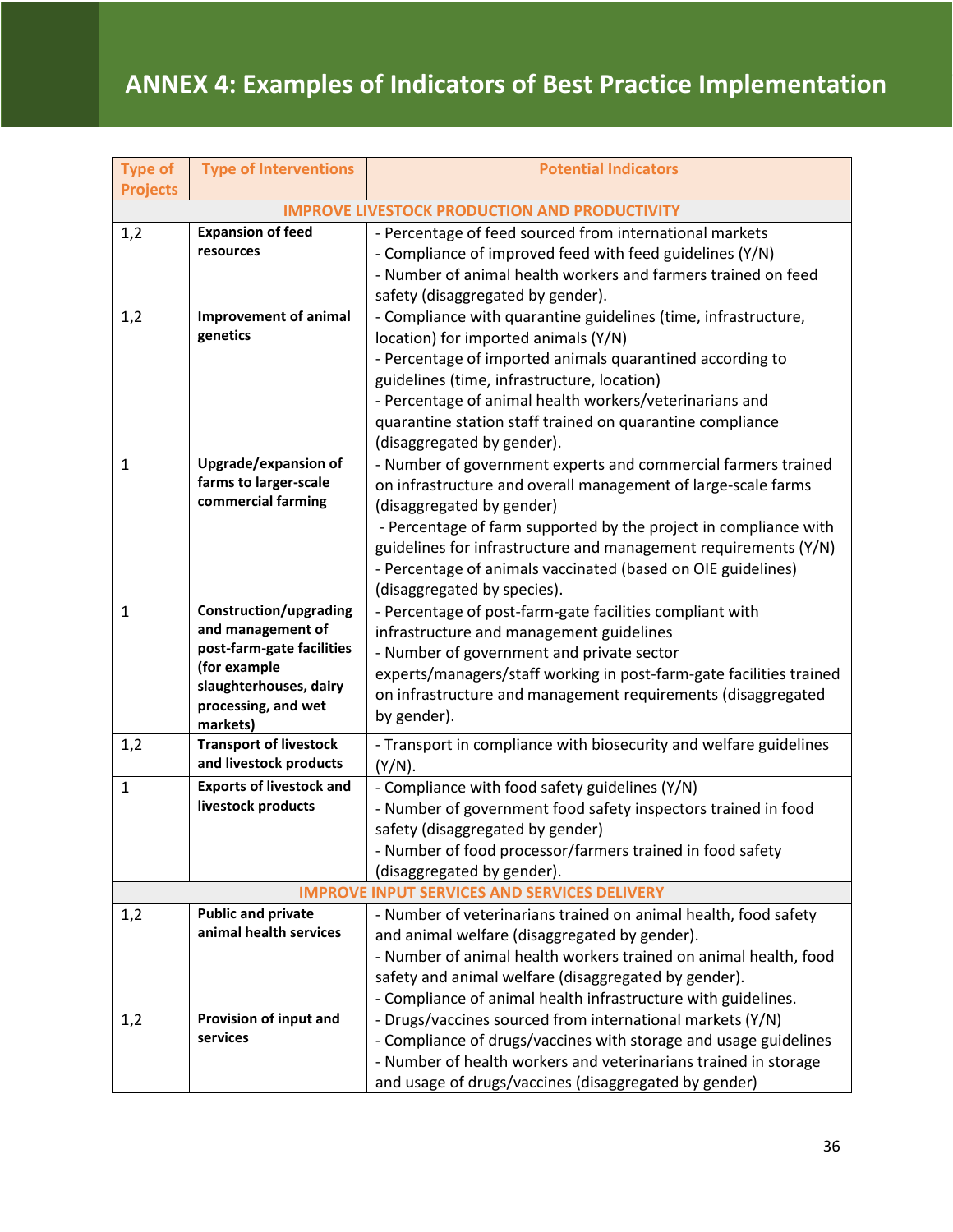| <b>Type of</b>                           | <b>Type of Interventions</b>     | <b>Potential Indicators</b>                                      |  |  |
|------------------------------------------|----------------------------------|------------------------------------------------------------------|--|--|
| <b>Projects</b>                          |                                  |                                                                  |  |  |
|                                          |                                  | - Number of animal health workers trained in vaccination         |  |  |
|                                          |                                  | (disaggregated by gender).                                       |  |  |
| PROVIDE EMERGENCY SUPPORT FOR LIVESTOCK  |                                  |                                                                  |  |  |
| $\overline{3}$                           | <b>Disease outbreak</b>          | - Percentage of carcasses compliant with disposal guidelines to  |  |  |
|                                          |                                  | avoid contamination                                              |  |  |
|                                          |                                  | - Number of animal health workers/ veterinarians trained on      |  |  |
|                                          |                                  | disease outbreak guidelines (disaggregated by gender).           |  |  |
| 3                                        | Livestock destocking due         | - Percentage of carcasses compliant with disposal guidelines to  |  |  |
|                                          | to drought                       | avoid contamination                                              |  |  |
|                                          |                                  | - Number of animal health workers/ veterinarians trained (animal |  |  |
|                                          |                                  | transport, animal welfare, etc.) (disaggregated by gender).      |  |  |
| <b>DEVELOP LIVELIHOOD OF COMMUNITIES</b> |                                  |                                                                  |  |  |
| $\overline{2}$                           | <b>Distribution of livestock</b> | - Compliance with quarantine guidelines (time, infrastructure,   |  |  |
|                                          | for income-generating            | location) for imported animals (Y/N)                             |  |  |
|                                          | activities or as safety net      | - Number of animal health workers/veterinarians trained on       |  |  |
|                                          | (for imported livestock)         | animal health (strengthening of capacity) (disaggregated by      |  |  |
|                                          |                                  | gender)                                                          |  |  |
|                                          |                                  | - Number of farmers trained on animal health and welfare         |  |  |
|                                          |                                  | (disaggregated by gender).                                       |  |  |
| 1,2                                      | <b>Enhancing livestock</b>       | - Number of farmers trained on animal health and welfare         |  |  |
|                                          | productivity of                  | (disaggregated by gender)                                        |  |  |
|                                          | smallholder farmers              | - Number of animal health workers/veterinarians trained on       |  |  |
|                                          |                                  | animal health and welfare (strengthening of capacity)            |  |  |
|                                          |                                  | (disaggregated by gender).                                       |  |  |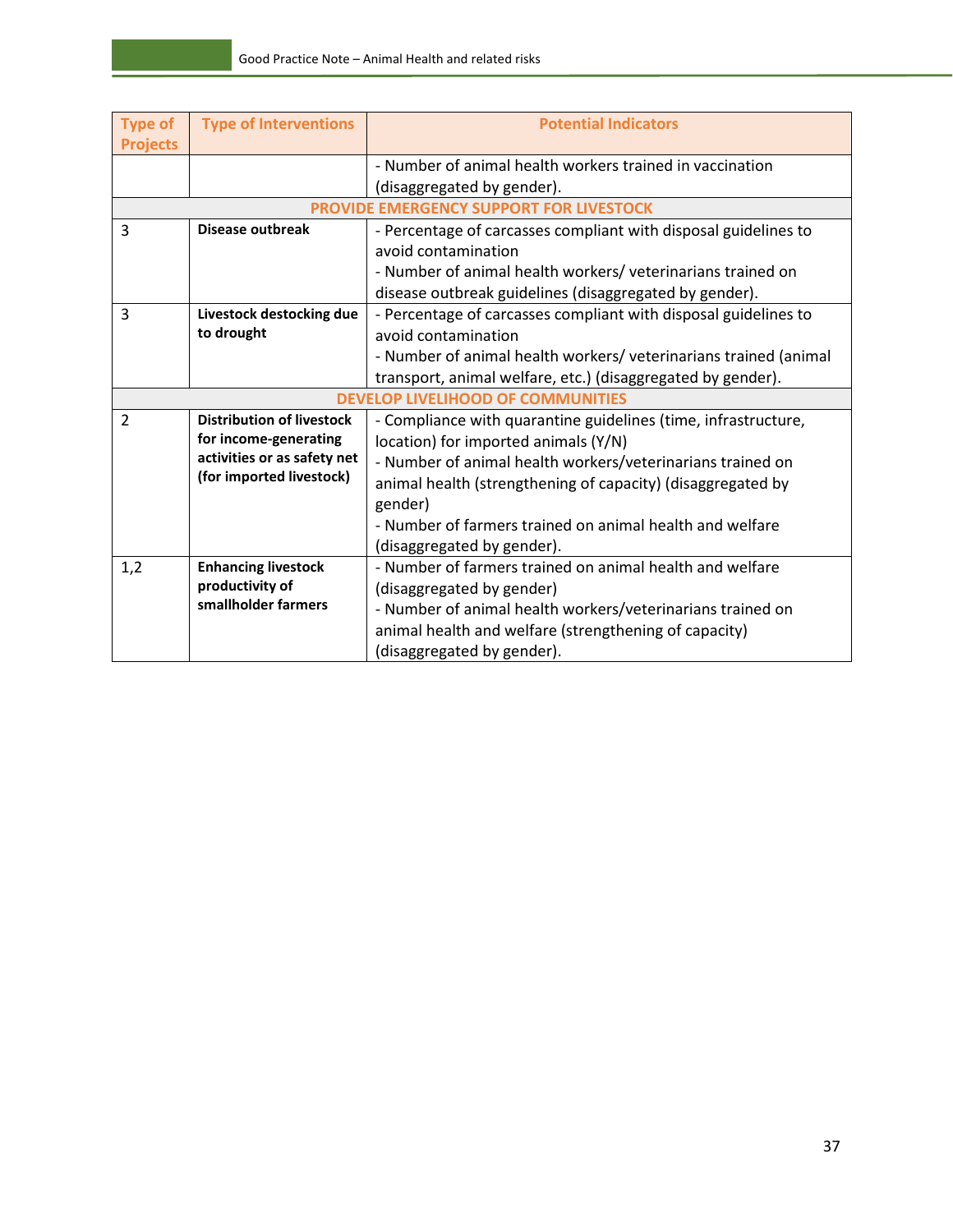Livestock—including large and small ruminants, poultry, rabbits, pigs, fish, bees, and other species—is an asset that women in developing countries often can own and control more easily than other assets such as land, property, or financial resources. The benefits of livestock ownership can include the income earned from animals and animal products, draft power for farm operations and transportation, and the improvements in nutrition and health that result from consuming animal products. As livestock value chains develop, they can also provide wage employment.

Gender issues commonly arise in the livestock sector in many developing countries that can prevent or provide opportunities for livestock projects to benefit women and youth as well as men. Such constraints can prevent women and men from fully reaping the benefits of livestock ownership, including limited skills in animal care and marketing, as well as limited access to knowledge, inputs, improved breeds, feeds, veterinary and financial services, livestock markets and market information, land, and water. Some of these constraints affect women more than men. Other constraints are often particular to women and young people alike, including responsibility for unpaid work on the farm and within the household (limiting time for other activities), lower levels of education, limited access to information and transportation, limited control over productive resources, and social norms that inhibit interactions outside the immediate family or village and dictate what is expected of women in livestock activities. For example, predominant norms related to livestock ownership, and often the species that can be owned, can limit women's options for engagement in the livestock sector.

#### **How Livestock Projects Can Contribute Concretely to Gender Equality**

Livestock projects can contribute to gender equality. Integrating gender-responsive activities, approaches, and actions in livestock projects will enhance their impact for women as well as men. Gender-responsive livestock projects can promote gender equality and empower women in many ways—for example, by building skills to improve their livelihoods, reduce their workload, and pursue new sources of income; by enabling them to accumulate and control assets; and by increasing their participation and voice in collective livestock activities.

The choice of gender-responsive activities, approaches, and actions to include in livestock projects will depend on a good understanding of the context in which the project is intended to operate, derived from a detailed analysis of the gender roles, responsibilities, power relations, and constraints operating at different stages of livestock value chains. While activities and approaches may focus solely on women, ideally, they will also involve men and respond to their particular roles, challenges, and needs.

Examples of gender-responsive activities, approaches, and actions pertinent to several aspects of livestock projects are provided in the tables below, including: livestock production, breeding, disease management and food safety, processing, marketing, and pastoralism. These practical examples offer a guide to gender considerations and corresponding interventions for teams to consider when conceptualizing and designing livestock projects.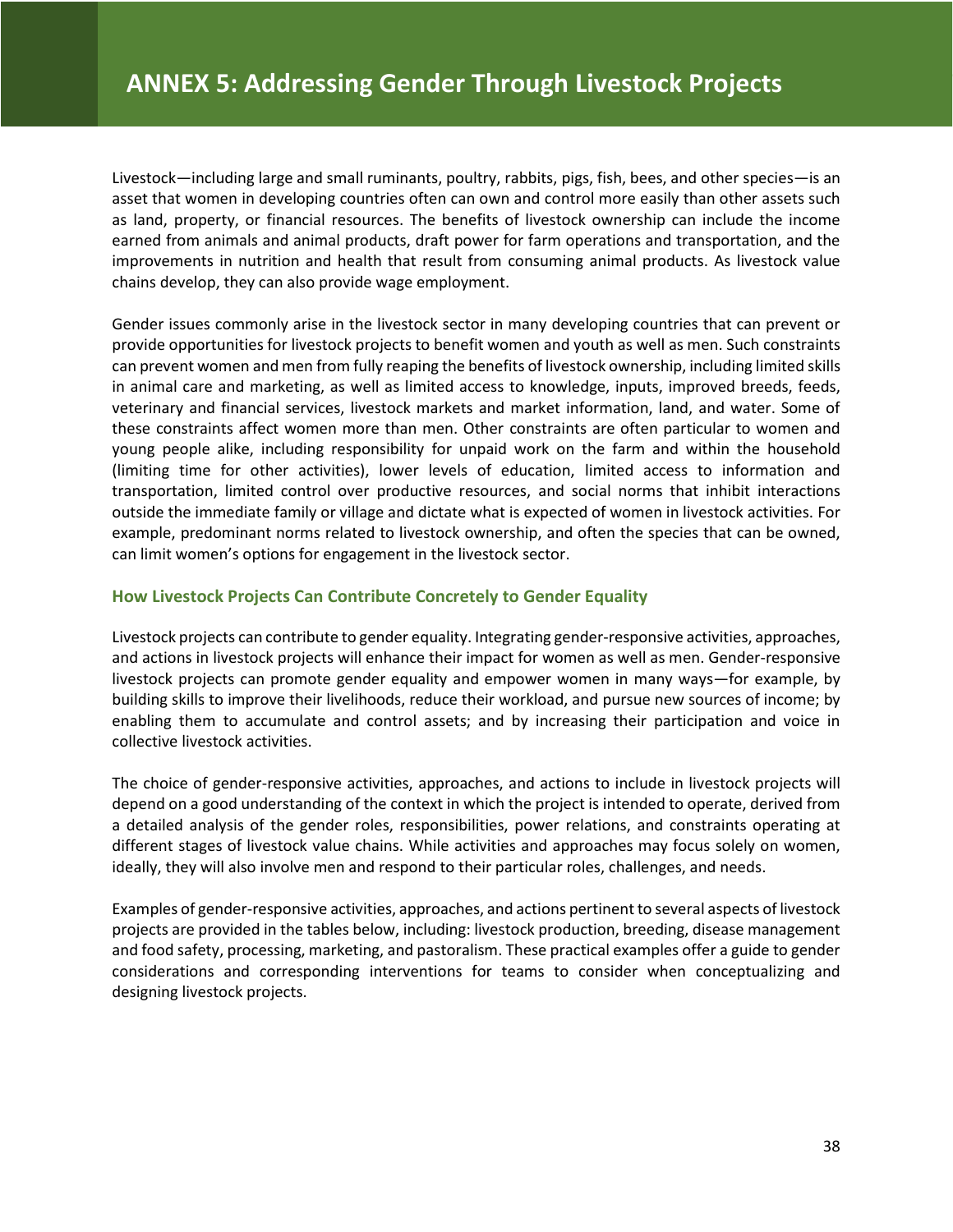**Table 1. Supporting gender equality through livestock projects: Examples of objectives, gender gaps, and corresponding activities**

| <b>Supporting gender equality</b> | <b>Examples of gender gaps in</b> | <b>Examples of activities to</b> |
|-----------------------------------|-----------------------------------|----------------------------------|
|                                   | livestock value chains            | address gender gaps              |
| Improve human endowments          | Gaps in knowledge of livestock    | Provide technical education for  |
|                                   | production and health, food       | women, and on-the-job training   |
|                                   | safety, and nutrition             | in gender for all stakeholders   |
|                                   |                                   | involved in livestock value      |
|                                   |                                   | chain.                           |
| Create more and better jobs       | Gaps in skills and knowledge to   | Train and recruit women as       |
|                                   | attain better jobs                | veterinarians, para-veterinary   |
|                                   |                                   | professionals, artificial        |
|                                   |                                   | insemination workers, agro-      |
|                                   |                                   | input dealers, dairy workers.    |
| Increase asset ownership and      | Gaps in ownership and control     | Provide credit coupled with      |
| control                           | over animals and income           | skills training for women to     |
|                                   | derived from them                 | acquire animals and processing   |
|                                   |                                   | units. Consider affirmative      |
|                                   |                                   | actions to ensure women's        |
|                                   |                                   | participation and access to      |
|                                   |                                   | credit.                          |
|                                   |                                   | Support associated policy and    |
|                                   |                                   | legal frameworks to improve      |
|                                   |                                   | women's access to credit, with   |
|                                   |                                   | education for credit providers   |
|                                   |                                   | to remove bias.                  |
| Increase women's voice and        | Social and cultural barriers that | Engage men in understanding      |
| engage men and boys               | limit women's engagement and      | gender roles and the benefits of |
|                                   | voice                             | women's empowerment.             |
|                                   |                                   |                                  |
|                                   |                                   | Increase women's control of      |
|                                   |                                   | livestock income.                |
|                                   |                                   |                                  |
|                                   |                                   | Support change in accepting      |
|                                   |                                   | women as members of farmer       |
|                                   |                                   | groups, and train new            |
|                                   |                                   | members. Consider quotas or      |
|                                   |                                   | other affirmative actions to     |
|                                   |                                   | achieve change.                  |
|                                   |                                   |                                  |
|                                   |                                   | Develop mobile services          |
|                                   |                                   | accessible to women near their   |
|                                   |                                   | houses.                          |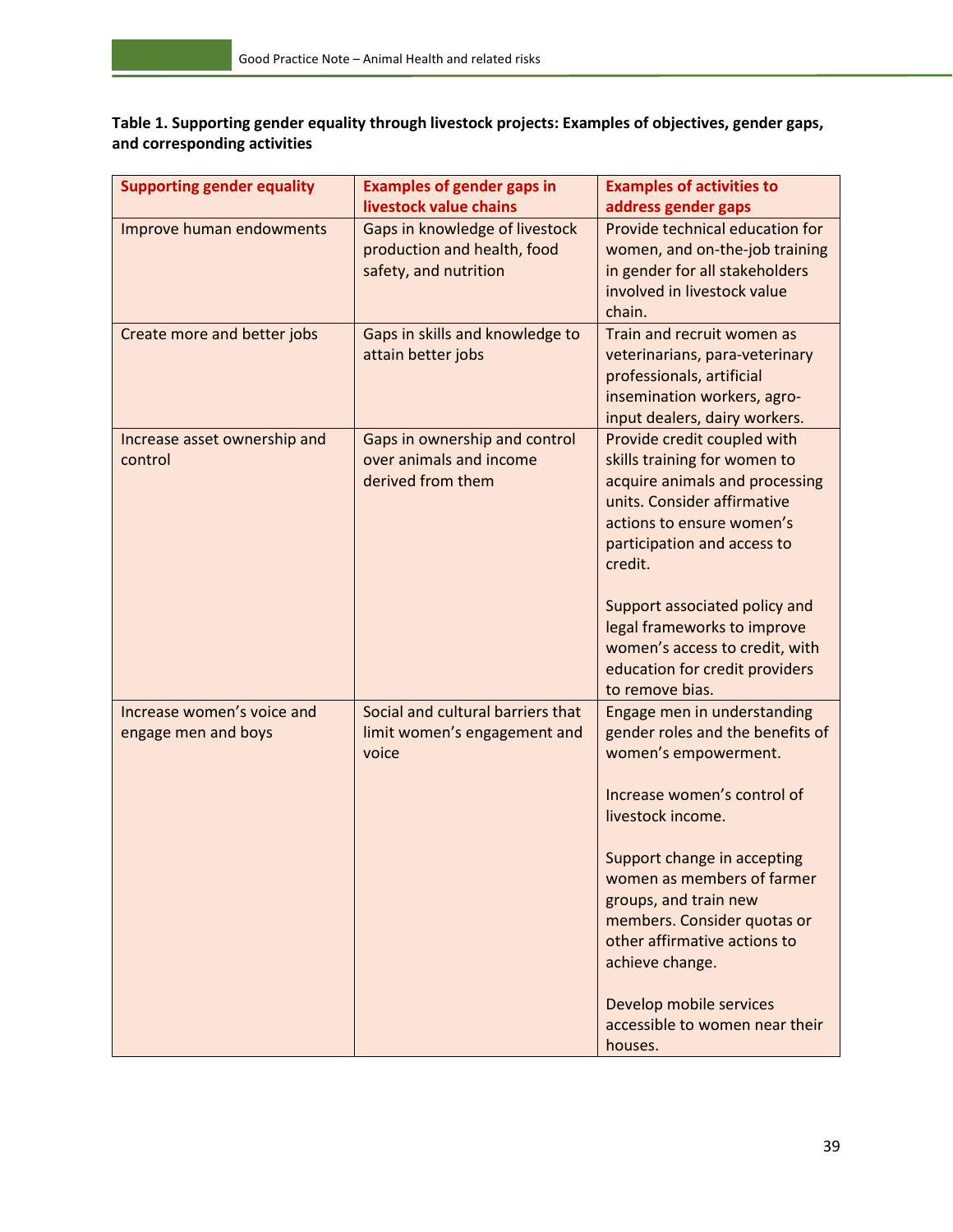| <b>Gender considerations</b>                                                                                                                                                                                                                                                                                                                                                                                                                                                                                                                                     | Illustrative gender-responsive activities, approaches, and actions                                                                                                                                                                                                                                                                                                                                                                                                                                                                                                                                                                                                                                                                                                                                                                                                                                                                                                                                                                                                                                                                                                                                                                                                                                                                                                                                                                                                                                                                                                                                                                                                                                                                                                                                                                                                                                                  |
|------------------------------------------------------------------------------------------------------------------------------------------------------------------------------------------------------------------------------------------------------------------------------------------------------------------------------------------------------------------------------------------------------------------------------------------------------------------------------------------------------------------------------------------------------------------|---------------------------------------------------------------------------------------------------------------------------------------------------------------------------------------------------------------------------------------------------------------------------------------------------------------------------------------------------------------------------------------------------------------------------------------------------------------------------------------------------------------------------------------------------------------------------------------------------------------------------------------------------------------------------------------------------------------------------------------------------------------------------------------------------------------------------------------------------------------------------------------------------------------------------------------------------------------------------------------------------------------------------------------------------------------------------------------------------------------------------------------------------------------------------------------------------------------------------------------------------------------------------------------------------------------------------------------------------------------------------------------------------------------------------------------------------------------------------------------------------------------------------------------------------------------------------------------------------------------------------------------------------------------------------------------------------------------------------------------------------------------------------------------------------------------------------------------------------------------------------------------------------------------------|
| Limited access to effective artificial<br>insemination, animal health<br>(vaccines, deworming), and<br>veterinary services due to cultural<br>reasons as well as the lack of<br>mobility, time, animal health advice<br>relevant to specific production<br>needs, and finance to pay for private<br>veterinary services, among other<br>deficiencies. Note that often the<br>final decision in animal health is<br>whether to invest resources-<br>medicines or vaccines-into an<br>animal, and often that decision is<br>not within a woman's power to<br>make. | Support mobile animal health clinics (including women staff).<br>$\Box$<br>Train women's groups to identify, prevent, and report livestock<br>$\overline{\phantom{0}}$<br>diseases.<br>Widely disseminate livestock health knowledge through<br>$\qquad \qquad \blacksquare$<br>communication channels that are most popular among women (or<br>that specifically target women), such as radio (information<br>campaigns), TV soap operas, billboards, flyers, leaflets, mobile<br>theater groups, or hotlines (or text-messaging) for livestock health<br>information; disseminate extension messages by mobile phone.<br>Train women as community animal health workers and community<br>$\blacksquare$<br>vaccinators (include training in nutrition, hygiene, and food safety).<br>Use women's unions/producer groups for strategic disease<br>$\overline{\phantom{0}}$<br>prevention by training them to recognize and report the incidence of<br>animal diseases and to deal with diseases, including when to call the<br>veterinary services.<br>Develop mixed or same-sex livestock clubs in schools with incentives<br>$\frac{1}{2}$<br>for girls to join.<br>Include livestock skills in the school curriculum (disease prevention,<br>$\overline{a}$<br>vaccination procedures, housing and feeding, and basic husbandry<br>practices).<br>Fund participatory epidemiological action research on women's<br>animal health knowledge, specific roles, and opportunities.<br>Promote animal health in tertiary education, strengthening the<br>$\overline{a}$<br>curriculum to include gender issues and gender-sensitive<br>participatory methods in disease diagnosis, treatment, and<br>biocontainment.<br>Support female students in tertiary education in veterinary and para-<br>$\overline{a}$<br>veterinary programs (e.g., fund scholarships, postdoctoral studies,<br>mentoring programs, etc.). |
| <b>Male veterinarians or extension</b><br>agents encounter difficulties in<br>providing services to women due to<br>cultural reasons or lack of<br>knowledge on how to engage with<br>women in the context of livestock<br>activities. Male service providers<br>may also be limited by the belief<br>that women cannot apply new<br>technologies.<br>Lack of women veterinarians, para-                                                                                                                                                                         | Design gender-sensitivity training for veterinarians and extension<br>$\blacksquare$<br>officers, focusing on strategies such as: conducting animal<br>production training at a time of day convenient to women (e.g.,<br>before and after busy dairy production periods); providing training to<br>both husband and wife; and providing women's groups with training<br>venues that have daycare, separate bathrooms, and access to clean<br>water.<br>Train women as community vaccinators (e.g., for Newcastle disease<br>$\blacksquare$<br>and PPR).<br>Fund a mentoring program, together with female veterinarians,<br>$\blacksquare$                                                                                                                                                                                                                                                                                                                                                                                                                                                                                                                                                                                                                                                                                                                                                                                                                                                                                                                                                                                                                                                                                                                                                                                                                                                                         |
| veterinary professionals, and<br>extension agents in developing<br>countries enrolling in and graduating<br>from universities and vocational<br>schools.                                                                                                                                                                                                                                                                                                                                                                                                         | para-veterinary professionals, and extension agents, targeting girls in<br>high school.<br>Support communication campaigns targeting women to apply to<br>$\overline{\phantom{a}}$<br>veterinary school.<br>Support affirmative action and scholarships for female students<br>$\overline{\phantom{0}}$<br>applying to veterinary programs.<br>Improve female dormitories and security on campus.<br>Set up mini-libraries for female students.                                                                                                                                                                                                                                                                                                                                                                                                                                                                                                                                                                                                                                                                                                                                                                                                                                                                                                                                                                                                                                                                                                                                                                                                                                                                                                                                                                                                                                                                     |

## **Table 2. Examples of activities to integrate gender in livestock projects**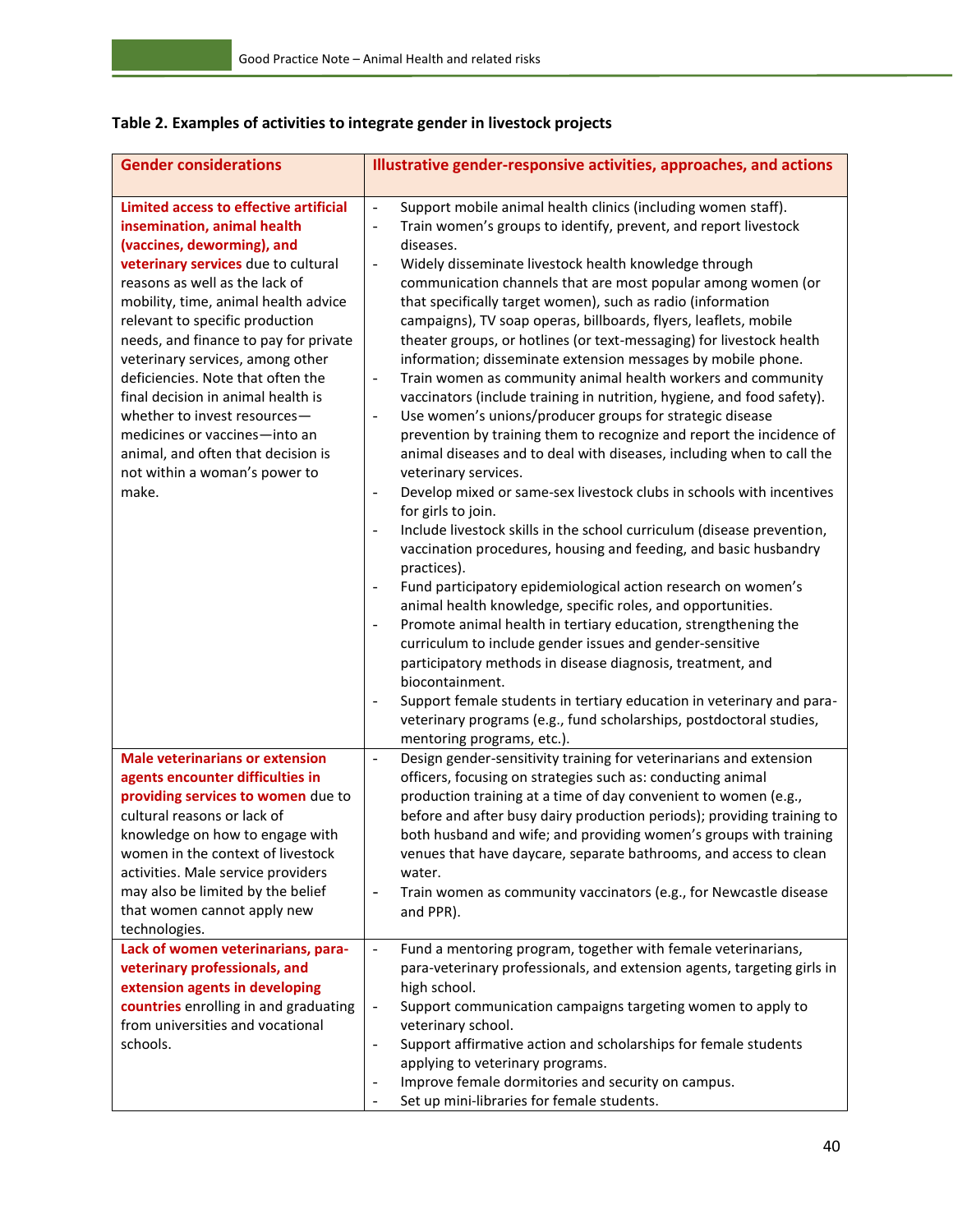|                                          | Provide rural women with links to reproductive health services.                                 |
|------------------------------------------|-------------------------------------------------------------------------------------------------|
|                                          | Offer role modeling events to change women's and men's mindsets                                 |
|                                          | about the profession.                                                                           |
| <b>Exposure to zoonotic diseases and</b> | Design and support implementation of gender-specific food hygiene<br>$\overline{\phantom{a}}$   |
| foodborne diseases. Women often          | training programs that address key health and food safety issues                                |
| are more exposed to zoonotic             | related to livestock.                                                                           |
| diseases through their livestock         | Support development of and access to improved containers for milk                               |
| activities and handling of raw animal    | and other livestock products.                                                                   |
| products. They may also have less        | Train women in food safety risks, especially brucellosis (from<br>$\overline{\phantom{a}}$      |
| knowledge about zoonotic diseases        | unpasteurized cow and goat milk).                                                               |
| than men. Greater daily contact with     | Upgrade livestock marketplaces with improved water, stalls, cages,<br>$\overline{\phantom{a}}$  |
| poultry and ruminants exposes            | floors, water supply, sewage and wastewater treatment systems,                                  |
| women to higher specific health and      | locked storage spaces, etc.                                                                     |
| safety risks, such as contracting        | Sensitize women to the risk of aflatoxin and value of improved<br>$\blacksquare$                |
| avian influenza or brucellosis, among    | fodder storage methods that reduce this risk.                                                   |
| other diseases. As women have the        | Involve women in formulating and implementing strategies for<br>$\overline{\phantom{a}}$        |
| main responsibility for household        | animal health and against AMR.                                                                  |
| meals, training in food hygiene is       | Support development of learning materials for tertiary education in<br>$\overline{\phantom{a}}$ |
| also a priority.                         | animal health that include gender issues and gender-sensitive                                   |
|                                          | participatory methods in disease diagnosis, treatment, and                                      |
|                                          | biocontainment.                                                                                 |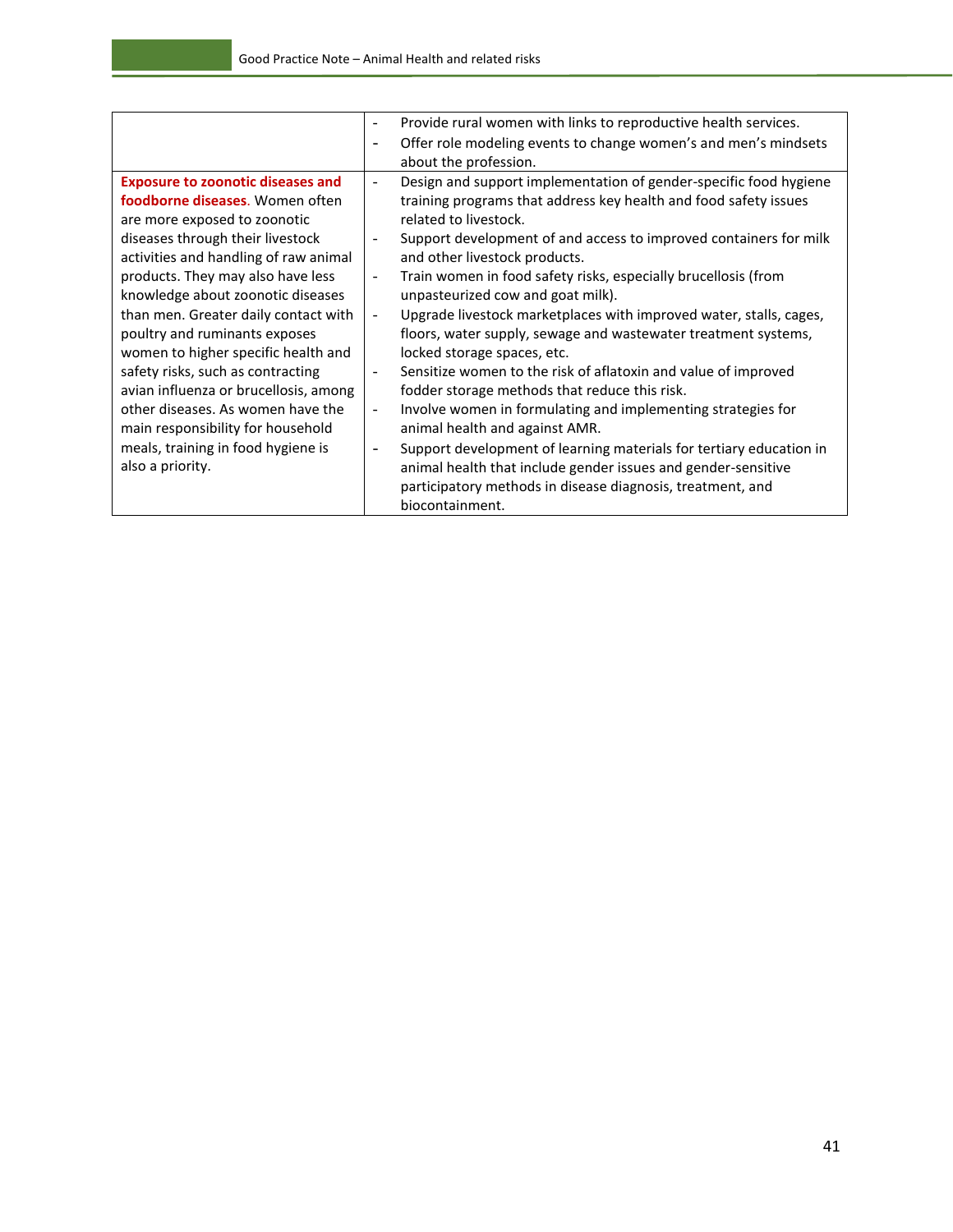#### **What is animal welfare?**

Animal welfare is now widely recognized as a responsibility and an ethical obligation of animal owners and users. Ensuring adequate welfare of animals to the greatest extent practicable should be a target of any animal-related activity.

As per the OIE, animal welfare is the physical and mental state of an animal in relation to the conditions in which it lives and dies. An animal is in a good state of welfare if (as indicated by scientific evidence) if it is healthy, comfortable, well-nourished, safe, able to express innate behaviour, and is not suffering from unpleasant states such as pain, fear, and distress. Good animal welfare requires disease prevention and veterinary treatment, appropriate shelter, management, nutrition, humane handling and humane slaughter. Animal welfare refers to the state of the animal; the treatment that an animal receives is covered by other terms such as animal care, animal husbandry, and humane treatment.

#### **Who is responsible for animal welfare?**

Primary responsibility lies with farmers, animals' users and service providers. They are the ones in charge of raising, transporting, handling, using or killing animals. Institutionally, veterinary services are recognized as having a key role to play in preparing and implementing relevant actions linked to animal welfare. The "veterinary domain" referred to in the OIE Code means all activities that are directly or indirectly related to animals, their products and by-products, which help to protect, maintain and improve the health and welfare of humans, including by means of the protection of animal health and welfare, and food safety. Governments should endeavour to ensure implementation of at least internationally recognized standards.

#### **What are the issues globally?**

In many instances, poor animal welfare has been witnessed in situations where lack of education or awareness of the benefits of animal welfare lead to neglect or mistreatment of animals. In agriculture, poor welfare in livestock and food producing animals can cause undue suffering, and, beyond their welfare, impact their ability to provide expected services or production.

At government level, animal welfare is not yet systematically embedded in veterinary or other legislation, and enforcement capacities and commitment are still often lacking. Animal welfare also may be seen as a subject of minor importance or unachievable for economic reasons. However, much can still be done to improve animal welfare appreciably, without negative financial impact, and many examples demonstrate the economic rewards of good welfare: well-cared-for animals are productive animals and improving animal welfare enhances production and opens up new trade opportunities for farmers and processors along the food chain. In addition, consumers are increasingly sensitive to animal welfare, which can sometimes become a driver for price and market.

In that respect, a number of nongovernmental organizations are very active in promoting animal welfare worldwide and provide valuable support to governments and other bodies, where need be, to help enforce animal welfare measures.

National legal frameworks covering animal welfare issues are necessary and should be supported by adequate communication and training campaigns to develop a common understanding of animal welfare.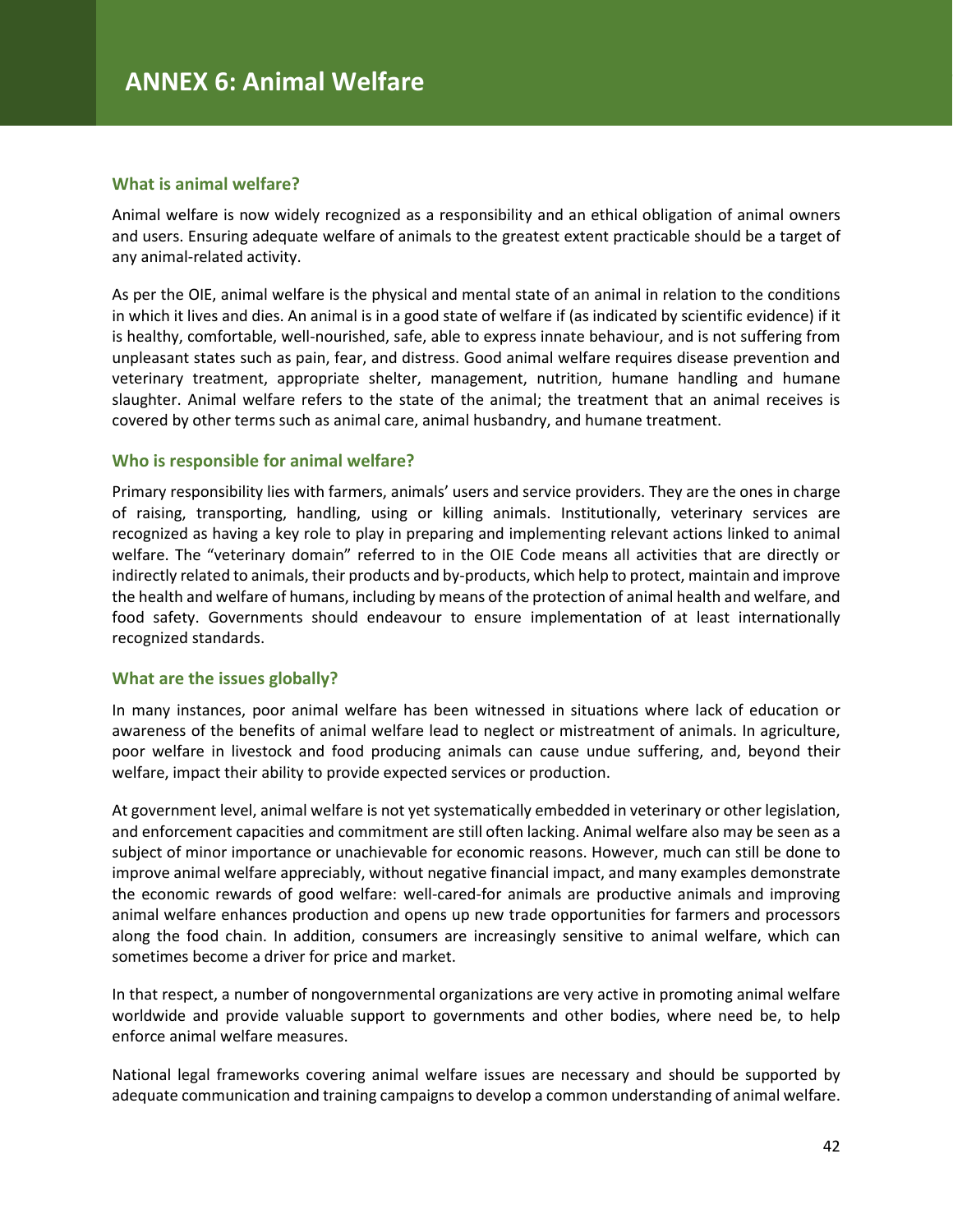#### **Where does the international community stand?**

A common understanding and commitment regarding animal welfare has been evidenced by the adoption by all OIE members of a series of standards on animal welfare, for both terrestrial and aquatic animals. The first international standards on the welfare of animals were published in 2005, addressing, inter alia, the transport of animals by land, sea and air; slaughter of animals for consumption and culling for disease control; working equids; as well as standards on production systems for beef cattle, broiler chickens and dairy cattle. The latter paved the way for the development of additional standards covering other types of production (e.g., laying hens, pigs, etc.).

Apart from these standards, the FAO "Gateway to Farm Animal Welfare" is an online database providing a wide array of documents from various sources on farm animal welfare, including events, publications, examples of legislation, codes of practices, scientific papers, training materials, projects, etc. FAO states that animal welfare is an issue that has ethical, production, and economic consequences for both developing and developed countries.

#### **How can the World Bank contribute to better animal welfare?**

The World Bank is involved in an increasing number of projects targeting animals directly or indirectly, in particular production animals, primarily in the frame of the agriculture and rural development sector. As summarised in section 3, the ESF has many entry points for addressing animal welfare and also references the requirement to implement good international industry practices (GIIP), including the IFC Good Practice Note on Improving Animal Welfare in Livestock Operations, when supporting large-scale commercial livestock operations. The IFC updated this note in 2014, and has initiated the development of practical manuals, including an HACCP audit of animal welfare practices.

Specific reference to animal husbandry is made in the ESF when supporting large-scale commercial farming operations. According to ESS6, paragraph 37, "the Borrower involved in the industrial production of crops and animal husbandry will follow GIIP to avoid or minimize adverse risks or impacts. The Borrower involved in large-scale commercial farming, including breeding, rearing, housing, transport, and slaughter, of animals for meat or other animal products (such as milk, eggs, wool) will employ GIIP in animal husbandry techniques, with due consideration for religious and cultural principles."

World Bank Group operations, except for IFC, rarely support such large-scale commercial farms, and focus more on smallholder producers and small- and medium-size agri-business enterprises, for which availability of practical animal welfare guidelines is still lacking. However, key principles described in the ESF, the IFC Good Practice Note and the OIE Standards should be promoted in the livestock portfolio. Drivers for animal-related activities at the Bank can be, among others, poverty alleviation, food security, trade, competitiveness, value chain development, public health, education. Activities may include development of specific infrastructure; supply of equipment; promotion of good practices; support to institutional reforms, policy and legislation; public/private partnerships; capacity building through trainings; and communication strategies.

#### **Some references to animal welfare in World Bank projects**

Animal welfare in World Bank projects involves activities with positive impacts and measures taken to mitigate adverse animal welfare where/if need be. This is achieved through a combination of institutional support (gap analysis regarding animal welfare national standards or guidelines, legislation, training) and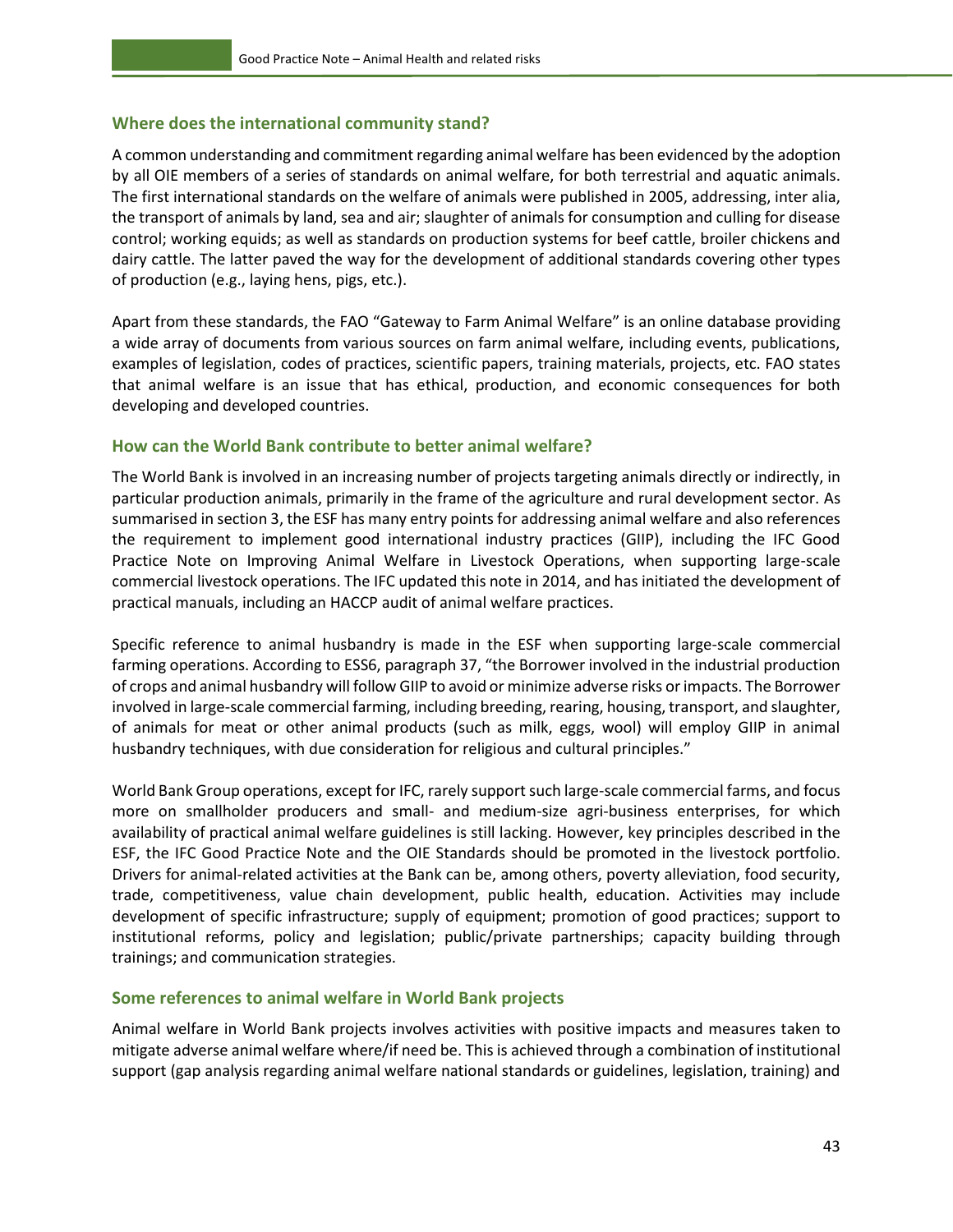on-farm/on-slaughterhouses activities (promotion of good practices, improvement of animal housing, feeding and health and of slaughtering conditions).

Examples of animal welfare in World Bank projects include:

- Avian Influenza: Global Program for Avian Influenza Control and Human Pandemic Preparedness and response (GPAI Program Document, Report No: 34386, December 2005): p76, "*the assessment would also include review of the policy and regulatory framework and focus on the following areas: Destruction and disposal of affected poultry (it is essential that affected poultry be speedily and humanely slaughtered)*"; p91 "*An effective strategy for a particular country would have to be determined by a number of factors, inter-alia: procedures for humane culling of infected and at-risk poultry.*"
	- o Vietnam (P123783 additional financing) "*a site for the destruction and humane culling and disposal of seized smuggled poultry has been established in Lang Son Province, and operational guidelines for the facility have been drafted*."
	- o Afghanistan (P100935) PAD "*Equipment and materials will be provided for efficient and humane animal destruction… Manuals will be developed in local languages and culling teams will receive proper training in human safety measures, humane killing and*…"
	- o Nigeria (P100122) PAD "*it may be necessary to adjust the policy and regulatory frameworks regarding HPAI to support the establishment of direct chains of command for the following: ….(v) humane destruction and proper disposal of affected poultry*…"
- Zambia Livestock Development and Animal Health Project (P122123): "*The component will improve capacities of key national public institutions of the livestock sector with the specific objectives of: (i) improving the delivery of advisory and technical services to enhance the adoption of good husbandry practices.*" "*Technical assistance from specialists can be funded to help producers adopt better animal husbandry practices (feeding, health, breeding and habitat).*" "*Sensitizing consumers on livestock and slaughter waste management could lead to improved health, animal welfare, and environmental conditions at farms and slaughter facilities supplying local markets*."
- Yemen Rainfed Agriculture and Livestock Project (P089259): *In monitoring key environmental and social indicators, it is stated that indicators should enable [project implementing units] at least to determine the impacts of the project on (i) the general quality and availability of water for human consumption and use for agriculture and livestock, (ii) the natural vegetative cover and biodiversity of rangelands used for livestock grazing and (iii) the overall health and welfare of the human and animal populations in the project areas*.
- Bhutan Second Phase of the APL on Strengthening Regional Cooperation for Wildlife Protection in Asia (P126193): The PAD mentions *inhumane transport and handling of wild animals; the project would address stabilization and, if possible, increasing of the population and habitats of critically endangered animals in Asia. Better welfare of wildlife would be expected from project activities, although not directly targeting welfare per se*.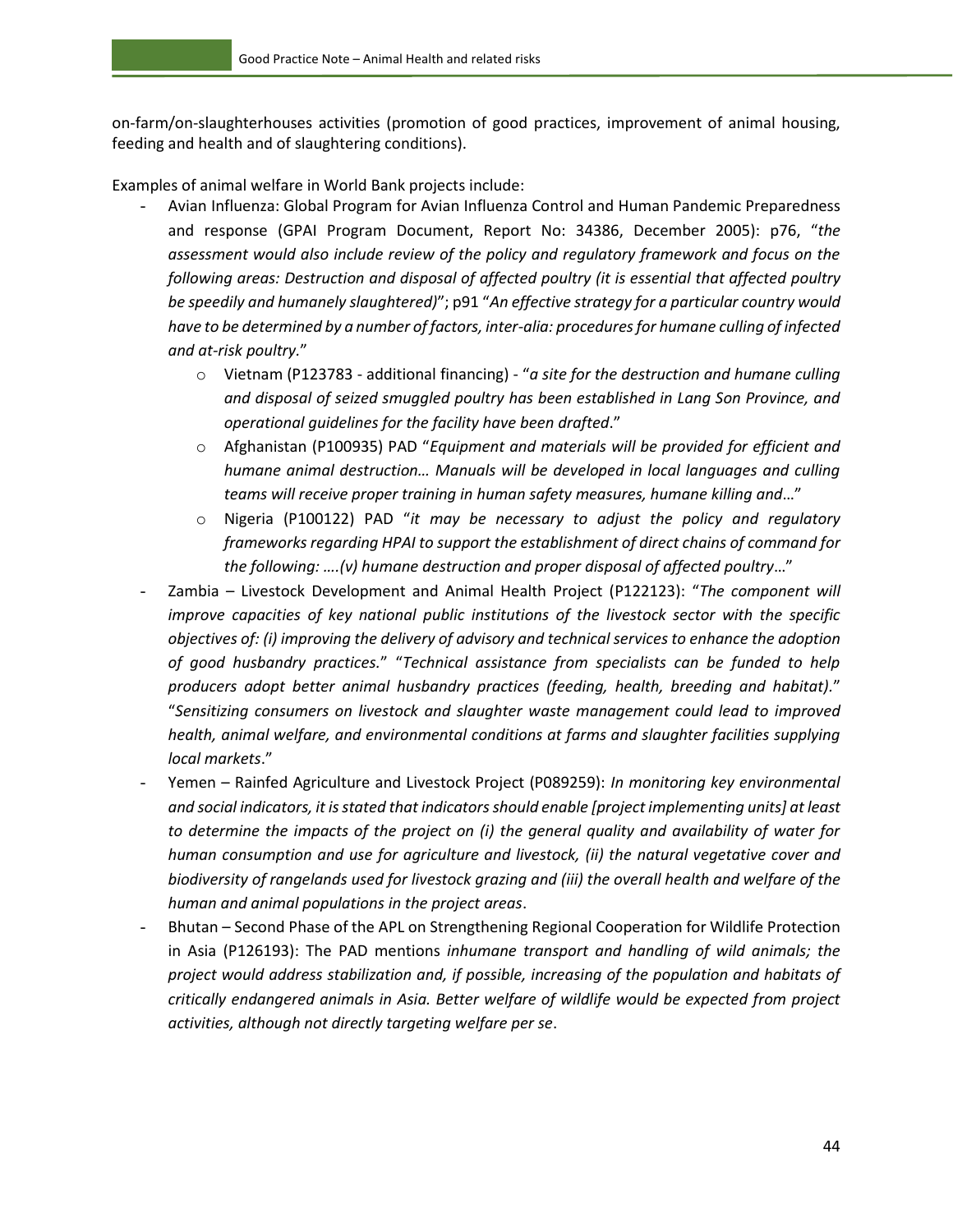#### **What is antimicrobial resistance?**

Antimicrobial resistance (AMR) arises when potentially infectious microorganisms—bacteria, viruses, protozoa and fungi—acquire capacity to resist the antimicrobial agents used to treat human and animal infectious diseases. This occurs through a process of natural selection when antimicrobials are used to prevent or treat infections, even when these drugs are correctly used.

Resistant microorganisms occur in people and animals, but also in contaminated food, water sources and, more broadly, in the environment. Resistant microorganisms can be transmitted through various pathways such as person-to-person contact, person-to-animal contact, the consumption of contaminated foods, and contact with human and agricultural wastes. In addition, resistant microorganisms that do not directly pose a health risk may transmit AMR genes to microorganisms that are more serious human and animal pathogens.

AMR has emerged as a growing public health threat worldwide: it affects humans, animals and the global economy. An estimated 700,000 human deaths per year are currently attributable to drug-resistant microbes. Left unchecked, AMR could lead to a global GDP shortfall of 3.8 percent annually by 2050, reaching US\$3.4 trillion annually by 2030.

#### **Who is responsible for AMR?**

AMR is a shared responsibility. The health of people is connected to the health of animals and the environment. Because the development and transmission of antimicrobial resistance involves all three and can have devastating consequences, it is a One Health issue of prime importance. In addition, in a world of increasing global trade, urbanization and travel, resistance can spread rapidly, not respecting national or species borders. Thus, international and cross-sectoral cooperation is the only way forward to successfully combat AMR.

Institutionally, veterinary services have a key role to play in prudent and responsible use of antimicrobials in animals. The OIE Terrestrial and Aquatic Codes provide guidance for antimicrobial stewardship in activities that are directly or indirectly related to animals, their products and by-products, which help to protect, maintain and improve their health and welfare, including food safety. Governments should endeavor to ensure implementation of these internationally recognized standards.

The livestock sector is a critical contributor to the livelihoods of more than 1 billion people; it is also a major user of antimicrobial drugs. Any drug resistance that develops in animals may then also develop in people. Similarly, livestock can be exposed to resistant microorganisms from humans. Hence, the livestock sector is uniquely positioned to support the global effort to tackle AMR. Currently, about 70 percent of antimicrobials are used in the livestock sector, globally.

#### **What are the issues globally?**

Healthy livestock are an essential component of sustainable development. Healthy livestock mean increased productivity, reduced risks for public health, and improved food security, nutrition and livelihoods. On average, infectious diseases cause at least 20 percent of all livestock production losses globally. In Africa, it is estimated that 10 percent of adult livestock and 25 percent of young livestock die prematurely, mostly from infectious diseases that could be contained with appropriate health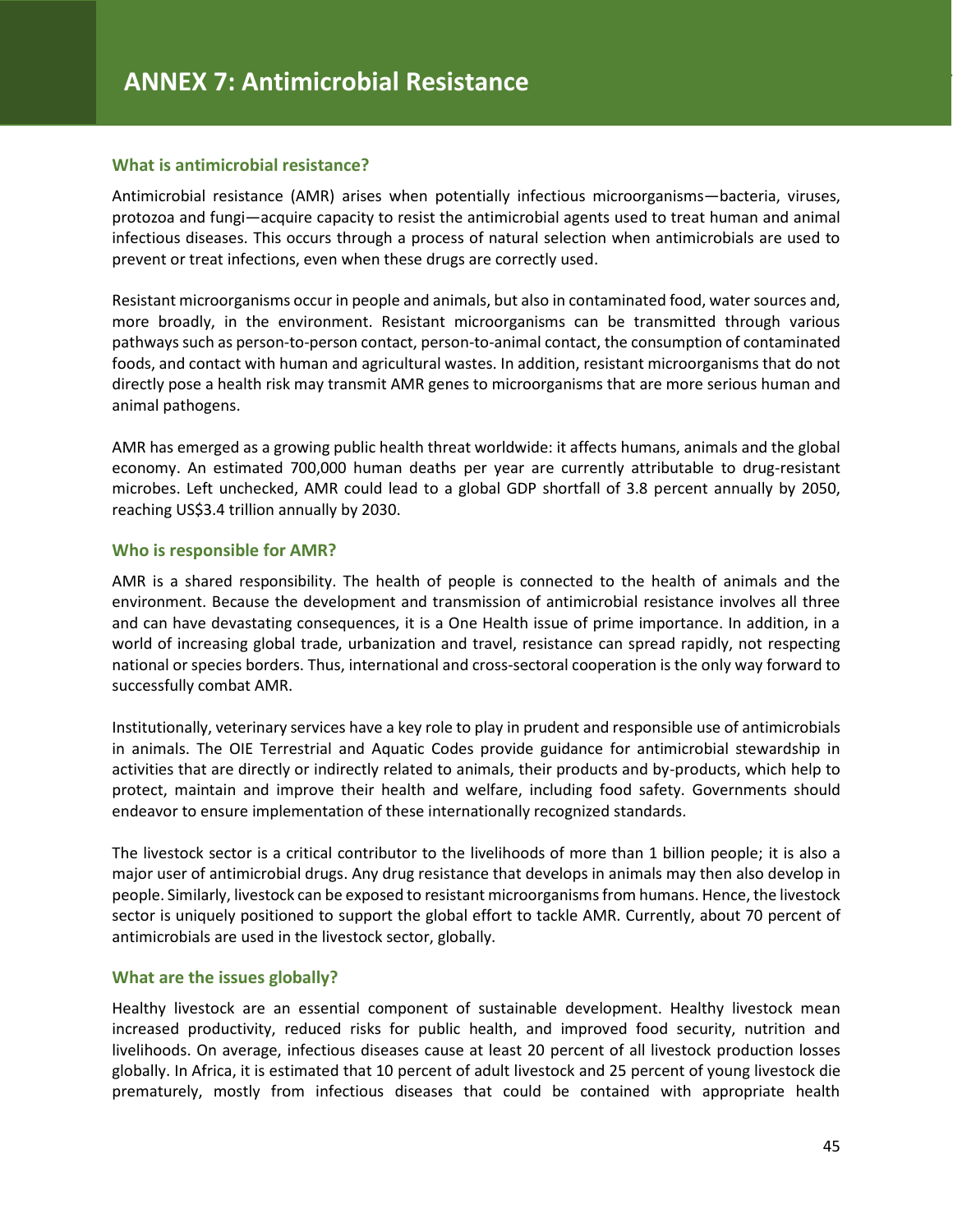management, including use of drugs. Not only is it critical for farmers to have access, it is also critical that they have appropriate and high-quality drugs. Reports have emerged that a significant amount of the antimicrobials used in low- and middle-income countries may be substandard or even counterfeit, which can encourage farmers to use more drugs or higher doses because of reduced efficacy, potentially adding to the risk of creating further AMR. More than 50 percent of veterinary medicines marketed in Africa may be counterfeit or sub-standard.

The quantity of antimicrobials used in animals far exceeds that of humans in many countries. Also, with increasing demand for livestock products, the corresponding intensification of livestock production has commonly meant an increasing need for antimicrobial drugs. Considering the growth rate of the sector, this trend in usage of antimicrobials may continue in the future. At the same time, the same drugs that may be overused or misused in some parts of the world are lacking in others – where they could have a major life- and livelihood-saving impact. This creates a dual problem of how to eliminate overuse and misuse of antimicrobials while providing responsible and prudent access to those who desperately need them, especially in low-income countries.

In some production systems, animals are given non-therapeutic, low doses of antimicrobials for growth, a use which adds to the potential for resistance. Several countries have already banned the use of antimicrobials as growth promoters.

Whether considered through the lens of excess or access, the fact remains that the problem is already immense and is growing rapidly. It is critical to reduce the dependence on antimicrobials in animal production to help tackle the growing levels of resistance.

#### **Where does the international community stand?**

Some public health and livestock sector studies make apocalyptic projections that, if left unchecked, annual deaths of people due to AMR could rise to 10 million by 2050, greater than the number who die from cancer today, with 90 percent of these deaths occurring in developing countries.

The international community, well aware of this possibility, has initiated actions to raise awareness and propose steps for dealing with AMR. In July 2016, 193 countries signed a UN Resolution calling for a coherent global action to address the issue and recognizing that failure to address AMR will undermine sustainable food production and jeopardize global capacity to deliver the Sustainable Development Goals. The World Bank was a member of the ad hoc Inter-Agency Coordination Group established in March 2017, which provided details on progress made and recommendations on next steps in its report to the UN Secretary-General.

Since 2005, OIE has provided guidance and set international standards for responsible and prudent use of AMs in livestock. In 2010, the WHO, FAO and OIE identified AMR as a top priority of their Tripartite Agreement, along with rabies and avian influenza. Their Global Action Plan on AMR (2016-2020) stresses the importance of multi-dimensional responses, especially in countries with weak or inadequate monitoring systems.

To date, 85 percent of countries are developing, or have developed, National Action Plans (NAPs). Still, only 5 percent of countries have a multisectoral NAP that has been implemented with identified funding sources and monitoring processes in place.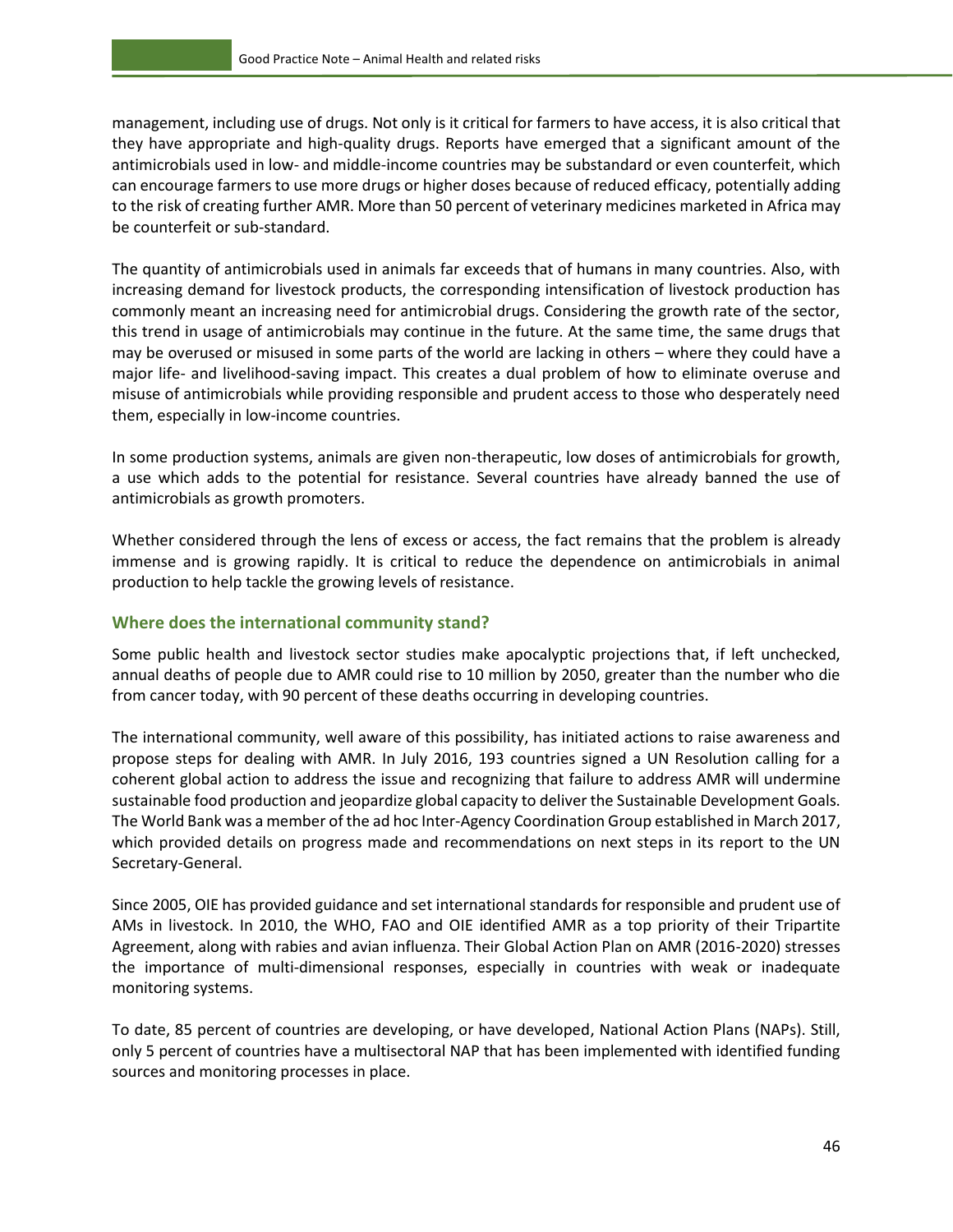#### **Examples of actions to address AMR in livestock projects**

AMR-informed projects can be better designed and monitored by referencing activities that positively impact the global stewardship of antimicrobials and measures to systematically mitigate, adapt and innovate with regard to AMR. A good approach involves a combination of AMR-sensitive and AMR-specific activities, including, e.g., institutional support (gap analysis regarding national standards or guidelines, legislation, and training) and on-farm activities (promotion of good practices, improvement of animal husbandry). The Bank can harness its livestock portfolio to address AMR by reducing the use of antimicrobials in livestock, adapting animal production systems, and supporting innovation that promotes less use of antimicrobials.

Examples of measures include the following:

Mitigate to reduce the use: develop policies and regulations, set targets and monitor antimicrobial use

- Improve monitoring of antimicrobial use and surveillance of emergence of AMR, through strengthening laboratory capacity, developing systems for gathering data on how national livestock sectors access and use antimicrobials, including identification and traceability, measurement of antimicrobial residues in livestock food products.
- Establish national targets for reduction of antimicrobial use in livestock, especially for nontherapeutic usages, and assist countries to present annual reports to the Tripartite AMR country self-assessment survey of the WHO/FAO/OIE on progress.
- Provide an enabling environment by strengthening public and private standards for the registration, manufacture, distribution, sale and use of antimicrobials throughout the supply chain, including implementation and enforcement of standards.

The West Africa – Regional Disease Surveillance Systems Enhancement (REDISSE) program (P154807) is a One Health flagship. It aims at strengthening national and regional cross-sectoral capacity (i.e., public and animal health) for collaborative disease surveillance; thereby addressing systemic weaknesses within the animal health systems that hinder effective surveillance and response, including AMR.

Adapt to reduce the need: identify gaps or problems in current livestock production systems and methods of modifying them to increase resilience to low/no antimicrobial use

- Identify production systems that are heavily reliant on drugs and critical points in animal life cycles where use of antimicrobials is highest, in order to identify entry points for interventions.
- Investigate field conditions to identify possibilities to redesign production systems, and animal husbandry practices, that have less need for antimicrobials, including through upgrading of housing, genetic selection, vaccination strategies, dietary adjustments, improved hygiene procedures and staff training.
- Undertake economic and feasibility studies to identify how to adjust production systems to reduce use of antimicrobials without compromising food supply or animal health and welfare.
- Raise awareness and educate professionals and livestock owners to better understand how antimicrobials function and the potential adverse consequences of inappropriate use as well as possible alternatives to their use.

The Vietnam – Additional Financing to Livestock Competitiveness and Food Safety Project (LIFSAP) (P090723) aims at increasing the production efficiency of household-based livestock producers, reducing the environmental impact of livestock production, processing and marketing, and improving food safety in livestock-product supply chains. LIFSAP will help to improve the overall competitiveness of domestic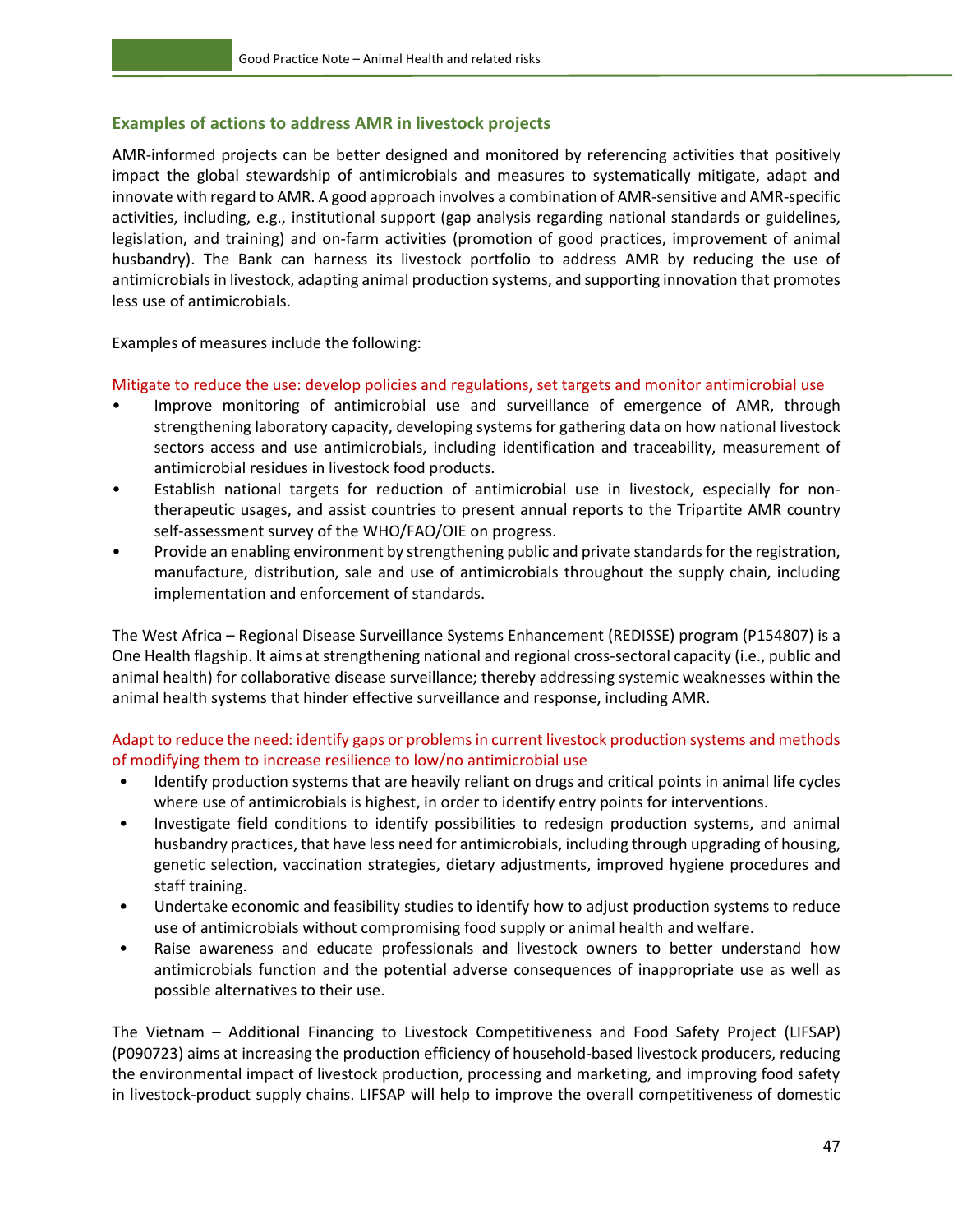livestock production. One key to the project's success is the use of good animal husbandry practices (Viet-GAHPs) tailored to the country environment and value-chain specificity.

Innovate to optimize use: rationalize the use of antimicrobials through rapid uptake in developing countries of scientific and technologic advancement and alternative strategies, and facilitate dissemination of knowledge

- Improve rapid diagnostic methods for infectious diseases in livestock, including susceptibility testing, to target appropriate treatments and determine specifically if antimicrobials are appropriate.
- Develop appropriate vaccines and vaccination strategies with the specific objective of reducing the use of antimicrobials in livestock.
- Strengthen education, training and communication at national and global levels, with particular focus on veterinary education and the role of veterinarians and veterinary para-professional standards in governing the use of antimicrobials in livestock.

The Western Africa - Regional Sahel Pastoralism Support Project (PRAPS) (P147674) aims at improving access to essential productive assets, services, and markets for pastoralists and agro- pastoralists in selected trans-border areas and along transhumance axes across six Sahel countries; and strengthening country capacities to respond promptly and effectively to pastoral crises or emergencies. It includes a component on vaccination strategy for small ruminants against PPR (Peste des Petits Ruminants), contributing to the control of the disease and better health management, two main pillars of the OIE/FAO global strategy for PPR eradication. It does also include a component on quality of veterinary medicinal products, addressing the issue of sub-standard and counterfeit products in the Sahel region.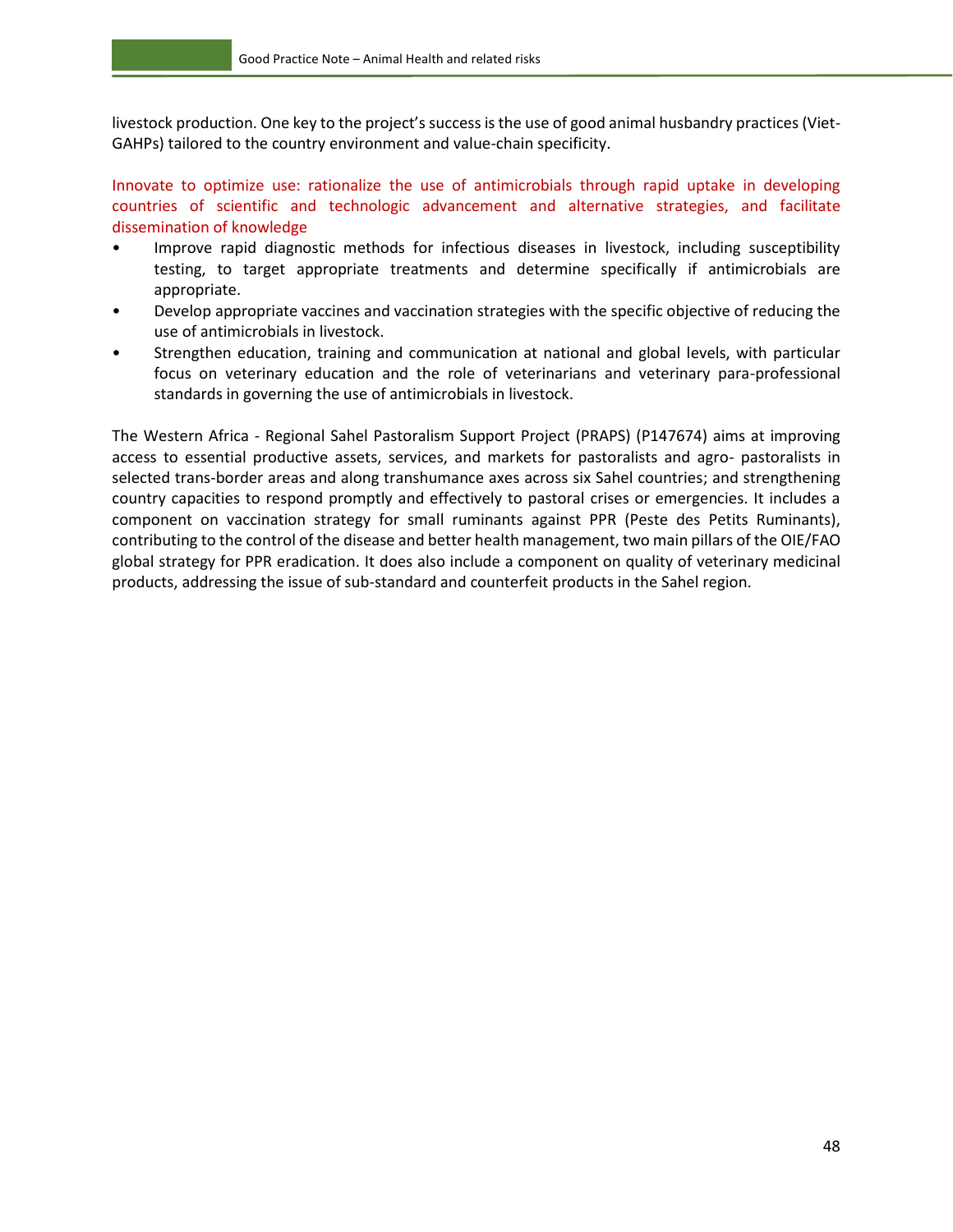### <span id="page-54-0"></span>**References**

Béné, C., and Merten, S. 2008. "Women and Fish-for-Sex: Transactional Sex, HIV/AIDS and Gender in African Fisheries." *World Development.* Vol 36:5, pp 875-899.

Camlin, C.S., Kwena, Z.A., and Dworki, S.L. 2013. "Jaboya vs. Jakambi: Status, Negotiation, and HIV Risks Among Female Migrants in the 'Sex for Fish; Economy in Nyanza Province, Kenya." *AIDS Educ. Prev.* Vol 25:3, pp 216-231. Accessed at <https://www.ncbi.nlm.nih.gov/pmc/articles/PMC3717412/>

EFSA. Lumpy Skin Diseases.<http://www.efsa.europa.eu/en/topics/topic/lumpy-skin-disease>

FAO. 2009. Preparation of African swine fever contingency plans. Penrith, M.L., Guberti, V., Depner, K., and Lubroth, J., eds. FAO Animal Production and Health Manual No. 8. Rome. [http://www.fao.org/3/a](http://www.fao.org/3/a-i1196e.pdf)[i1196e.pdf](http://www.fao.org/3/a-i1196e.pdf)

FAO. 2011. Good Emergency Management Practices: The Essentials. Honhold, N., Douglas, I., Geering, W., Shimshoni, A., and Lubroth, J. FAO Animal Production and Health Manual No. 11. Rome. <http://www.fao.org/ag/againfo/programmes/en/empres/GEMP/index.html>and <http://www.fao.org/DOCREP/004/X2096E/X2096E00.HTM>

FAO. 2013. "Understanding and Integrating Gender Issues into Livestock Projects and Programmes: A Checklist for Practitioners." Rome.<http://www.fao.org/3/a-i3216e.pdf>

Grace et al., 2012. Mapping of poverty and likely zoonoses hotspots https://cgspace.cgiar.org/bitstream/handle/10568/21161/ZooMap\_July2012\_final.pdf?sequence=4&isA llowed=y

IFAD (International Fund for Agricultural Development). Undated. "Gender and Livestock: Tools for Design." Livestock Thematic Program Tools for Project Design. Rome. <https://www.ifad.org/documents/10180/b5f16410-cf6d-4e63-89e5-fbd64aaa7cb7>

IFC. 2014. Good Practice Note: Improving Animal Welfare in Livestock Operations [https://www.ifc.org/wps/wcm/connect/topics\\_ext\\_content/ifc\\_external\\_corporate\\_site/sustainability](https://www.ifc.org/wps/wcm/connect/topics_ext_content/ifc_external_corporate_site/sustainability-at-ifc/publications/publications_gpn_animalwelfare_2014)[at-ifc/publications/publications\\_gpn\\_animalwelfare\\_2014](https://www.ifc.org/wps/wcm/connect/topics_ext_content/ifc_external_corporate_site/sustainability-at-ifc/publications/publications_gpn_animalwelfare_2014)

IRGC. (2017). An introduction to the IRGC Risk Governance Framework. Revised version. [10.5075/epfl](https://infoscience.epfl.ch/record/233739/files/IRGC.%20%282017%29.%20An%20introduction%20to%20the%20IRGC%20Risk%20Governance%20Framework.%20Revised%20version..pdf)[irgc-233739](https://infoscience.epfl.ch/record/233739/files/IRGC.%20%282017%29.%20An%20introduction%20to%20the%20IRGC%20Risk%20Governance%20Framework.%20Revised%20version..pdf)

Livestock Emergency Guidelines and Standards (LEGS). 2014. 2nd Edition. Accessed at [https://www.livestock-emergency.net/wp-content/uploads/2012/01/LEGS-Handbook-2nd-edition-web](https://www.livestock-emergency.net/wp-content/uploads/2012/01/LEGS-Handbook-2nd-edition-web-version-1.pdf)[version-1.pdf](https://www.livestock-emergency.net/wp-content/uploads/2012/01/LEGS-Handbook-2nd-edition-web-version-1.pdf)

Njuki, J., Poole, J., Johnson, N., Baltenweck, I., Pali, P., Lokman, Z. and Mburu, S. January 2011. "Gender, Livestock and Livelihood Indicators", Nairobi, Kenya: ILRI (International Livestock Research Institute). Accessed at<https://cgspace.cgiar.org/handle/10568/3036>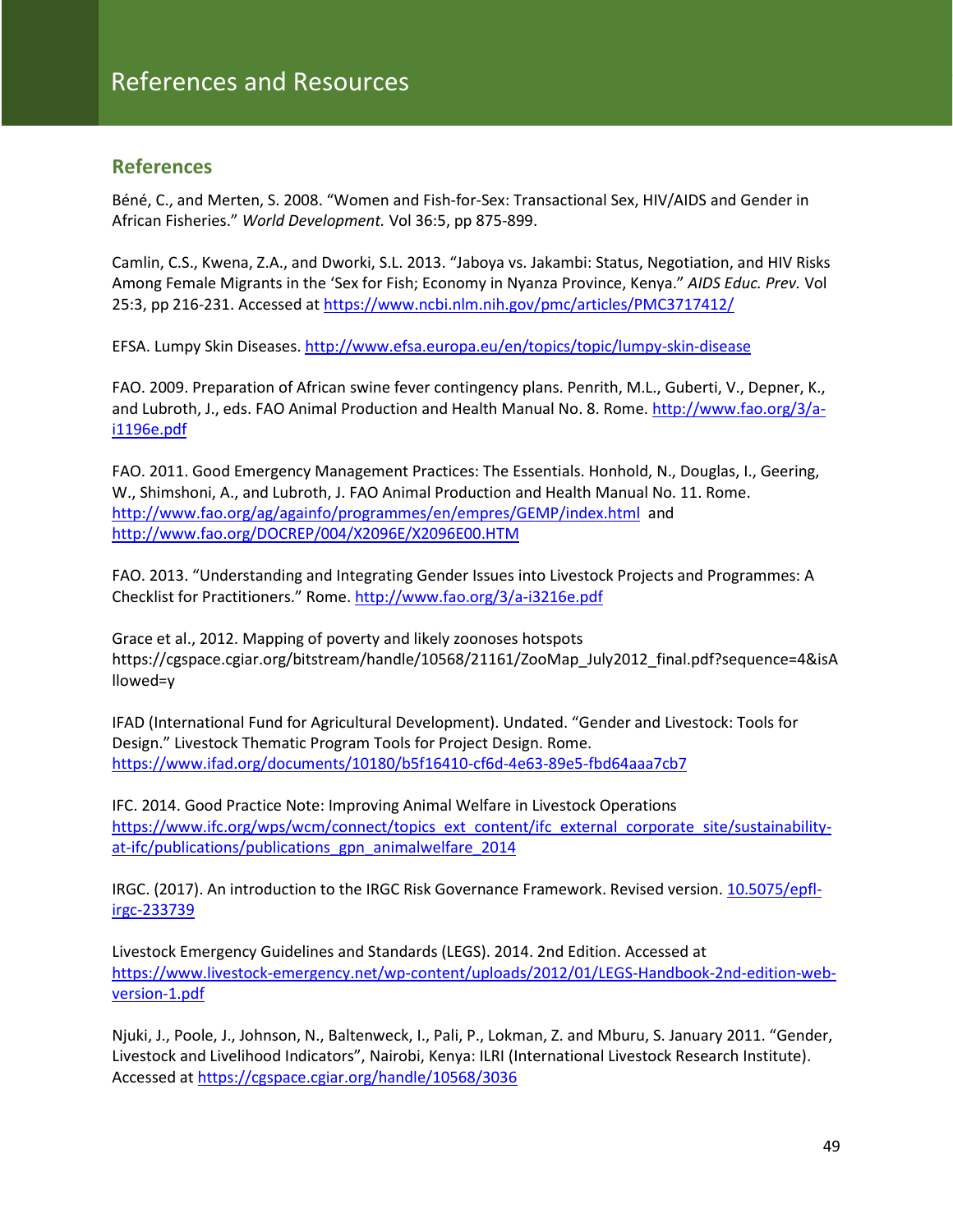Njuki, J., E. Waithanji, N. Bagalwa, and J. Kariuki. 2013. "Guidelines on Integrating Gender in Livestock Projects and Programs." Nairobi: ILRI (International Livestock Research Institute). Accessed at <https://cgspace.cgiar.org/bitstream/handle/10568/33425/GenderInLivestock.pdf>

OIE. Terrestrial Code[. https://www.oie.int/standard-setting/terrestrial-code/](https://www.oie.int/standard-setting/terrestrial-code/)

Passarelli, S., Mekonnen, D., Bryan, E. et al. 2018. "Evaluating the pathways from small-scale irrigation to dietary diversity: evidence from Ethiopia and Tanzania." *Food Sec.* 10: 981. <https://doi.org/10.1007/s12571-018-0812-5>

Rushton J, Bruce M, Bellet C, et al. Initiation of Global Burden of Animal Diseases Programme. Lancet. 2018;392(10147):538-540. doi:10.1016/S0140-6736(18)31472-7

World Bank. 2018. One Health Operational Framework. [http://documents.worldbank.org/curated/en/703711517234402168/pdf/123023-REVISED-PUBLIC-](http://documents.worldbank.org/curated/en/703711517234402168/pdf/123023-REVISED-PUBLIC-World-Bank-One-Health-Framework-2018.pdf)[World-Bank-One-Health-Framework-2018.pdf](http://documents.worldbank.org/curated/en/703711517234402168/pdf/123023-REVISED-PUBLIC-World-Bank-One-Health-Framework-2018.pdf)

World Bank, FAO, and IFAD. 2009. "Gender and Livestock." Module 14, Gender in Agriculture Sourcebook. Washington, DC. <http://siteresources.worldbank.org/INTGENAGRLIVSOUBOOK/Resources/CompleteBook.pdf>

### <span id="page-55-0"></span>**Resources - Existing Guidance for Risk Assessment**

#### **Risk Assessment**

**Guidance on Expert Knowledge Elicitation in Food and Feed Safety Risk Assessment**. EFSA, 2014.

**Guidance on Risk Assessment for Animal Welfare** of the Panel on Animal Health and Welfare (AHAW), EFSA, provides methodological guidance to assess risks for animal welfare, considering the various husbandry systems, management procedures and the different animal welfare issues.

**Handbook on Import Risk Analysis for Animals and Animal Products: Introduction and Qualitative Risk Analysis.** OIE, 2010.

**Terrestrial and Aquatic Animal Health Codes** (OIE) provide recommendations and principles for conducting transparent, objective and defensible risk analyses for international trade. The components of risk analysis are hazard identification, risk assessment, risk management and risk communication.

**The International Risk Governance Council (IRGC) Framework** provides guidance for early identification and handling of risks, involving multiple stakeholders. It recommends an inclusive approach to frame, assess, evaluate, manage and communicate important risk issues that are often marked by complexity, uncertainty and ambiguity. The Framework is generic and adaptable. It can be tailored to various risks.

#### **Regulatory Frameworks**

**Convention on Biological Diversity** is a multilateral environment agreement (hosted under the United Nations Environment Programme) for the conservation of biological diversity, the sustainable use of its components, and the fair and equitable sharing of benefits arising from the use of genetic resources.